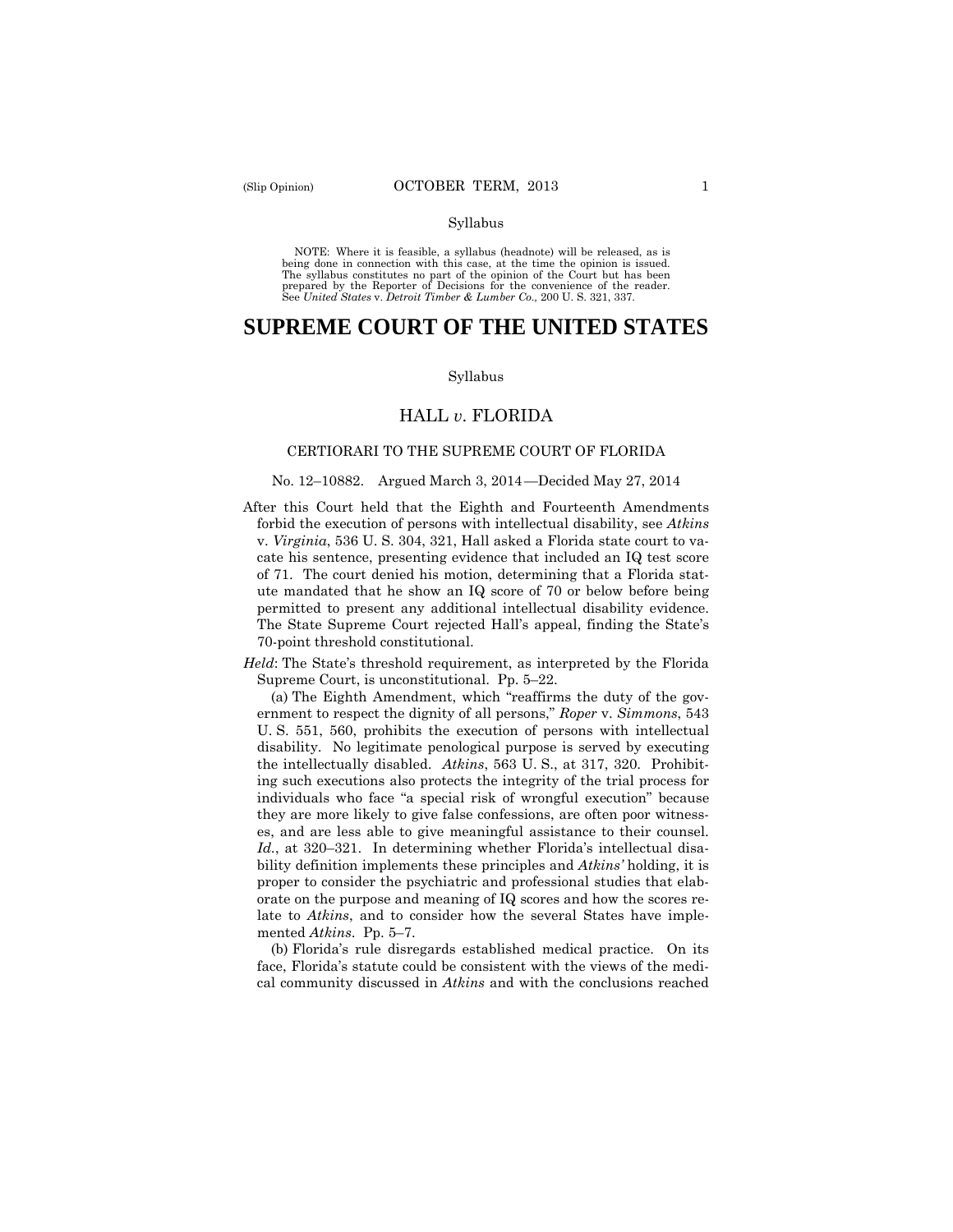#### Syllabus

here. It defines intellectual disability as the existence of concurrent deficits in intellectual and adaptive functioning, long the defining characteristic of intellectual disability. See *Atkins, supra,* at 308. And nothing in the statute precludes Florida from considering an IQ test's standard error of measurement (SEM), a statistical fact reflecting the test's inherent imprecision and acknowledging that an individual score is best understood as a range, *e.g.*, five points on either side of the recorded score. As interpreted by the Florida Supreme Court, however, Florida's rule disregards established medical practice in two interrelated ways: It takes an IQ score as final and conclusive evidence of a defendant's intellectual capacity, when experts would consider other evidence; and it relies on a purportedly scientific measurement of a defendant's abilities, while refusing to recognize that measurement's inherent imprecision. While professionals have long agreed that IQ test scores should be read as a range, Florida uses the test score as a fixed number, thus barring further consideration of other relevant evidence, *e.g.*, deficits in adaptive functioning, including evidence of past performance, environment, and upbringing. Pp. 7–12.

(c) The rejection of a strict 70-point cutoff in the vast majority of States and a "consistency in the trend," *Roper, supra,* at 567, toward recognizing the SEM provide strong evidence of consensus that society does not regard this strict cutoff as proper or humane. At most, nine States mandate a strict IQ score cutoff at 70. Thus, in 41 States, an individual in Hall's position would not be deemed automatically eligible for the death penalty. The direction of change has been consistent. Since *Atkins*, many States have passed legislation to comply with the constitutional requirement that persons with intellectual disability not be executed. Two of those States appear to set a strict cutoff at 70, but at least 11 others have either abolished the death penalty or passed legislation allowing defendants to present additional intellectual disability evidence when their IQ score is above 70. Every state legislature, save one, to have considered the issue after *Atkins* and whose law has been interpreted by its courts has taken a position contrary to Florida's. Pp. 12–16.

(d) *Atkins* acknowledges the inherent error in IQ testing and provides substantial guidance on the definition of intellectual disability. The States play a critical role in advancing the protections of *Atkins*  and providing this Court with an understanding of how intellectual disability should be measured and assessed, but *Atkins* did not give them unfettered discretion to define the full scope of the constitutional protection. Clinical definitions for intellectual disability which, by their express terms, rejected a strict IQ test score cutoff at 70, and which have long included the SEM, were a fundamental premise of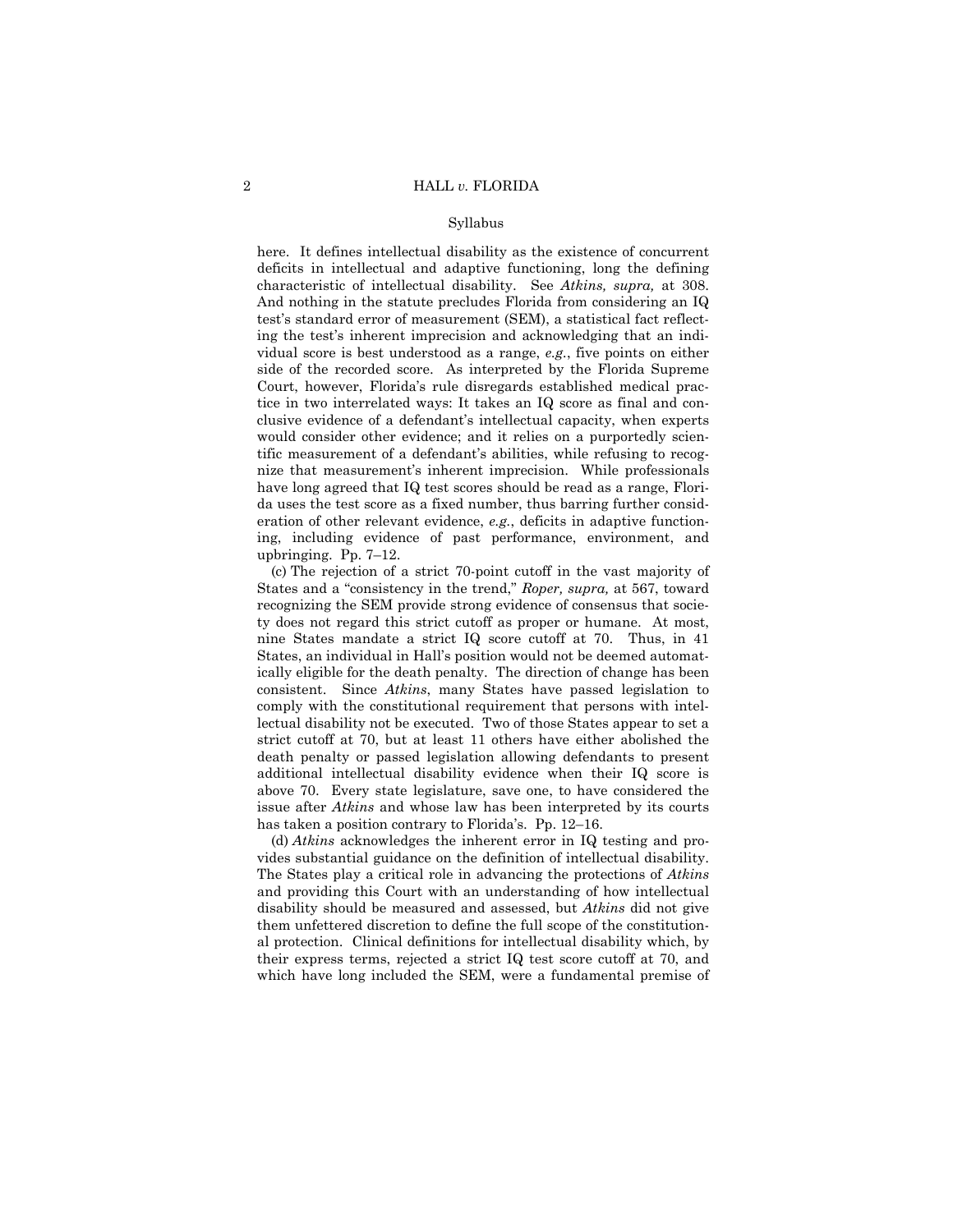#### Syllabus

*Atkins.* See 536 U. S., at 309, nn. 3, 5. A fleeting mention of Florida in a citation listing States that had outlawed the execution of the intellectually disabled, *id.*, at 315, did not signal the *Atkins* Court's approval of the State's current understanding of its law, which had not yet been interpreted by the Florida Supreme Court to require a strict 70-point cutoff. Pp. 16–19.

(e) When a defendant's IQ test score falls within the test's acknowledged and inherent margin of error, the defendant must be able to present additional evidence of intellectual disability, including testimony regarding adaptive deficits. This legal determination of intellectual disability is distinct from a medical diagnosis but is informed by the medical community's diagnostic framework, which is of particular help here, where no alternative intellectual disability definition is presented, and where this Court and the States have placed substantial reliance on the medical profession's expertise. Pp. 19–22.

109 So. 3d 704, reversed and remanded.

 BREYER, SOTOMAYOR, and KAGAN, JJ., joined. ALITO, J., filed a dissent-KENNEDY, J., delivered the opinion of the Court, in which GINSBURG, ing opinion, in which ROBERTS, C. J., and SCALIA and THOMAS, JJ., joined.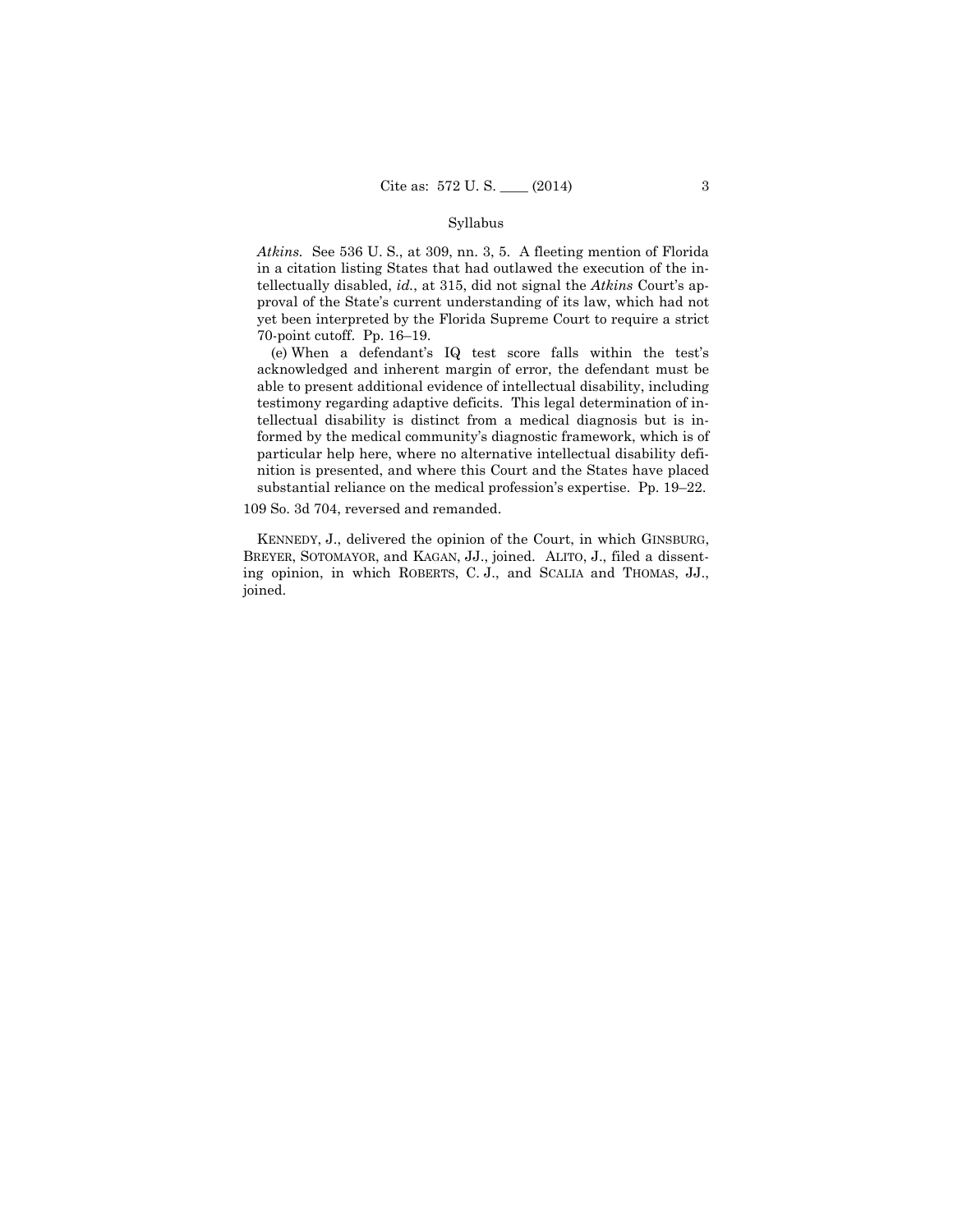preliminary print of the United States Reports. Readers are requested to notify the Reporter of Decisions, Supreme Court of the United States, Wash- ington, D. C. 20543, of any typographical or other formal errors, in order that corrections may be made before the preliminary print goes to press. NOTICE: This opinion is subject to formal revision before publication in the

## $\frac{1}{2}$  ,  $\frac{1}{2}$  ,  $\frac{1}{2}$  ,  $\frac{1}{2}$  ,  $\frac{1}{2}$  ,  $\frac{1}{2}$  ,  $\frac{1}{2}$ **SUPREME COURT OF THE UNITED STATES**

#### $\frac{1}{2}$  ,  $\frac{1}{2}$  ,  $\frac{1}{2}$  ,  $\frac{1}{2}$  ,  $\frac{1}{2}$  ,  $\frac{1}{2}$ No. 12–10882

## FREDDIE LEE HALL, PETITIONER *v.* FLORIDA

## ON WRIT OF CERTIORARI TO THE SUPREME COURT OF FLORIDA

## [May 27, 2014]

## JUSTICE KENNEDY delivered the opinion of the Court.

This Court has held that the Eighth and Fourteenth Amendments to the Constitution forbid the execution of persons with intellectual disability. *Atkins* v. *Virginia*, 536 U. S. 304, 321 (2002). Florida law defines intellectual disability to require an IQ test score of 70 or less. If, from test scores, a prisoner is deemed to have an IQ above 70, all further exploration of intellectual disability is foreclosed. This rigid rule, the Court now holds, creates an unacceptable risk that persons with intellectual disability will be executed, and thus is unconstitutional.

I

On February 21, 1978, Freddie Lee Hall, petitioner here, and his accomplice, Mark Ruffin, kidnaped, beat, raped, and murdered Karol Hurst, a pregnant, 21-year-old newlywed. Afterward, Hall and Ruffin drove to a convenience store they planned to rob. In the parking lot of the store, they killed Lonnie Coburn, a sheriff's deputy who attempted to apprehend them. Hall received the death penalty for both murders, although his sentence for the Coburn murder was later reduced on account of insufficient evidence of premeditation. *Hall* v. *Florida*, 403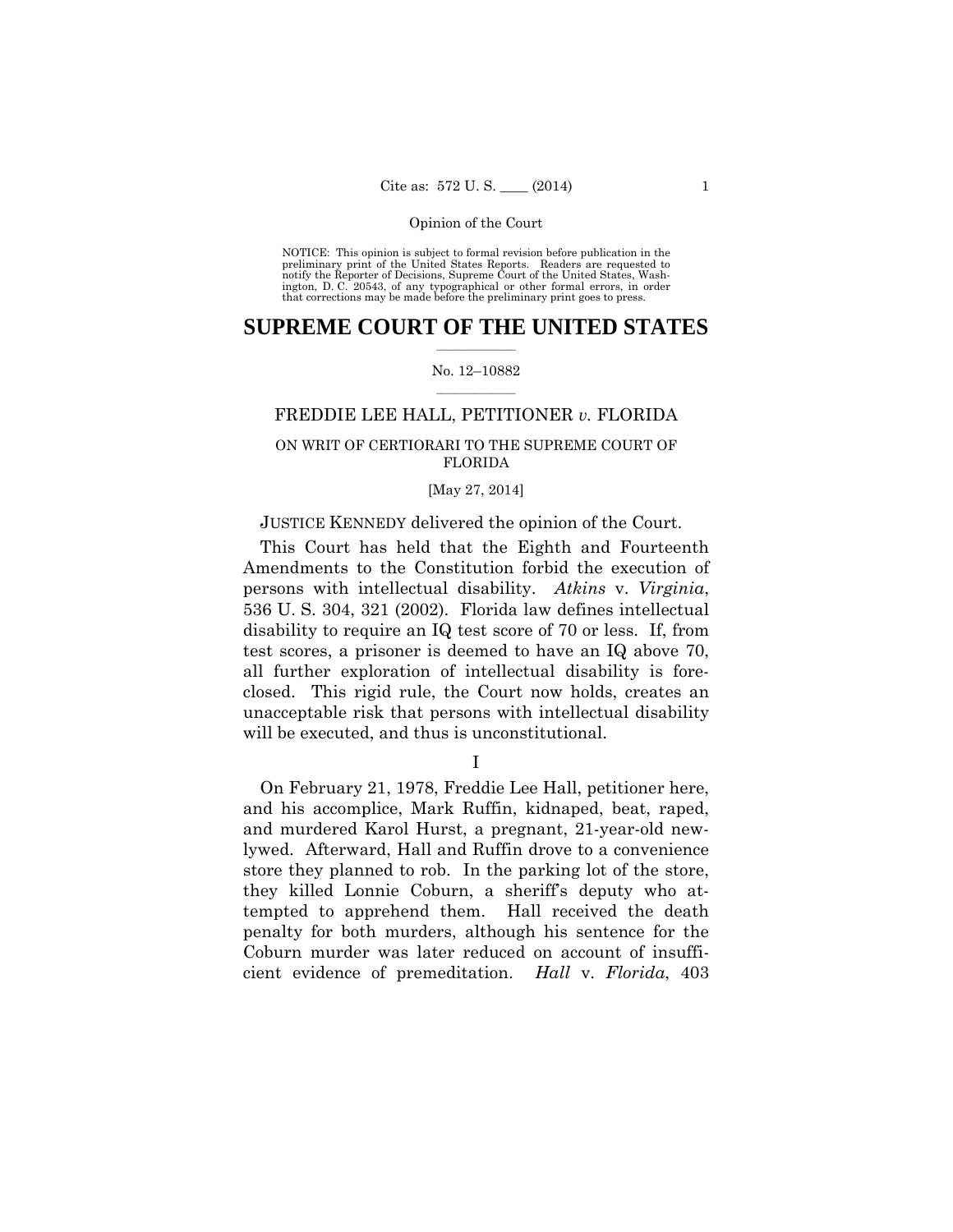So. 2d 1319, 1321 (Fla. 1981) (*per curiam*).

Hall argues that he cannot be executed because of his intellectual disability. Previous opinions of this Court have employed the term "mental retardation." This opinion uses the term "intellectual disability" to describe the identical phenomenon. See Rosa's Law, 124 Stat. 2643 (changing entries in the U. S. Code from "mental retardation" to "intellectual disability"); Schalock et. al, The Renaming of *Mental Retardation*: Understanding the Change to the Term *Intellectual Disability*, 45 Intellectual & Developmental Disabilities 116 (2007). This change in terminology is approved and used in the latest edition of the Diagnostic and Statistical Manual of Mental Disorders, one of the basic texts used by psychiatrists and other experts; the manual is often referred to by its initials "DSM," followed by its edition number, *e.g.,* "DSM–5." See American Psychiatric Association, Diagnostic and Statistical Manual of Mental Disorders 33 (5th ed. 2013).

When Hall was first sentenced, this Court had not yet ruled that the Eighth Amendment prohibits States from imposing the death penalty on persons with intellectual disability. See *Penry* v. *Lynaugh*, 492 U. S. 302, 340 (1989). And at the time, Florida law did not consider intellectual disability as a statutory mitigating factor.

After this Court held that capital defendants must be permitted to present nonstatutory mitigating evidence in death penalty proceedings, *Hitchcock* v. *Dugger*, 481 U. S. 393, 398–399 (1987), Hall was resentenced. Hall then presented substantial and unchallenged evidence of intellectual disability. School records indicated that his teachers identified him on numerous occasions as "[m]entally retarded." App. 482–483. Hall had been prosecuted for a different, earlier crime. His lawyer in that matter later testified that the lawyer "[c]ouldn't really understand anything [Hall] said." *Id.*, at 480. And, with respect to the murder trial given him in this case, Hall's counsel recalled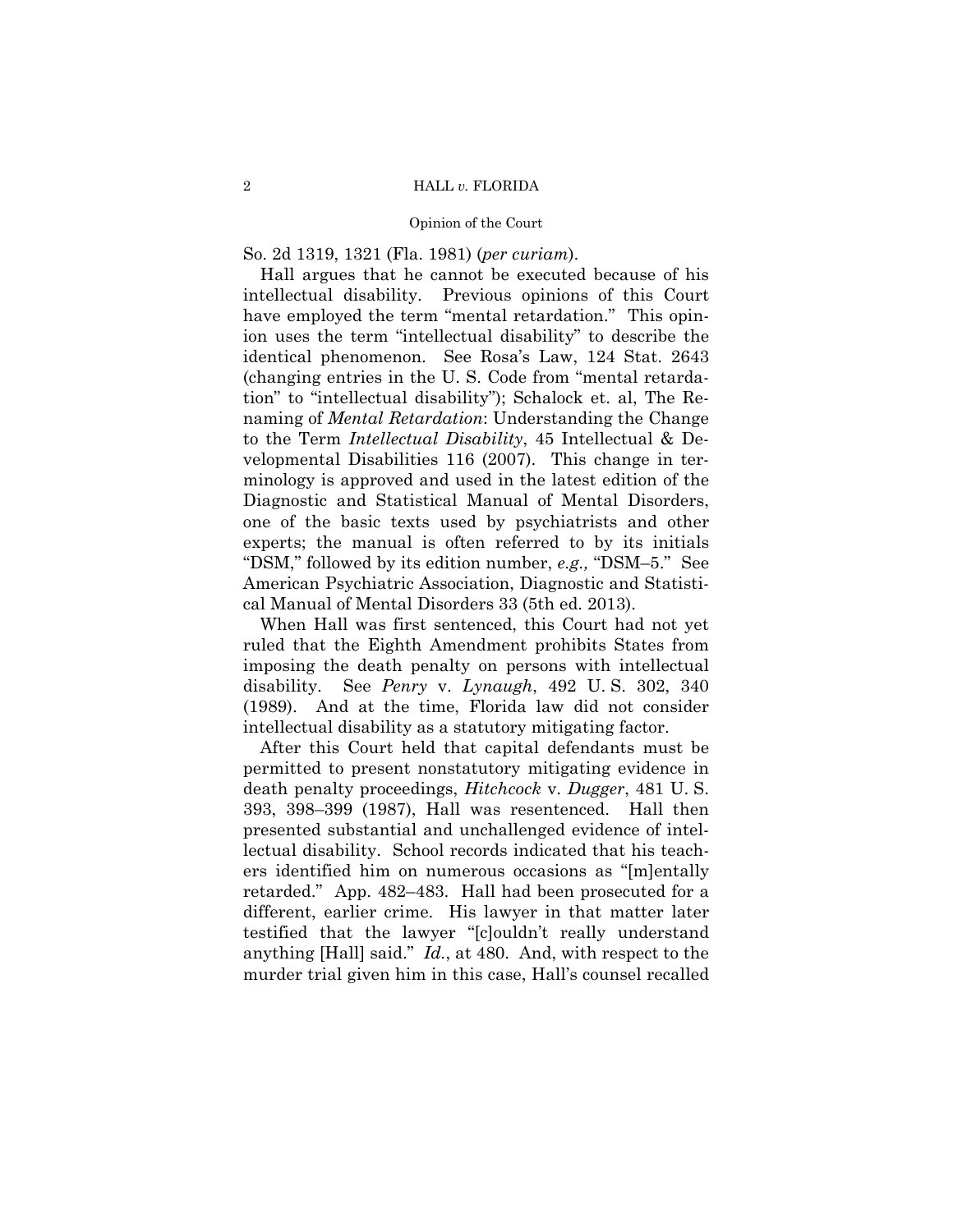that Hall could not assist in his own defense because he had "'a mental . . . level much lower than his age," at best comparable to the lawyer's 4-year-old daughter. Brief for Petitioner 11. A number of medical clinicians testified that, in their professional opinion, Hall was "significantly retarded," App. 507; was "mentally retarded," *id.,* at 517; and had levels of understanding "typically [seen] with toddlers," *id*.*,* at 523.

As explained below in more detail, an individual's ability or lack of ability to adapt or adjust to the requirements of daily life, and success or lack of success in doing so, is central to the framework followed by psychiatrists and other professionals in diagnosing intellectual disability. See DSM–5, at 37. Hall's siblings testified that there was something "very wrong" with him as a child. App. 466. Hall was "slow with speech and . . . slow to learn." *Id.*, at 490. He "walked and talked long after his other brothers and sisters," *id*., at 461, and had "great difficulty forming his words," *id.*, at 467.

Hall's upbringing appeared to make his deficits in adaptive functioning all the more severe. Hall was raised—in the words of the sentencing judge—"under the most horrible family circumstances imaginable." *Id.*, at 53. Although "[t]eachers and siblings alike immediately recognized [Hall] to be significantly mentally retarded . . . [t]his retardation did not garner any sympathy from his mother, but rather caused much scorn to befall him." *Id.*, at 20. Hall was "[c]onstantly beaten because he was 'slow' or because he made simple mistakes." *Ibid.* His mother "would strap [Hall] to his bed at night, with a rope thrown over a rafter. In the morning, she would awaken Hall by hoisting him up and whipping him with a belt, rope, or cord." *Ibid.* Hall was beaten "ten or fifteen times a week sometimes." *Id.*, at 477. His mother tied him "in a 'croaker' sack, swung it over a fire, and beat him," "buried him in the sand up to his neck to 'strengthen his legs,'" and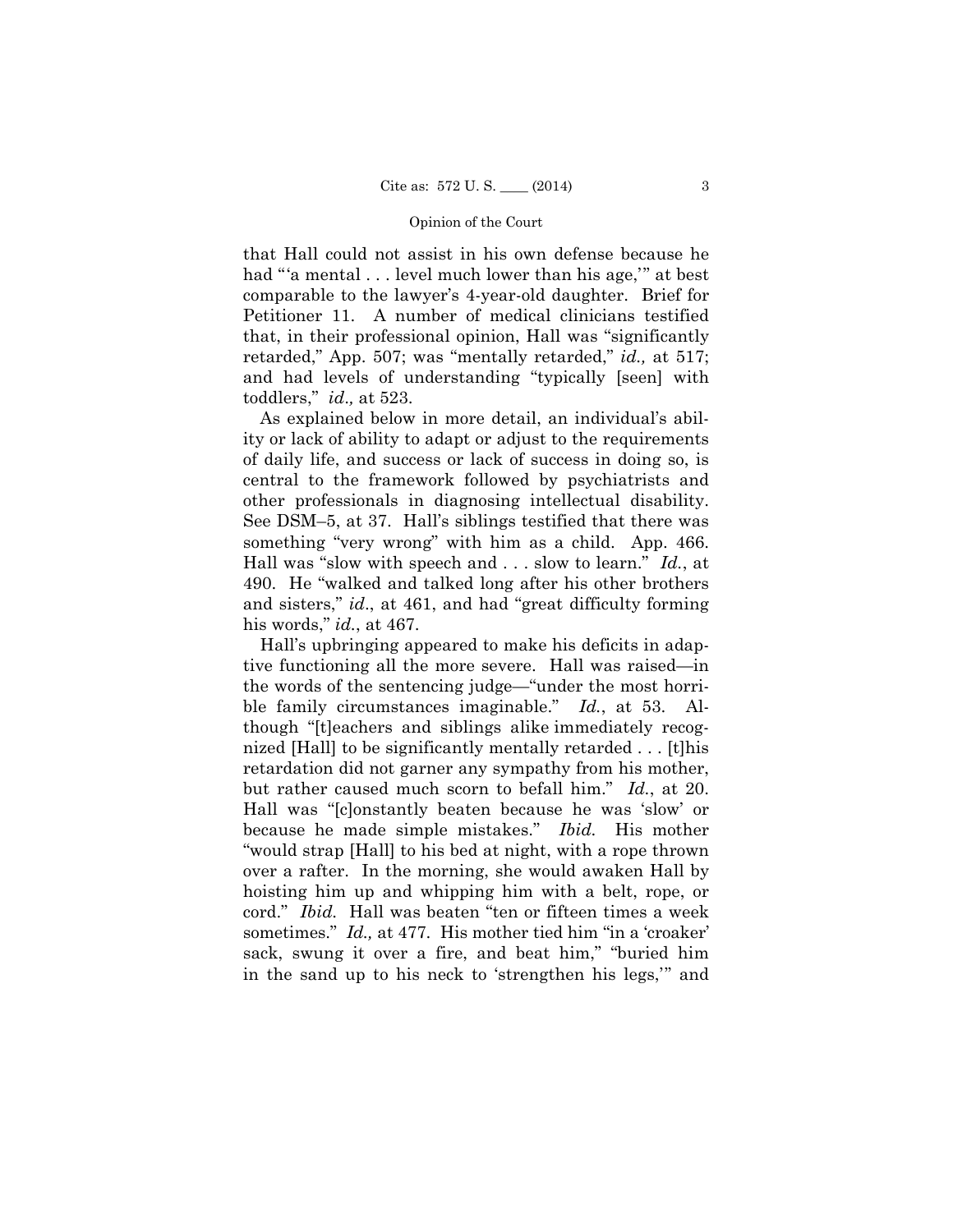"held a gun on Hall . . . while she poked [him] with sticks." *Hall* v. *Florida*, 614 So. 2d 473, 480 (Fla. 1993) (Barkett, C. J., dissenting).

The jury, notwithstanding this testimony, voted to sentence Hall to death, and the sentencing court adopted the jury's recommendation. The court found that there was "substantial evidence in the record" to support the finding that "Freddie Lee Hall has been mentally retarded his entire life." App. 46. Yet the court also "suspect[ed] that the defense experts [were] guilty of some professional overkill," because "[n]othing of which the experts testified could explain how a psychotic, mentally-retarded, braindamaged, learning-disabled, speech-impaired person could formulate a plan whereby a car was stolen and a convenience store was robbed." *Id.*, at 42. The sentencing court went on to state that, even assuming the expert testimony to be accurate, "the learning disabilities, mental retardation, and other mental difficulties . . . cannot be used to justify, excuse or extenuate the moral culpability of the defendant in this cause." *Id.*, at 56. Hall was again sentenced to death. The Florida Supreme Court affirmed, concluding that "Hall's argument that his mental retardation provided a pretense of moral or legal justification" had "no merit." *Hall*, 614 So. 2d, at 478. Chief Justice Barkett dissented, arguing that executing a person with intellectual disability violated the State Constitution's prohibition on cruel and unusual punishment. *Id.,* at 481– 482.

In 2002, this Court ruled that the Eighth Amendment prohibited the execution of persons with intellectual disability. *Atkins* v. *Virginia*, 536 U. S., at 321. On November 30, 2004, Hall filed a motion claiming that he had intellectual disability and could not be executed. More than five years later, Florida held a hearing to consider Hall's motion. Hall again presented evidence of intellectual disability, including an IQ test score of 71. (Hall had received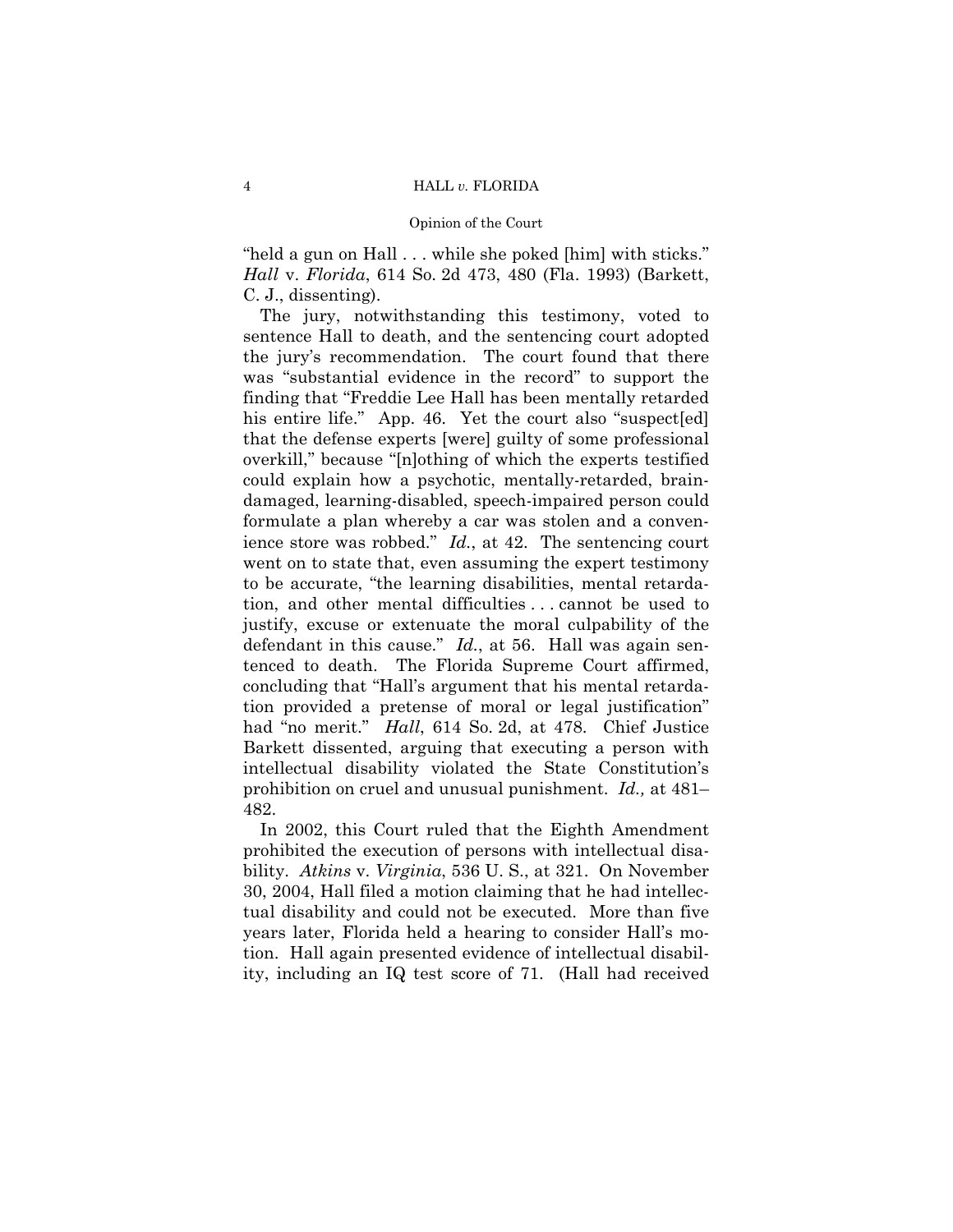nine IQ evaluations in 40 years, with scores ranging from 60 to 80, Brief for Respondent 8, but the sentencing court excluded the two scores below 70 for evidentiary reasons, leaving only scores between 71 and 80. See App. 107; 109 So. 3d 704, 707 (Fla. 2012)). In response, Florida argued that Hall could not be found intellectually disabled because Florida law requires that, as a threshold matter, Hall show an IQ test score of 70 or below before presenting any additional evidence of his intellectual disability. App. 278–279 ("[U]nder the law, if an I. Q. is above 70, a person is not mentally retarded"). The Florida Supreme Court rejected Hall's appeal and held that Florida's 70-point threshold was constitutional. 109 So. 3d, at 707–708.

This Court granted certiorari. 571 U. S. \_\_\_ (2013).

II

The Eighth Amendment provides that "[e]xcessive bail shall not be required, nor excessive fines imposed, nor cruel and unusual punishments inflicted." The Fourteenth Amendment applies those restrictions to the States. *Roper* v. *Simmons*, 543 U. S. 551, 560 (2005); *Furman* v. *Georgia*, 408 U. S. 238, 239–240 (1972) (*per curiam*). "By protecting even those convicted of heinous crimes, the Eighth Amendment reaffirms the duty of the government to respect the dignity of all persons." *Roper, supra,* at 560; see also *Trop* v. *Dulles*, 356 U. S. 86, 100 (1958) (plurality opinion) ("The basic concept underlying the Eighth Amendment is nothing less than the dignity of man").

The Eighth Amendment "is not fastened to the obsolete but may acquire meaning as public opinion becomes enlightened by a humane justice." *Weems* v. *United States*, 217 U. S. 349, 378 (1910). To enforce the Constitution's protection of human dignity, this Court looks to the "evolving standards of decency that mark the progress of a maturing society." *Trop*, *supra*, at 101. The Eighth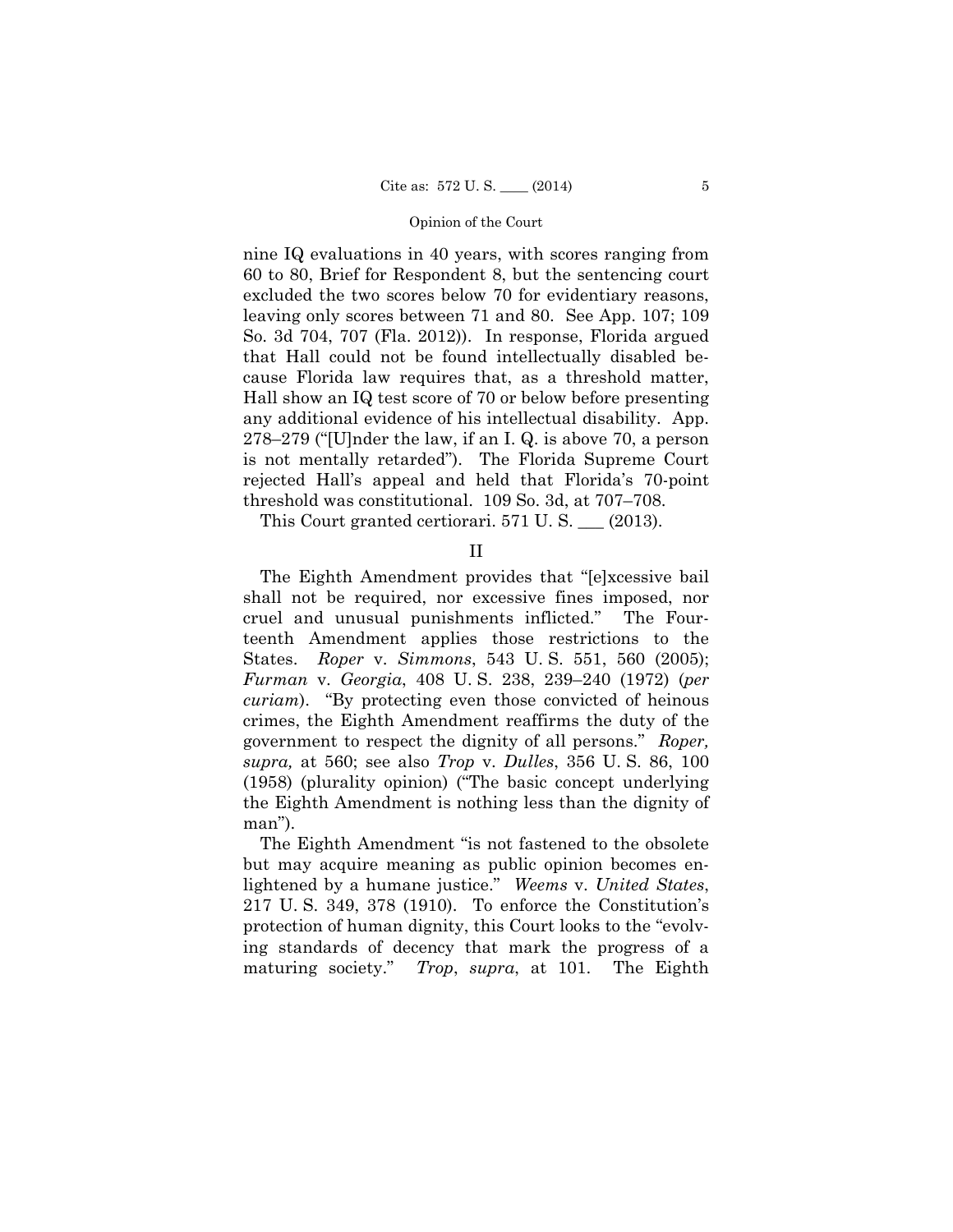#### 6 HALL *v.* FLORIDA

#### Opinion of the Court

Amendment's protection of dignity reflects the Nation we have been, the Nation we are, and the Nation we aspire to be. This is to affirm that the Nation's constant, unyielding purpose must be to transmit the Constitution so that its precepts and guarantees retain their meaning and force.

The Eighth Amendment prohibits certain punishments as a categorical matter. No natural-born citizen may be denaturalized. *Ibid.* No person may be sentenced to death for a crime committed as a juvenile. *Roper*, *supra*, at 578. And, as relevant for this case, persons with intellectual disability may not be executed. *Atkins*, 536 U. S., at 321.

 No legitimate penological purpose is served by executing a person with intellectual disability. *Id.,* at 317, 320. To do so contravenes the Eighth Amendment, for to impose the harshest of punishments on an intellectually disabled person violates his or her inherent dignity as a human being. "[P]unishment is justified under one or more of three principal rationales: rehabilitation, deterrence, and retribution." *Kennedy* v. *Louisiana*, 554 U. S. 407, 420 (2008). Rehabilitation, it is evident, is not an applicable rationale for the death penalty. See *Gregg* v. *Georgia*, 428 U. S. 153, 183 (1976) (joint opinion of Stewart, Powell, and Stevens, JJ.). As for deterrence, those with intellectual disability are, by reason of their condition, likely unable to make the calculated judgments that are the premise for the deterrence rationale. They have a "diminished ability" to "process information, to learn from experience, to engage in logical reasoning, or to control impulses . . . [which] make[s] it less likely that they can process the information of the possibility of execution as a penalty and, as a result, control their conduct based upon that information." *Atkins*, 536 U. S., at 320. Retributive values are also ill-served by executing those with intellectual disability. The diminished capacity of the intellectually disabled lessens moral culpability and hence the retributive value of the punishment. See *id.*, at 319 ("If the cul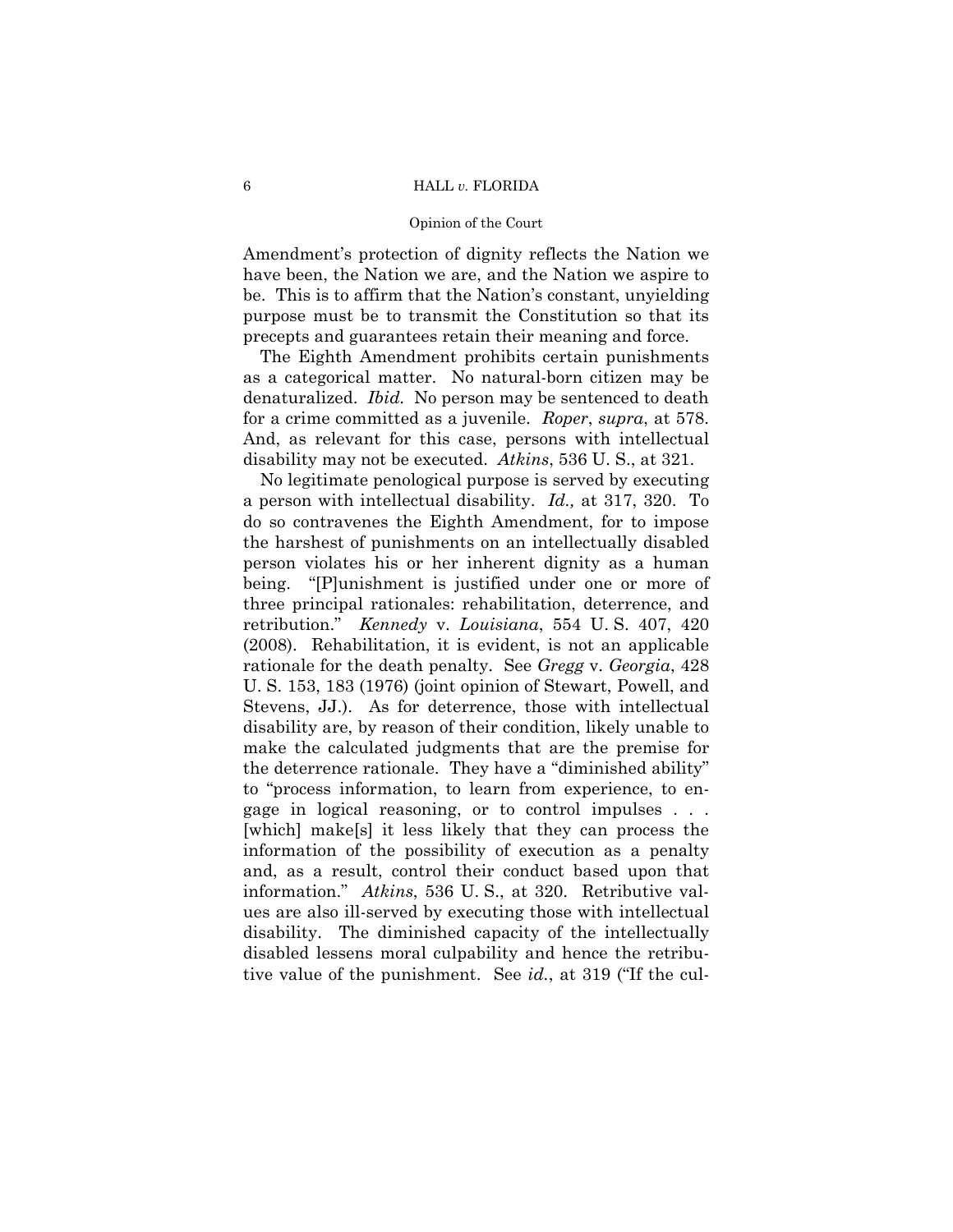pability of the average murderer is insufficient to justify the most extreme sanction available to the State, the lesser culpability of the mentally retarded offender surely does not merit that form of retribution").

A further reason for not imposing the death penalty on a person who is intellectually disabled is to protect the integrity of the trial process. These persons face "a special risk of wrongful execution" because they are more likely to give false confessions, are often poor witnesses, and are less able to give meaningful assistance to their counsel. *Id.*, at 320–321. This is not to say that under current law persons with intellectual disability who "meet the law's requirements for criminal responsibility" may not be tried and punished. *Id.,* at 306. They may not, however, receive the law's most severe sentence. *Id.,* at 318.

The question this case presents is how intellectual disability must be defined in order to implement these principles and the holding of *Atkins*. To determine if Florida's cutoff rule is valid, it is proper to consider the psychiatric and professional studies that elaborate on the purpose and meaning of IQ scores to determine how the scores relate to the holding of *Atkins*. This in turn leads to a better understanding of how the legislative policies of various States, and the holdings of state courts, implement the *Atkins* rule. That understanding informs our determination whether there is a consensus that instructs how to decide the specific issue presented here. And, in conclusion, this Court must express its own independent determination reached in light of the instruction found in those sources and authorities.

# III

A

That this Court, state courts, and state legislatures consult and are informed by the work of medical experts in determining intellectual disability is unsurprising. Those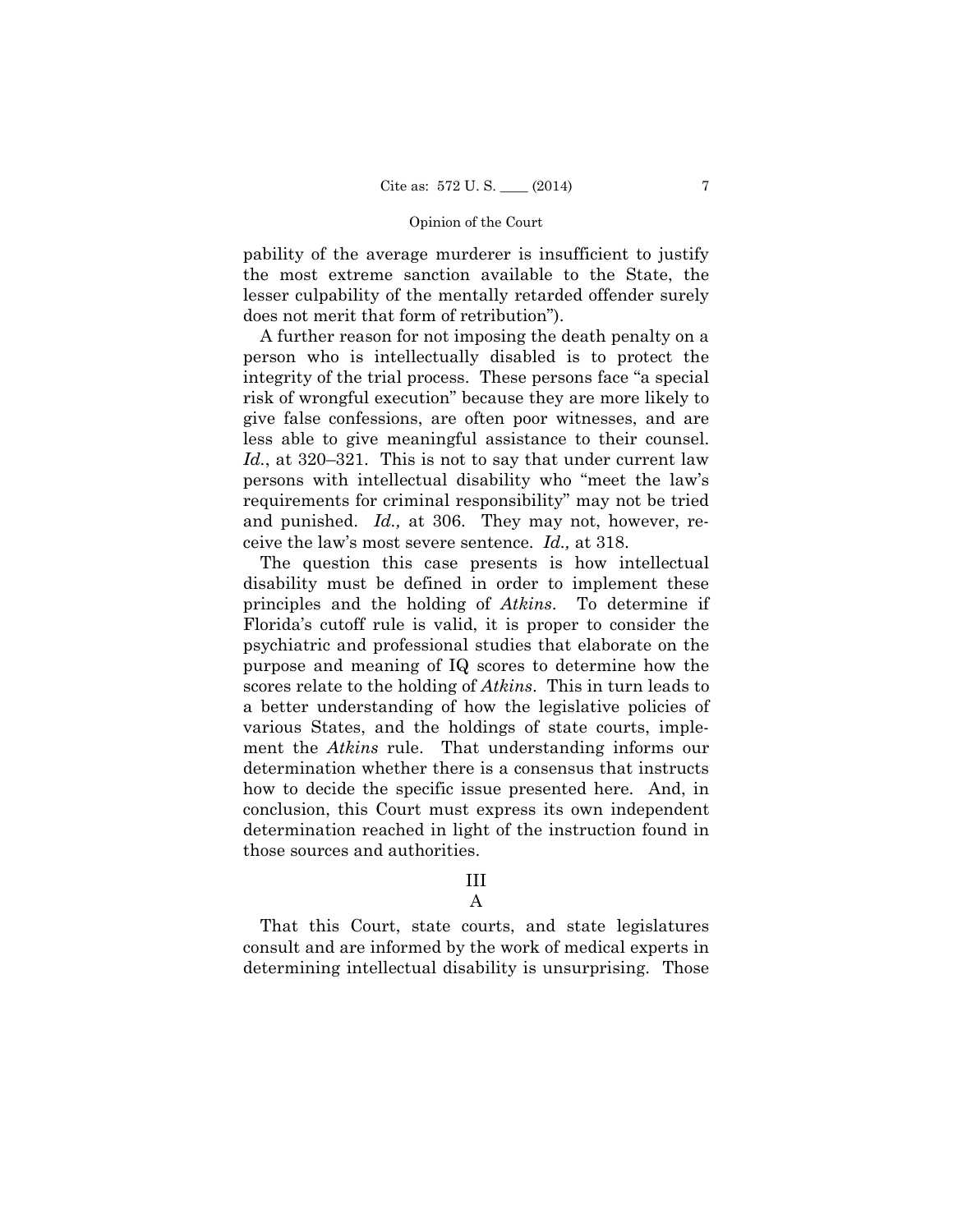#### 8 HALL *v.* FLORIDA

#### Opinion of the Court

professionals use their learning and skills to study and consider the consequences of the classification schemes they devise in the diagnosis of persons with mental or psychiatric disorders or disabilities. Society relies upon medical and professional expertise to define and explain how to diagnose the mental condition at issue. And the definition of intellectual disability by skilled professionals has implications far beyond the confines of the death penalty: for it is relevant to education, access to social programs, and medical treatment plans. In determining who qualifies as intellectually disabled, it is proper to consult the medical community's opinions.

As the Court noted in *Atkins*, the medical community defines intellectual disability according to three criteria: significantly subaverage intellectual functioning, deficits in adaptive functioning (the inability to learn basic skills and adjust behavior to changing circumstances), and onset of these deficits during the developmental period. See *id.*, at 308, n. 3; DSM–5, at 33; Brief for American Psychological Association et al. as *Amici Curiae* 12–13 (hereinafter APA Brief). This last factor, referred to as "age of onset," is not at issue.

The first and second criteria—deficits in intellectual functioning and deficits in adaptive functioning—are central here. In the context of a formal assessment, "[t]he existence of concurrent deficits in intellectual and adaptive functioning has long been the defining characteristic of intellectual disability." *Id.,* at 11.

On its face, the Florida statute could be consistent with the views of the medical community noted and discussed in *Atkins*. Florida's statute defines intellectual disability for purposes of an *Atkins* proceeding as "significantly subaverage general intellectual functioning existing concurrently with deficits in adaptive behavior and manifested during the period from conception to age 18." Fla. Stat. §921.137(1) (2013). The statute further defines "signifi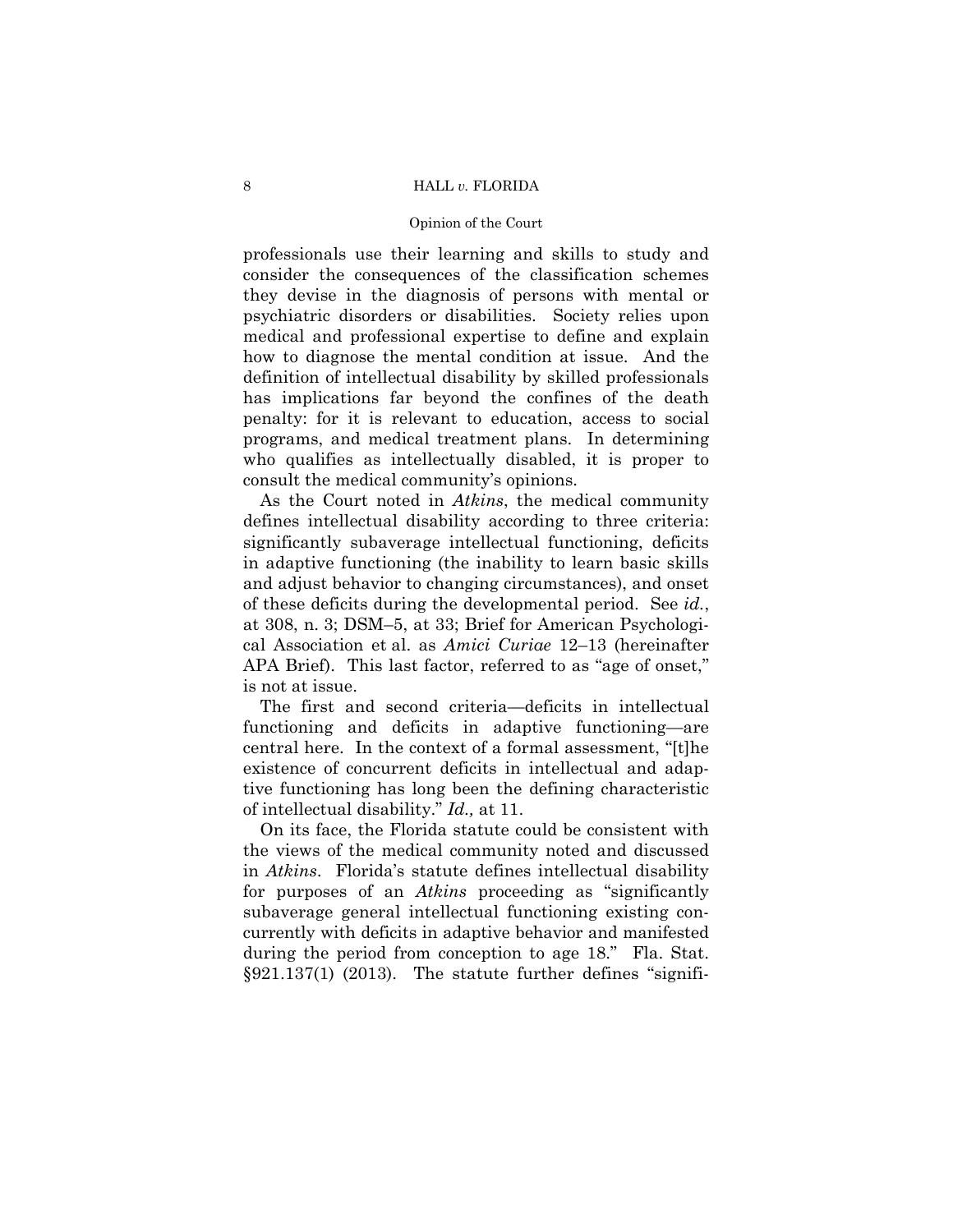cantly subaverage general intellectual functioning" as "performance that is two or more standard deviations from the mean score on a standardized intelligence test." *Ibid*. The mean IQ test score is 100. The concept of standard deviation describes how scores are dispersed in a population. Standard deviation is distinct from standard error of measurement, a concept which describes the reliability of a test and is discussed further below. The standard deviation on an IQ test is approximately 15 points, and so two standard deviations is approximately 30 points. Thus a test taker who performs "two or more standard deviations from the mean" will score approximately 30 points below the mean on an IQ test, *i.e.*, a score of approximately 70 points.

On its face this statute could be interpreted consistently with *Atkins* and with the conclusions this Court reaches in the instant case. Nothing in the statute precludes Florida from taking into account the IQ test's standard error of measurement, and as discussed below there is evidence that Florida's Legislature intended to include the measurement error in the calculation. But the Florida Supreme Court has interpreted the provisions more narrowly. It has held that a person whose test score is above 70, including a score within the margin for measurement error, does not have an intellectual disability and is barred from presenting other evidence that would show his faculties are limited. See *Cherry* v. *State*, 959 So. 2d 702, 712– 713 (Fla. 2007) (*per curiam*). That strict IQ test score cutoff of 70 is the issue in this case.

Pursuant to this mandatory cutoff, sentencing courts cannot consider even substantial and weighty evidence of intellectual disability as measured and made manifest by the defendant's failure or inability to adapt to his social and cultural environment, including medical histories, behavioral records, school tests and reports, and testimony regarding past behavior and family circumstances. This is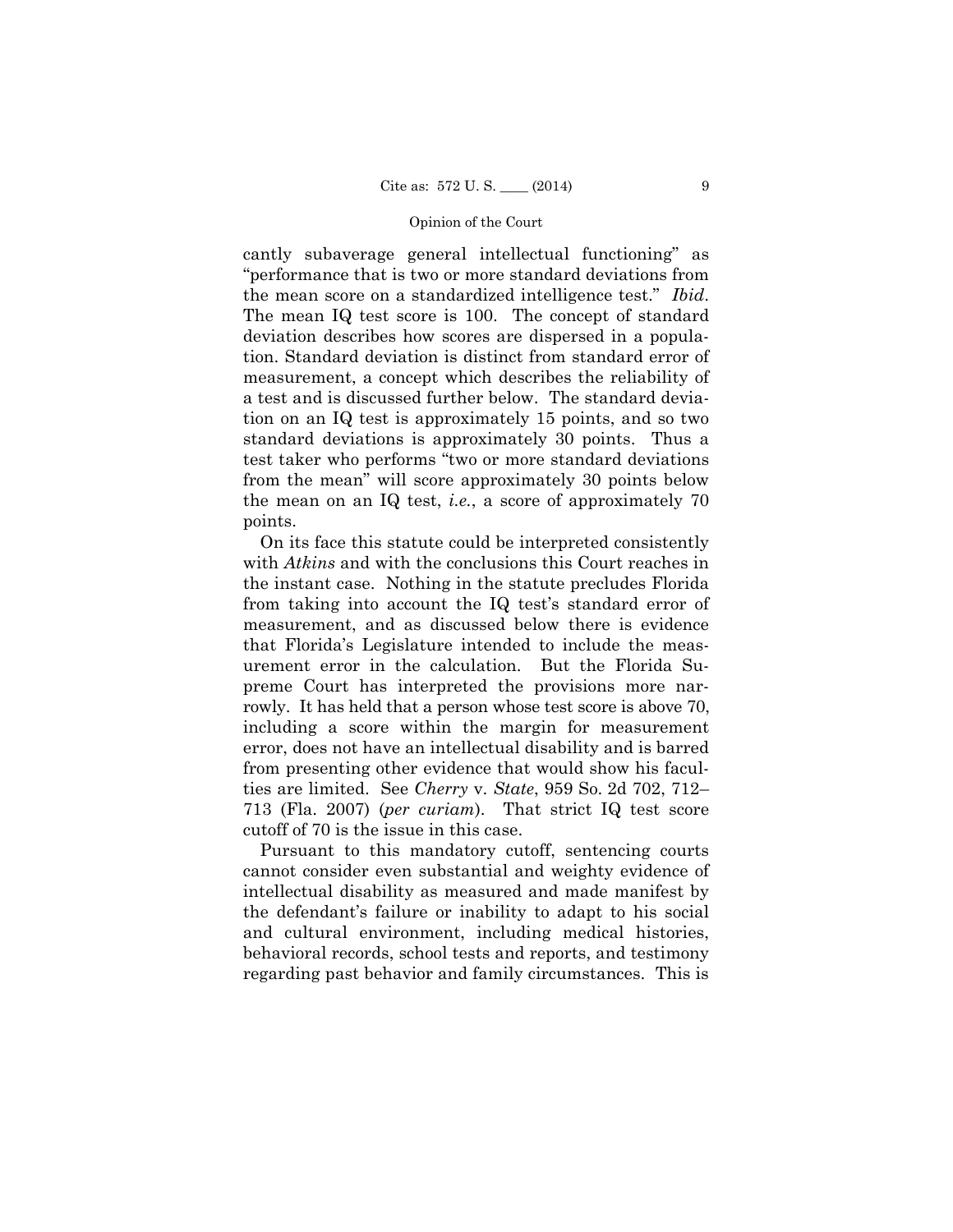#### 10 HALL *v.* FLORIDA

#### Opinion of the Court

so even though the medical community accepts that all of this evidence can be probative of intellectual disability, including for individuals who have an IQ test score above 70. See APA Brief 15–16 ("[T]he relevant clinical authorities all agree that an individual with an IQ score above 70 may properly be diagnosed with intellectual disability if significant limitations in adaptive functioning also exist"); DSM–5, at 37 ("[A] person with an IQ score above 70 may have such severe adaptive behavior problems . . . that the person's actual functioning is comparable to that of individuals with a lower IQ score").

Florida's rule disregards established medical practice in two interrelated ways. It takes an IQ score as final and conclusive evidence of a defendant's intellectual capacity, when experts in the field would consider other evidence. It also relies on a purportedly scientific measurement of the defendant's abilities, his IQ score, while refusing to recognize that the score is, on its own terms, imprecise.

The professionals who design, administer, and interpret IQ tests have agreed, for years now, that IQ test scores should be read not as a single fixed number but as a range. See D. Wechsler, The Measurement of Adult Intelligence 133 (3d ed. 1944) (reporting the range of error on an early IQ test). Each IQ test has a "standard error of measurement," *ibid.*, often referred to by the abbreviation "SEM." A test's SEM is a statistical fact, a reflection of the inherent imprecision of the test itself. See R. Furr & V. Bacharach, Psychometrics 118 (2d ed. 2014) (identifying the SEM as "one of the most important concepts in measurement theory"). An individual's IQ test score on any given exam may fluctuate for a variety of reasons. These include the test-taker's health; practice from earlier tests; the environment or location of the test; the examiner's demeanor; the subjective judgment involved in scoring certain questions on the exam; and simple lucky guessing. See American Association on Intellectual and Develop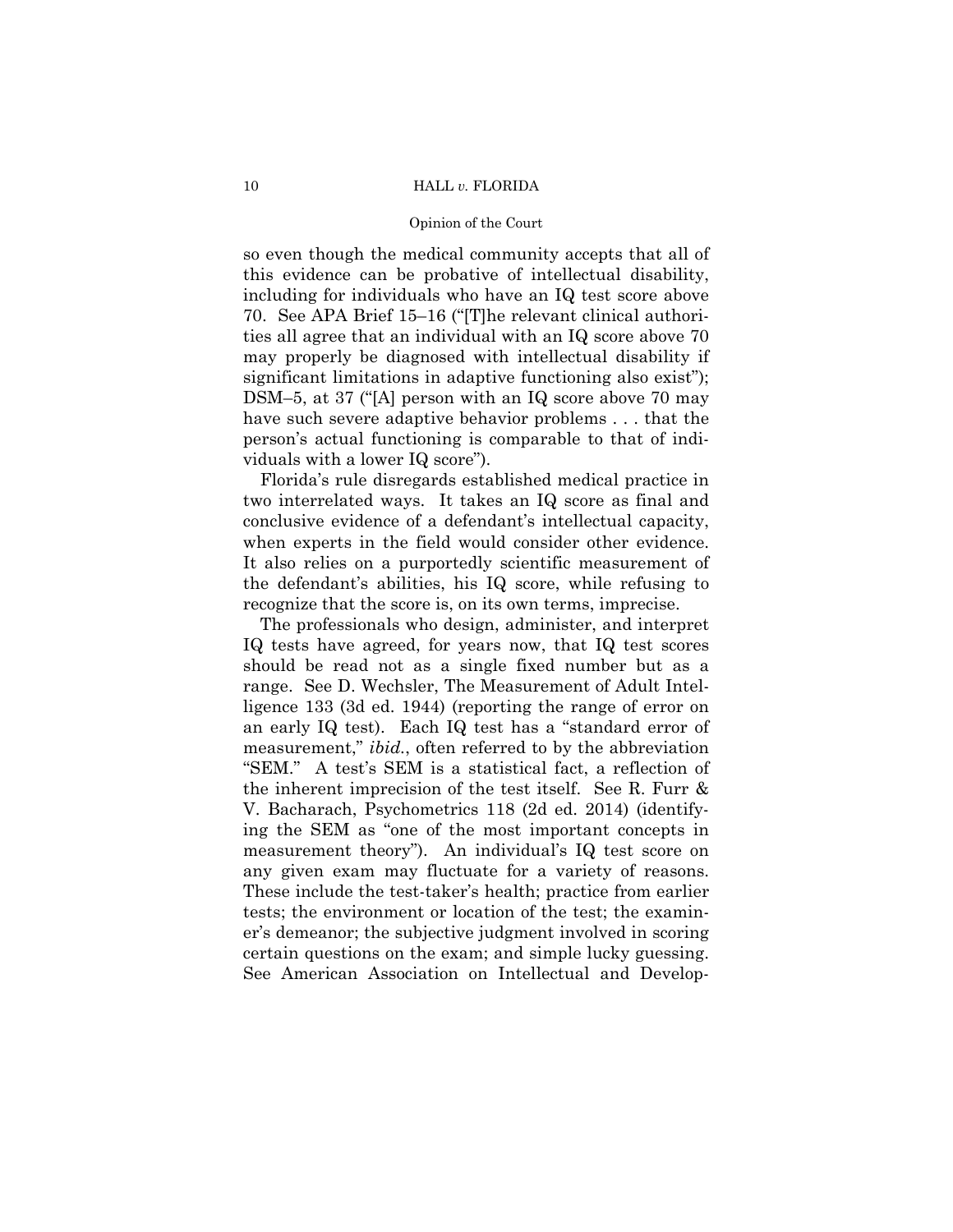mental Disabilities, R. Schalock et al., User's Guide To Accompany the 11th Edition of Intellectual Disability: Definition, Classification, and Systems of Supports 22 (2012) (hereinafter AAIDD Manual); A. Kaufman, IQ Testing 101, pp. 138–139 (2009).

 level that the measured score is within a broader range"). SEM, and the analysis of multiple IQ scores jointly is a The SEM reflects the reality that an individual's intellectual functioning cannot be reduced to a single numerical score. For purposes of most IQ tests, the SEM means that an individual's score is best understood as a range of scores on either side of the recorded score. The SEM allows clinicians to calculate a range within which one may say an individual's true IQ score lies. See APA Brief 23 ("SEM is a unit of measurement: 1 SEM equates to a confidence of 68% that the measured score falls within a given score range, while 2 SEM provides a 95% confidence A score of 71, for instance, is generally considered to reflect a range between 66 and 76 with 95% confidence and a range of 68.5 and 73.5 with a 68% confidence. See DSM– 5, at 37 ("Individuals with intellectual disability have scores of approximately two standard deviations or more below the population mean, including a margin for measurement error (generally +5 points). . . . [T]his involves a score of 65–75 (70  $\pm$  5)"); APA Brief 23 ("For example, the average SEM for the WAIS-IV is 2.16 IQ test points and the average SEM for the Stanford-Binet 5 is 2.30 IQ test points (test manuals report SEMs by different age groupings; these scores are similar, but not identical, often due to sampling error)"). Even when a person has taken multiple tests, each separate score must be assessed using the complicated endeavor. See Schneider, Principles of Assessment of Aptitude and Achievement, in The Oxford Handbook of Child Psychological Assessment 286, 289– 291, 318 (D. Saklofske, C. Reynolds, V. Schwean, eds. 2013). In addition, because the test itself may be flawed,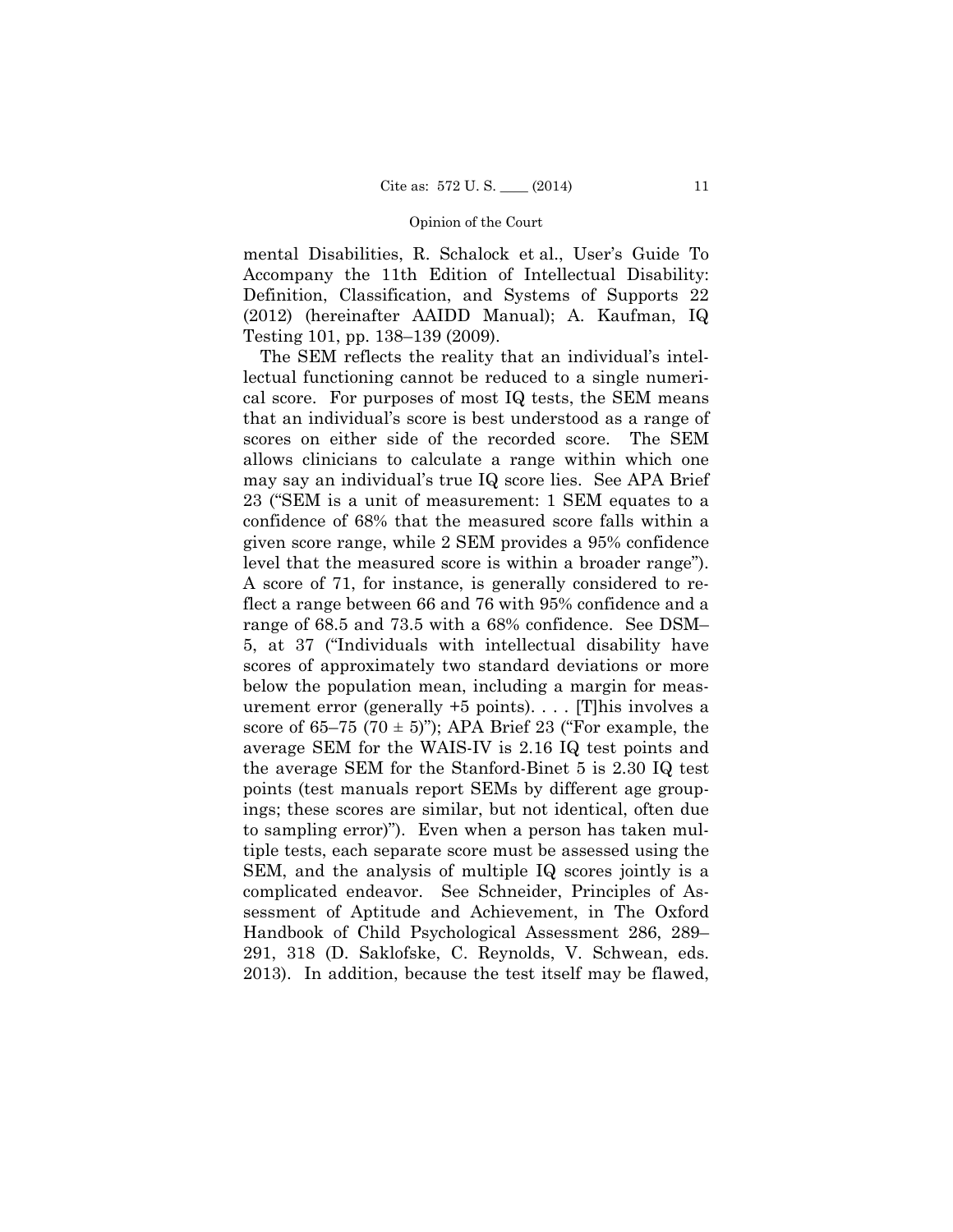or administered in a consistently flawed manner, multiple examinations may result in repeated similar scores, so that even a consistent score is not conclusive evidence of intellectual functioning.

Despite these professional explanations, Florida law used the test score as a fixed number, thus barring further consideration of other evidence bearing on the question of intellectual disability. For professionals to diagnose—and for the law then to determine—whether an intellectual disability exists once the SEM applies and the individual's IQ score is 75 or below the inquiry would consider factors indicating whether the person had deficits in adaptive functioning. These include evidence of past performance, environment, and upbringing.

B

A significant majority of States implement the protections of *Atkins* by taking the SEM into account, thus acknowledging the error inherent in using a test score without necessary adjustment. This calculation provides "objective indicia of society's standards" in the context of the Eighth Amendment. *Roper*, 543 U. S., at 563. Only the Kentucky and Virginia Legislatures have adopted a fixed score cutoff identical to Florida's. Ky. Rev. Stat. Ann. §532.130(2) (Lexis Supp. 2013); *Bowling* v. *Commonwealth*, 163 S. W. 3d 361, 375 (Ky. 2005); Va. Code Ann. §19.2–264.3:1.1 (Lexis Supp. 2013); *Johnson* v. *Commonwealth*, 267 Va. 53, 75, 591 S. E. 2d 47, 59 (2004), vacated and remanded on other grounds, 544 U. S. 901 (2005). Alabama also may use a strict IQ score cutoff at 70, although not as a result of legislative action. See *Smith* v. *State*, 71 So. 3d 12, 20 (Ala. Crim. App. 2008) ("The Alabama Supreme Court . . . did not adopt any 'margin of error' when examining a defendant's IQ score"). Petitioner does not question the rule in States which use a bright-line cutoff at 75 or greater, Tr. of Oral Arg. 9, and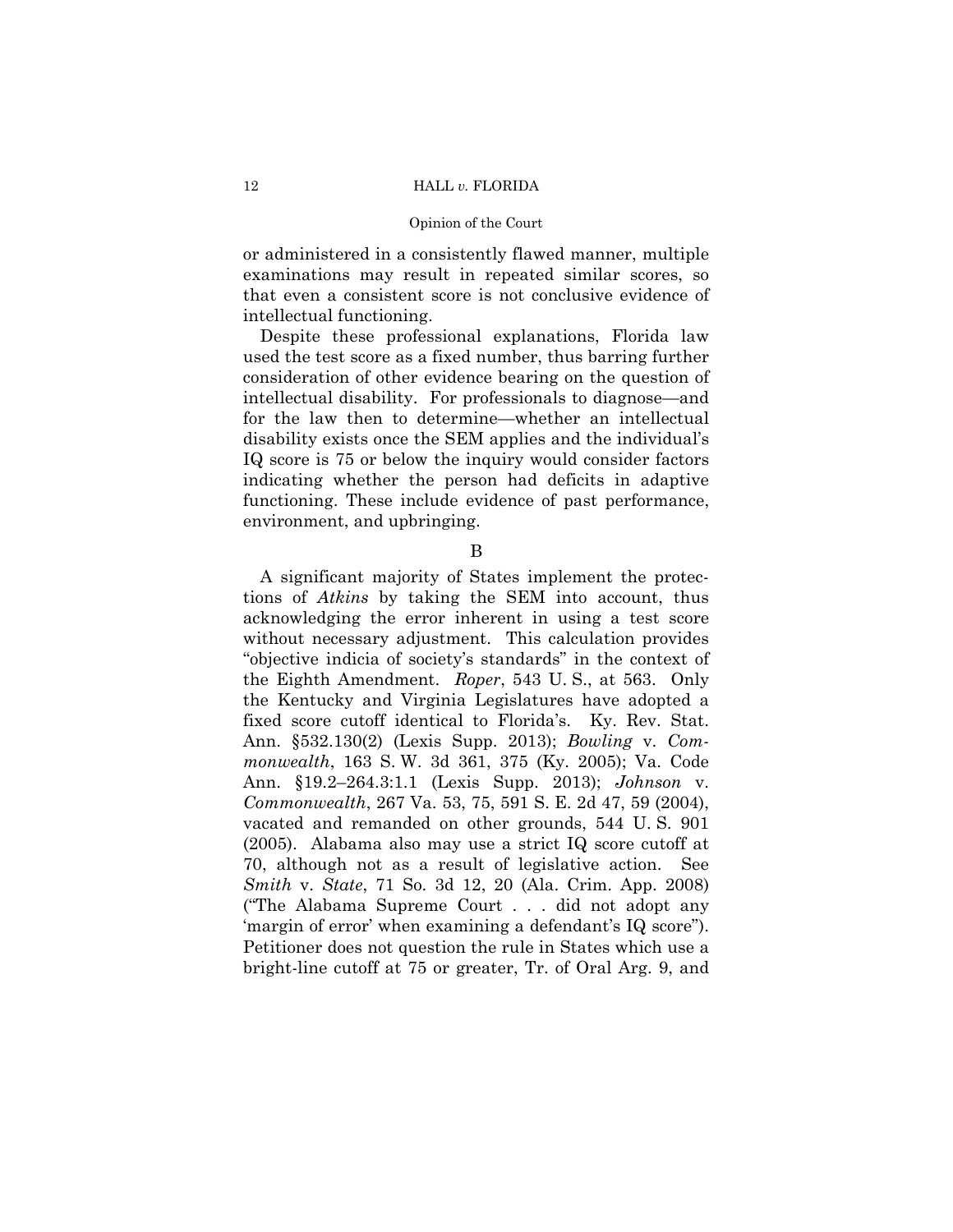so they are not included alongside Florida in this analysis.

In addition to these States, Arizona, Delaware, Kansas, North Carolina, and Washington have statutes which could be interpreted to provide a bright-line cutoff leading to the same result that Florida mandates in its cases. See Ariz. Rev. Stat. Ann. §13–753(F) (West 2013); Del. Code Ann. Tit. 11, §4209(d)(3) (2012 Supp.); Kan. Stat. Ann. §76–12b01 (2013 Supp.); N. C. Gen. Stat. Ann. §15A–2005 (Lexis 2013); Wash. Rev. Code §10.95.030(2)(c) (2012). That these state laws might be interpreted to require a bright-line cutoff does not mean that they will be so interpreted, however. See, *e.g.*, *State* v. *Vela*, 279 Neb. 94, 126, 137, 777 N. W. 2d 266, 292, 299 (2010) (Although Nebraska's statute specifies "[a]n intelligence quotient of seventy or below on a reliably administered intelligence quotient test," "[t]he district court found that [the defendant's] score of 75 on the [IQ test], considered in light of the standard error of measurement, could be considered as subaverage general intellectual functioning for purposes of diagnosing mental retardation").

 $753(K)(5)$ . How courts are meant to interpret the statute Arizona's statute appears to set a broad statutory cutoff at 70, Ariz. Rev. Stat. Ann. §13–753(F) (West 2013), but another provision instructs courts to "take into account the margin of error for a test administered." *Id*. at §14 in a situation like Hall's is not altogether clear. The principal Arizona case on the matter, *State* v. *Roque*, 141 P. 3d 368, (Ariz 2006), states that "the statute accounts for margin of error by requiring multiple tests," and that "if the defendant achieves a full-scale score of 70 or below on any one of the tests, then the court proceeds to a hearing." *Id.* at 403. But that case also notes that the defendant had an IQ score of 80, well outside the margin of error, and that all but one of the sub-parts of the IQ test were "above 75." *Id.* 

Kansas has not had an execution in almost five decades,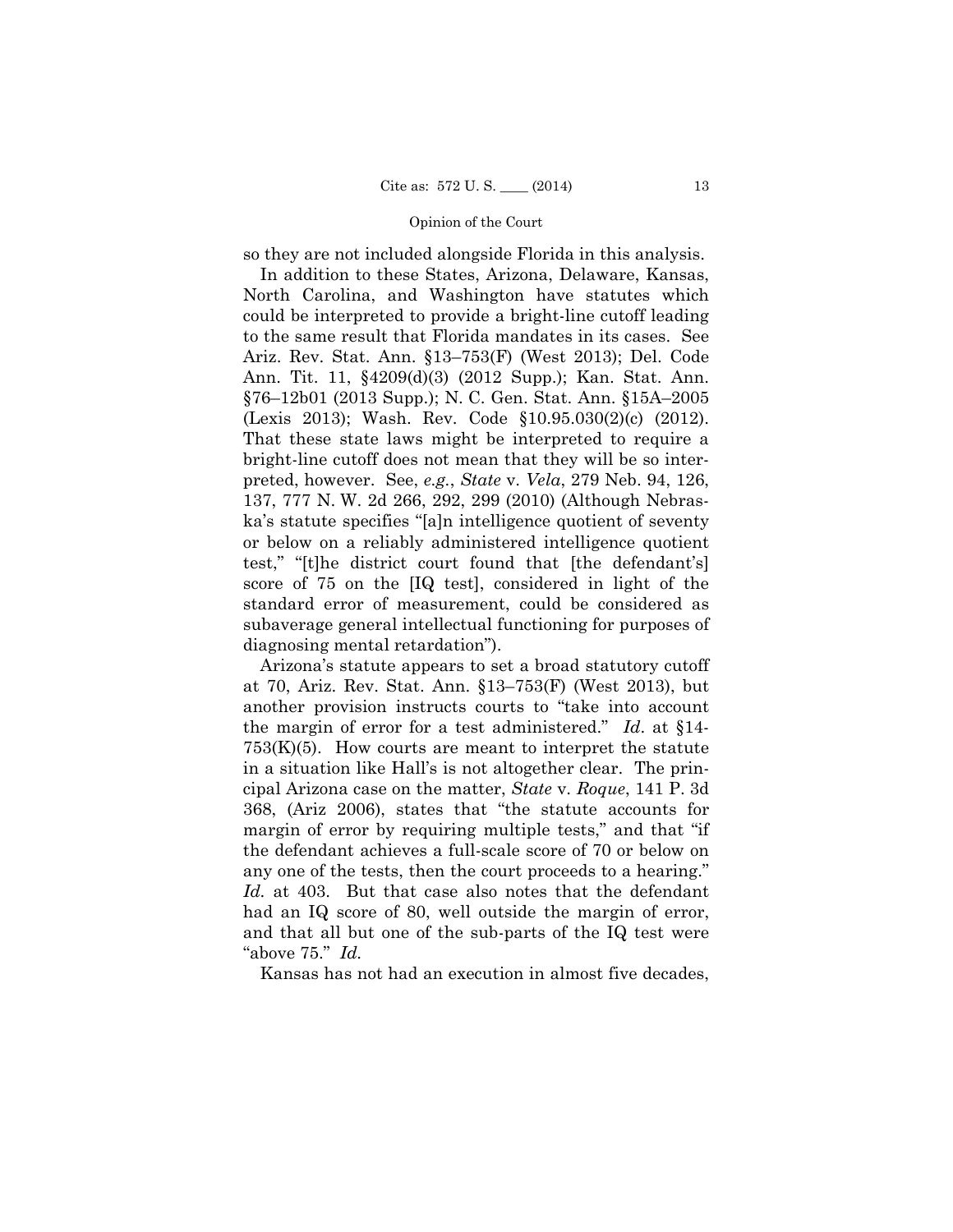and so its laws and jurisprudence on this issue are unlikely to receive attention on this specific question. See *Atkins*, 536 U. S., at 316 ("[E]ven in those States that allow the execution of mentally retarded offenders, the practice is uncommon. Some States . . . continue to authorize executions, but none have been carried out in decades. Thus there is little need to pursue legislation barring the execution of the mentally retarded in those States"). Delaware has executed three individuals in the past decade, while Washington has executed one person, and has recently suspended its death penalty. None of the four individuals executed recently in those States appears to have brought a claim similar to that advanced here.

Thus, at most nine States mandate a strict IQ score cutoff at 70. Of these, four States (Delaware, Kansas, North Carolina, and Washington) appear not to have considered the issue in their courts. On the other side of the ledger stand the 18 States that have abolished the death penalty, either in full or for new offenses, and Oregon, which has suspended the death penalty and executed only two individuals in the past 40 years. See *Roper,* 543 U. S., at 574 ("[The] Court should have considered those States that had abandoned the death penalty altogether as part of the consensus against the juvenile death penalty"). In those States, of course, a person in Hall's position could not be executed even without a finding of intellectual disability. Thus in 41 States an individual in Hall's position—an individual with an IQ score of 71—would not be deemed automatically eligible for the death penalty.

These aggregate numbers are not the only considerations bearing on a determination of consensus. Consistency of the direction of change is also relevant. See *id.,* at 565–566 (quoting *Atkins*, *supra*, at 315). Since *Atkins*, many States have passed legislation to comply with the constitutional requirement that persons with intellectual disability not be executed. Two of these States, Virginia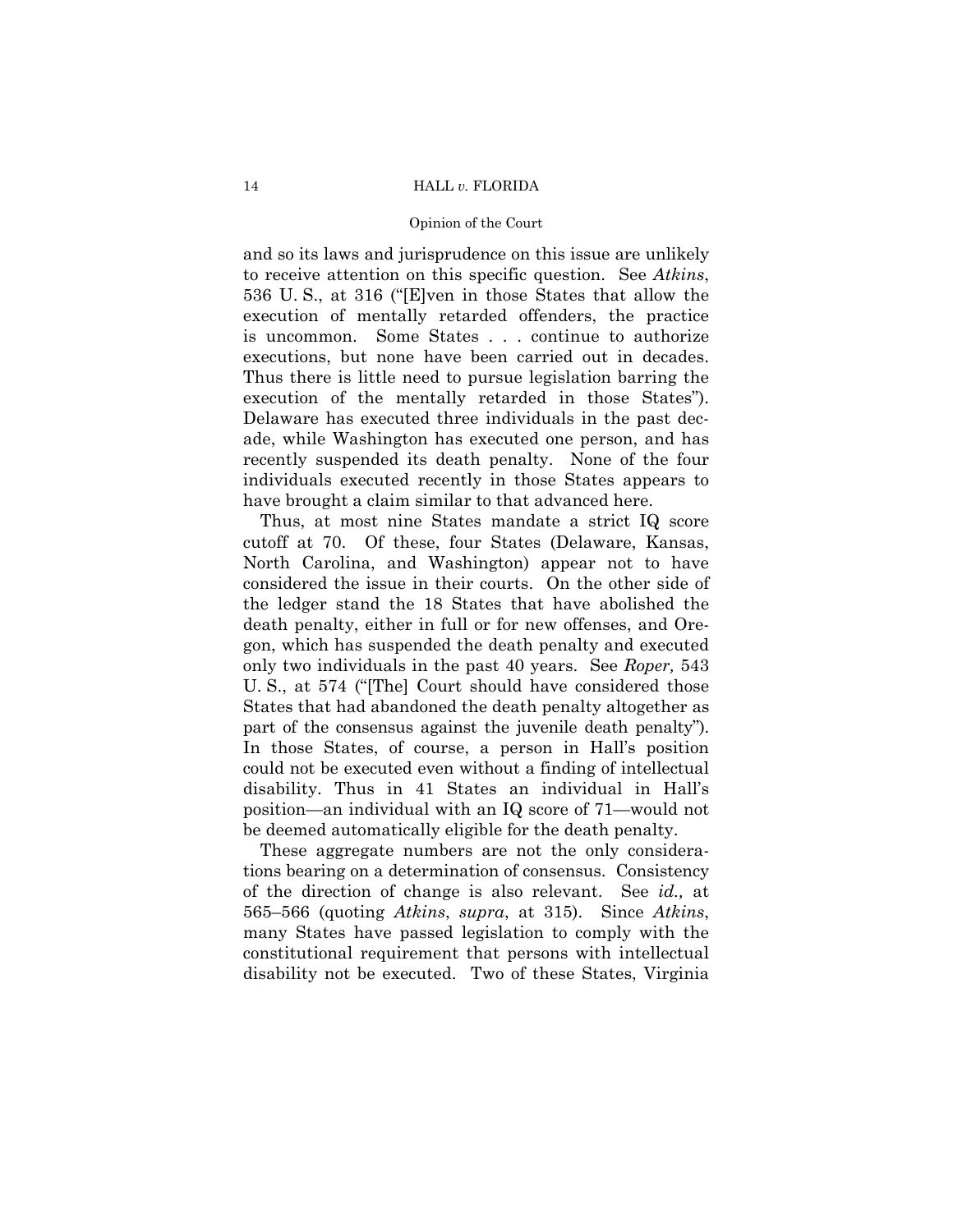and Delaware, appear to set a strict cutoff at 70, although as discussed, Delaware's courts have yet to interpret the law. In contrast, at least 11 States have either abolished the death penalty or passed legislation allowing defendants to present additional evidence of intellectual disability when their IQ test score is above 70.

Since *Atkins*, five States have abolished the death penalty through legislation. See 2012 Conn. Pub. Acts no. 12– 5; Ill. Comp. Stat. ch. 725, §119–1 (West 2012); Md. Correc. Servs. Code Ann. §3–901 *et seq.* (Lexis 2008); N. J. Stat. Ann. §2C:11–3(b)(1) (West Supp. 2013); 2009 N. M. Laws ch. 11, §§5–7. In addition, the New York Court of Appeals invalidated New York's death penalty under the State Constitution in 2004, see *People* v. *LeValle*, 3 N. Y. 3d 88, 817 N. E. 2d 341 (2004), and legislation has not been passed to reinstate it. And when it did impose the death penalty, New York did not employ an IQ cutoff in determining intellectual disability. N. Y. Crim. Proc. Law Ann. §400.27(12)(e) (West 2005).

In addition to these States, at least five others have passed legislation allowing a defendant to present additional evidence of intellectual disability even when an IQ test score is above 70. See Cal. Penal Code Ann. §1376 (West Supp. 2014) (no IQ cutoff); Idaho Code §19–2515A (Lexis Supp. 2013) ("seventy (70) or below"); *Pizzutto* v. *State*, 146 Idaho 720, 729, 202 P. 3d 642, 651 (2008) ("The alleged error in IQ testing is plus or minus five points. The district court was entitled to draw reasonable inferences from the undisputed facts"); La. Code Crim. Proc. Ann., Art. 905.5.1 (West Supp. 2014) (no IQ cutoff); Nev. Rev. Stat. §174.098.7 (2013) (no IQ cutoff); Utah Code Ann §77–15a–102 (Lexis 2012) (no IQ cutoff). The U. S. Code likewise does not set a strict IQ cutoff. See 18 U. S. C. §3596(c). And no State that previously allowed defendants with an IQ score over 70 to present additional evidence of intellectual disability has modified its law to create a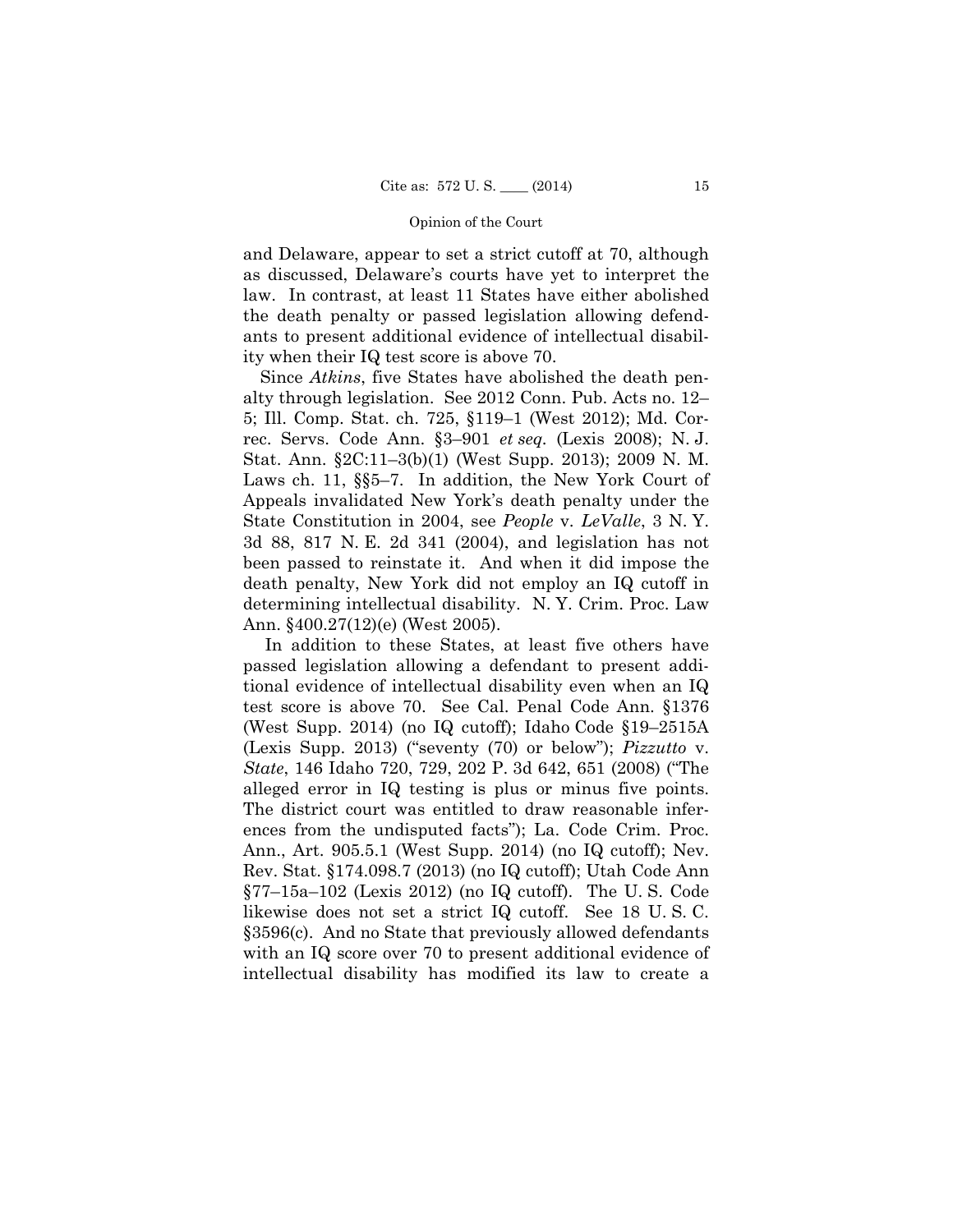strict cutoff at 70. Cf. *Roper*, *supra*, at 566 ("Since *Stanford* v. *Kentucky*, 492 U. S. 361 (1989), no State that previously prohibited capital punishment for juveniles has reinstated it").

In summary, every state legislature to have considered the issue after *Atkins*—save Virginia's—and whose law has been interpreted by its courts has taken a position contrary to that of Florida. Indeed, the Florida Legislature, which passed the relevant legislation prior to *Atkins*, might well have believed that its law would not create a fixed cutoff at 70. The staff analysis accompanying the 2001 bill states that it "does not contain a set IQ level .... Two standard deviations from these tests is approximately a 70 IQ, although it can be extended up to 75." Fla. Senate Staff Analysis and Economic Impact Statement, CS/SB 238, p. 11 (Feb. 14, 2001). But the Florida Supreme Court interpreted the law to require a bright-line cutoff at 70, see *Cherry*, 959 So. 2d, at 712–713, and the Court is bound by that interpretation.

The rejection of the strict 70 cutoff in the vast majority of States and the "consistency in the trend," *Roper*, *supra*, at 567, toward recognizing the SEM provide strong evidence of consensus that our society does not regard this strict cutoff as proper or humane.

 $\mathcal{C}$ 

*Atkins* itself acknowledges the inherent error in IQ testing. It is true that *Atkins* "did not provide definitive procedural or substantive guides for determining when a person who claims mental retardation" falls within the protection of the Eighth Amendment. *Bobby* v. *Bies*, 556 U. S. 825, 831 (2009). In *Atkins,* the Court stated:

"Not all people who claim to be mentally retarded will be so impaired as to fall within the range of mentally retarded offenders about whom there is a national consensus. As was our approach in *Ford* v. *Wain-*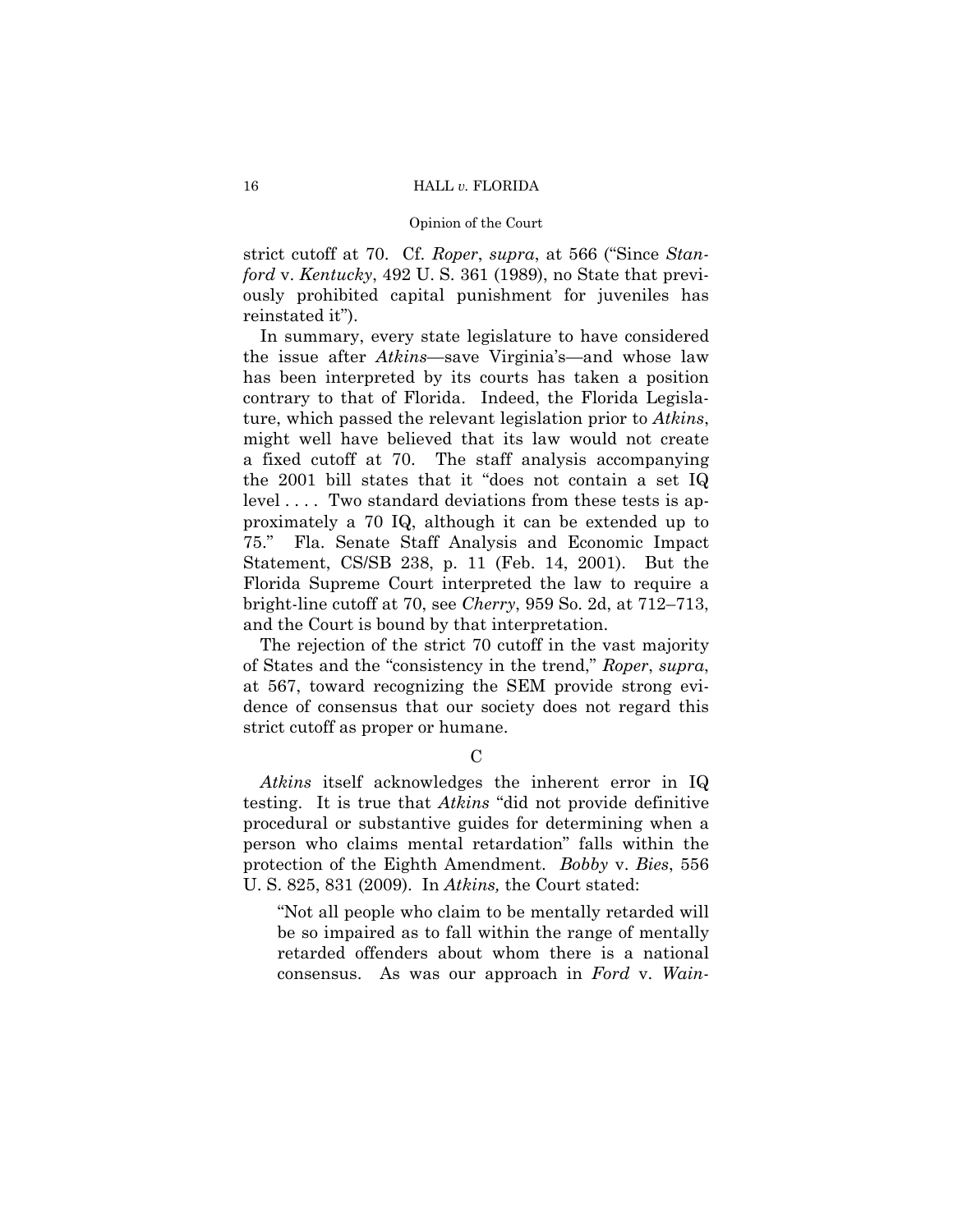*wright* with regard to insanity, 'we leave to the State[s] the task of developing appropriate ways to enforce the constitutional restriction upon [their] execution of sentences.'" 536 U. S., at 317 (quoting *Ford* v. *Wainwright*, 477 U. S. 399, 416–417 (1986); citation omitted).

As discussed above, the States play a critical role in advancing protections and providing the Court with information that contributes to an understanding of how intellectual disability should be measured and assessed. But *Atkins* did not give the States unfettered discretion to define the full scope of the constitutional protection.

The *Atkins* Court twice cited definitions of intellectual disability which, by their express terms, rejected a strict IQ test score cutoff at 70. *Atkins* first cited the definition provided in the DSM–IV: "'Mild' mental retardation is typically used to describe people with an IQ level of 50–55 to approximately 70." 536 U. S., at 308, n. 3 (citing Diagnostic and Statistical Manual of Mental Disorders 41 (4th ed. 2000)). The Court later noted that "'an IQ between 70 and 75 or lower . . . is typically considered the cutoff IQ score for the intellectual function prong of the mental retardation definition.'" 536 U. S., at 309, n. 5. Furthermore, immediately after the Court declared that it left "'to the States the task of developing appropriate ways to enforce the constitutional restriction,'" *id.,* at 317, the Court stated in an accompanying footnote that "[t]he [state] statutory definitions of mental retardation are not identical, but generally conform to the clinical definitions," *ibid.*

 Thus *Atkins* itself not only cited clinical definitions for intellectual disability but also noted that the States' standards, on which the Court based its own conclusion, conformed to those definitions. In the words of *Atkins,*  those persons who meet the "clinical definitions" of intel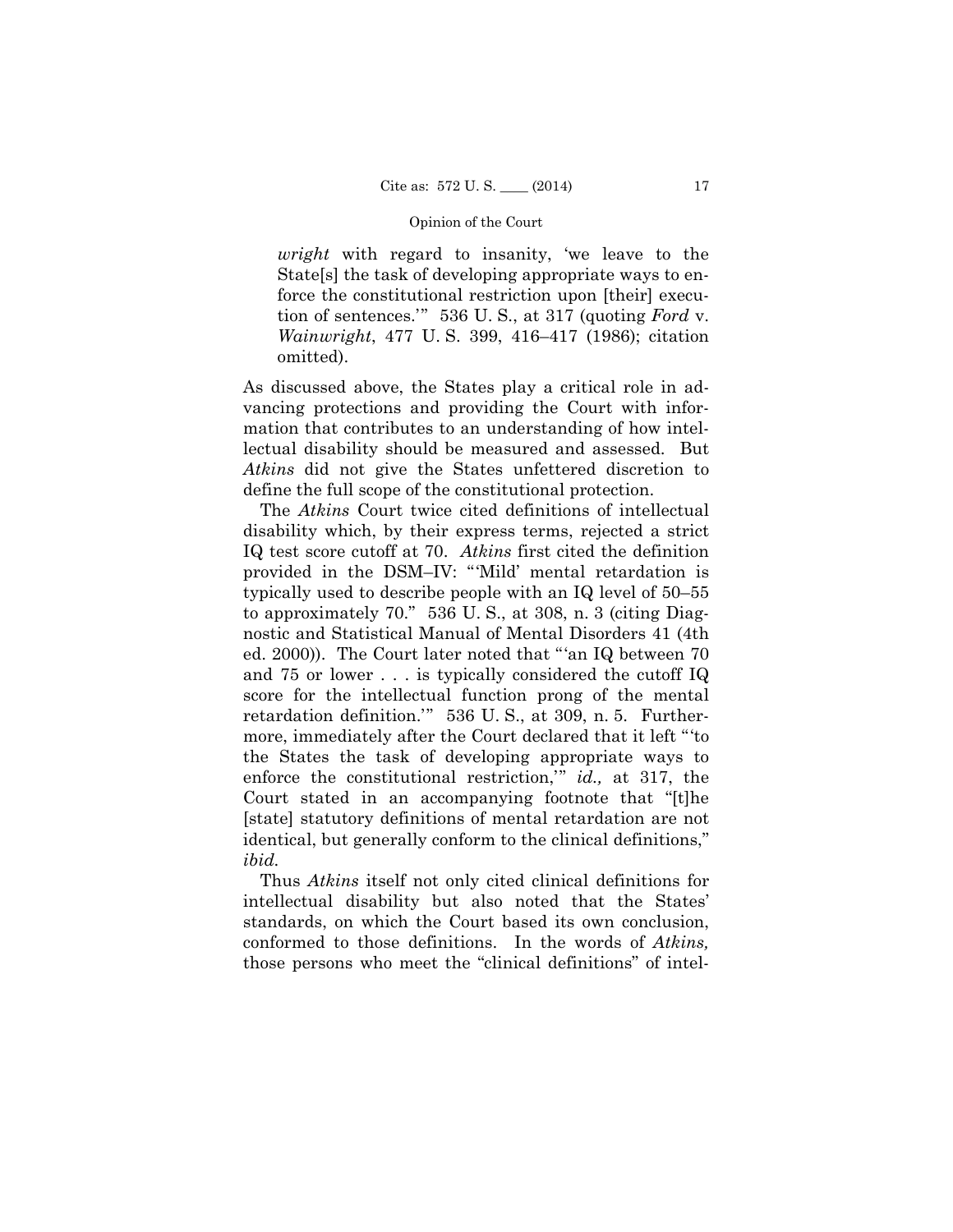lectual disability "by definition . . . have diminished capacities to understand and process information, to communicate, to abstract from mistakes and learn from experience, to engage in logical reasoning, to control impulses, and to understand the reactions of others." *Id.*, at 318. Thus, they bear "diminish[ed] . . . personal culpability." *Ibid.* The clinical definitions of intellectual disability, which take into account that IQ scores represent a range, not a fixed number, were a fundamental premise of *Atkins*. And those clinical definitions have long included the SEM. See Diagnostic and Statistical Manual of Mental Disorders 28 (rev. 3d ed. 1987) ("Since any measurement is fallible, an IQ score is generally thought to involve an error of measurement of approximately five points; hence, an IQ of 70 is considered to represent a band or zone of 65 to 75. Treating the IQ with some flexibility permits inclusion in the Mental Retardation category of people with IQs somewhat higher than 70 who exhibit significant deficits in adaptive behavior").

Respondent argues that the current Florida law was favorably cited by the *Atkins* Court. See Brief for Respondent 18 ("As evidence of the national consensus, the Court specifically cited Florida's statute at issue here, which has not substantively changed"). While *Atkins* did refer to Florida's law in a citation listing States which had outlawed the execution of the intellectually disabled, 536 U. S., at 315, that fleeting mention did not signal the Court's approval of Florida's current understanding of the law. As discussed above, when *Atkins* was decided the Florida Supreme Court had not yet interpreted the law to require a strict IQ cutoff at 70. That new interpretation runs counter to the clinical definition cited throughout *Atkins* and to Florida's own legislative report indicating this kind of cutoff need not be used.

Respondent's argument also conflicts with the logic of *Atkins* and the Eighth Amendment. If the States were to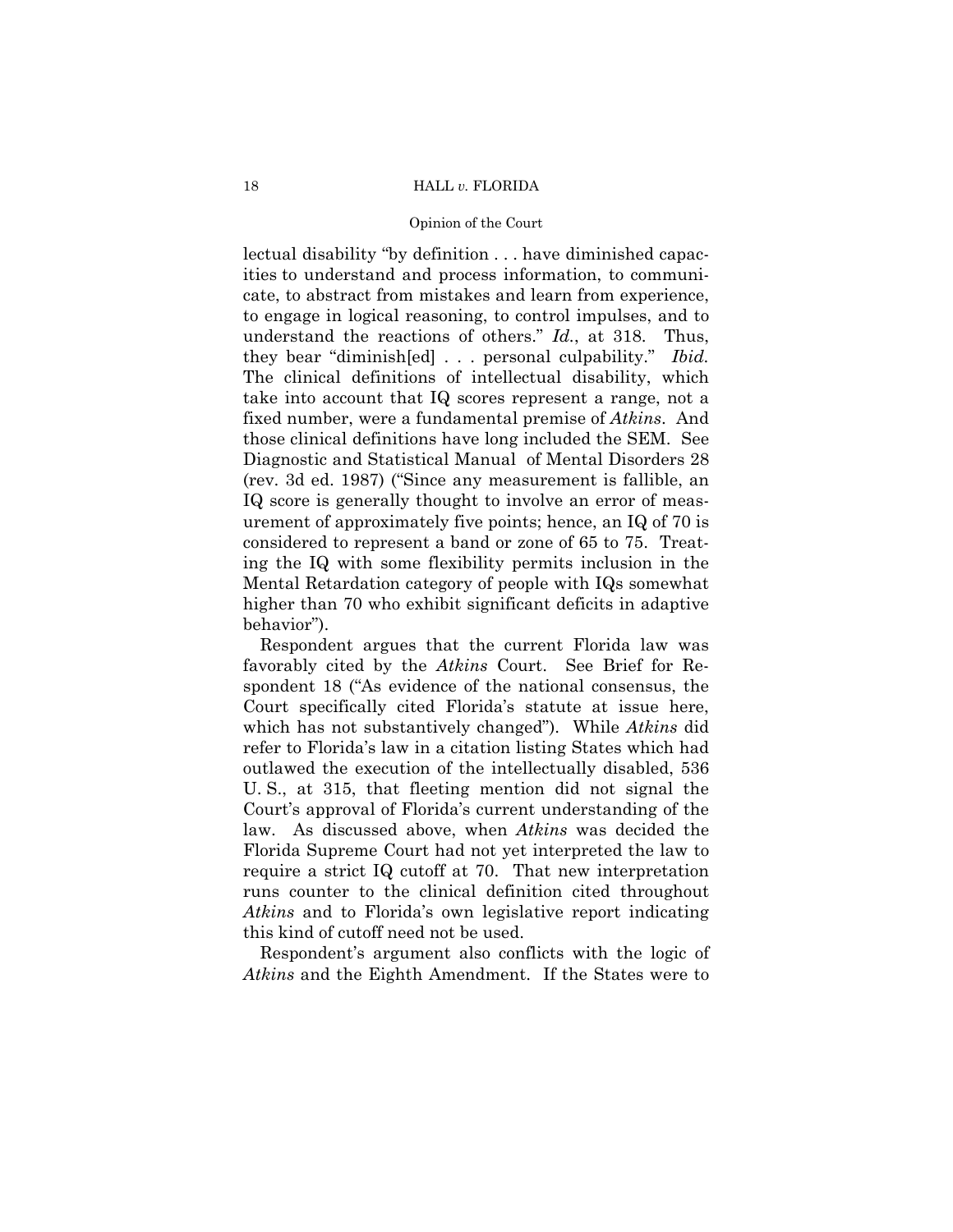have complete autonomy to define intellectual disability as they wished, the Court's decision in *Atkins* could become a nullity, and the Eighth Amendment's protection of human dignity would not become a reality. This Court thus reads *Atkins* to provide substantial guidance on the definition of intellectual disability.

 $\mathbf D$ 

The actions of the States and the precedents of this Court "give us essential instruction," *Roper*, 543 U. S., at 564, but the inquiry must go further. "[T]he Constitution contemplates that in the end our own judgment will be brought to bear on the question of the acceptability of the death penalty under the Eighth Amendment." *Coker* v. *Georgia*, 433 U. S. 584, 597 (1977) (plurality opinion). That exercise of independent judgment is the Court's judicial duty. See *Roper*, *supra,* at 574 ("[T]o the extent *Stanford* was based on a rejection of the idea that this Court is required to bring its independent judgment to bear on the proportionality of the death penalty for a particular class of crimes or offenders, it suffices to note that this rejection was inconsistent with prior Eighth Amendment decisions" (citation omitted).

In this Court's independent judgment, the Florida statute, as interpreted by its courts, is unconstitutional.

In addition to the views of the States and the Court's precedent, this determination is informed by the views of medical experts. These views do not dictate the Court's decision, yet the Court does not disregard these informed assessments. See *Kansas* v. *Crane*, 534 U. S. 407, 413 (2002) ("[T]he science of psychiatry . . . informs but does not control ultimate legal determinations . . ."). It is the Court's duty to interpret the Constitution, but it need not do so in isolation. The legal determination of intellectual disability is distinct from a medical diagnosis, but it is informed by the medical community's diagnostic frame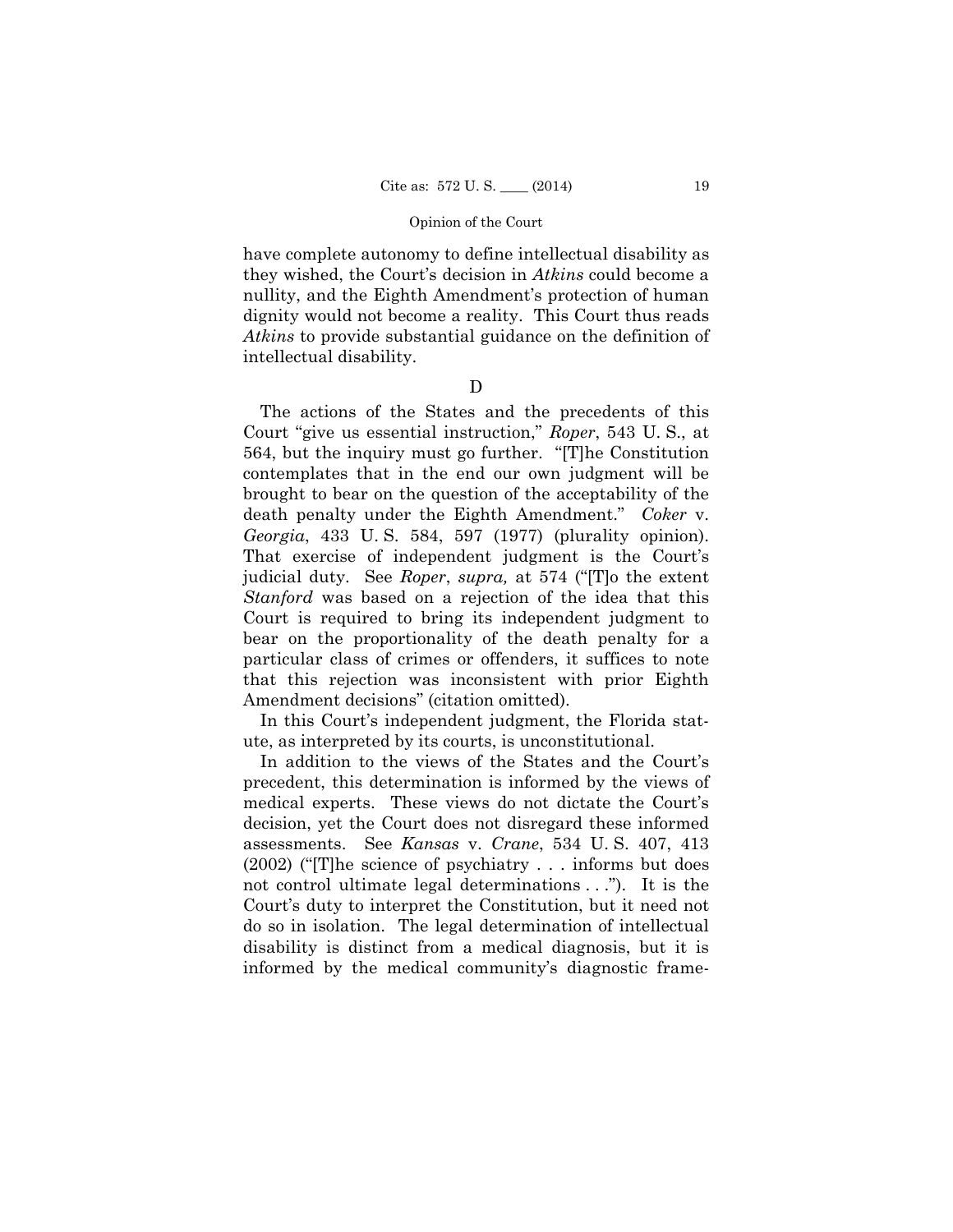#### 20 HALL *v.* FLORIDA

#### Opinion of the Court

work. *Atkins* itself points to the diagnostic criteria employed by psychiatric professionals. And the professional community's teachings are of particular help in this case, where no alternative definition of intellectual disability is presented and where this Court and the States have placed substantial reliance on the expertise of the medical profession.

By failing to take into account the SEM and setting a strict cutoff at 70, Florida "goes against the unanimous professional consensus." APA Brief 15. Neither Florida nor its *amici* point to a single medical professional who supports this cutoff. The DSM–5 repudiates it: "IQ test scores are approximations of conceptual functioning but may be insufficient to assess reasoning in real-life situations and mastery of practical tasks." DSM–5, at 37. This statement well captures the Court's independent assessment that an individual with an IQ test score "between 70 and 75 or lower," *Atkins*, *supra,* at 309, n. 5, may show intellectual disability by presenting additional evidence regarding difficulties in adaptive functioning.

The flaws in Florida's law are the result of the inherent error in IQ tests themselves. An IQ score is an approximation, not a final and infallible assessment of intellectual functioning. See APA Brief 24 ("[I]t is standard pyschometric practice to report the 'estimates of relevant reliabilities and standard errors of measurement' when reporting a test score"); *ibid.* (the margin of error is "inherent to the accuracy of IQ scores"); Furr, Psychometrics, at 119 ("[T]he standard error of measurement is an important psychometric value with implications for applied measurement"). SEM is not a concept peculiar to the psychiatric profession and IQ tests. It is a measure that is recognized and relied upon by those who create and devise tests of all sorts. *Id.,* at 118 (identifying the SEM as "one of the most important concepts in measurement theory").

This awareness of the IQ test's limits is of particular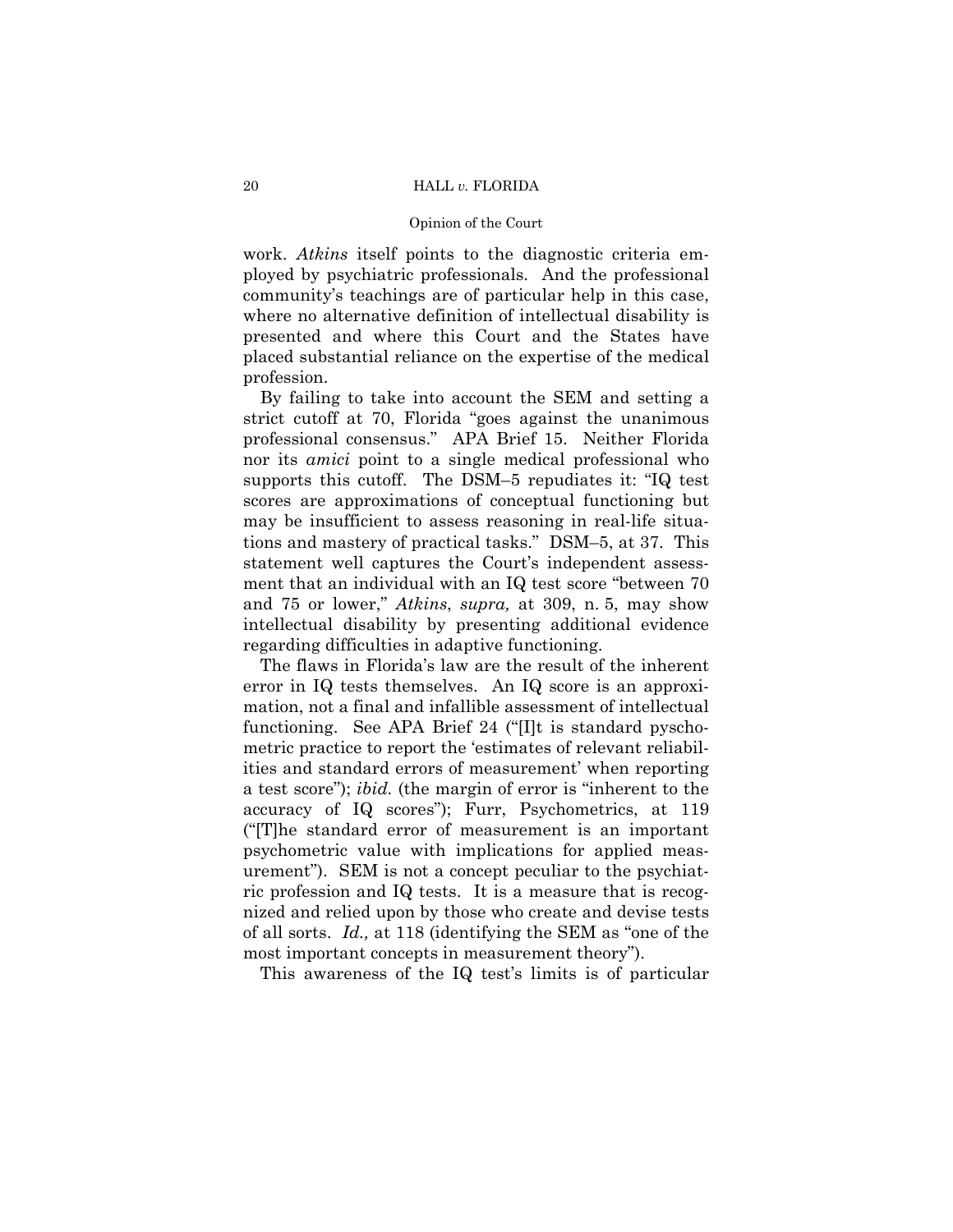importance when conducting the conjunctive assessment necessary to assess an individual's intellectual ability. See American Association on Intellectual and Developmental Disabilities, Intellectual Disability: Definition, Classification, and Systems of Supports 40 (11th ed. 2010) ("It must be stressed that the diagnosis of [intellectual disability] is intended to reflect a clinical judgment rather than an actuarial determination").

Intellectual disability is a condition, not a number. See DSM–5, at 37. Courts must recognize, as does the medical community, that the IQ test is imprecise. This is not to say that an IQ test score is unhelpful. It is of considerable significance, as the medical community recognizes. But in using these scores to assess a defendant's eligibility for the death penalty, a State must afford these test scores the same studied skepticism that those who design and use the tests do, and understand that an IQ test score represents a range rather than a fixed number. A State that ignores the inherent imprecision of these tests risks executing a person who suffers from intellectual disability. See APA Brief 17 ("Under the universally accepted clinical standards for diagnosing intellectual disability, the court's determination that Mr. Hall is not intellectually disabled cannot be considered valid").

This Court agrees with the medical experts that when a defendant's IQ test score falls within the test's acknowledged and inherent margin of error, the defendant must be able to present additional evidence of intellectual disability, including testimony regarding adaptive deficits.

It is not sound to view a single factor as dispositive of a conjunctive and interrelated assessment. See DSM–5, at 37 ("[A] person with an IQ score above 70 may have such severe adaptive behavior problems . . . that the person's actual functioning is comparable to that of individuals with a lower IQ score"). The Florida statute, as interpreted by its courts, misuses IQ score on its own terms; and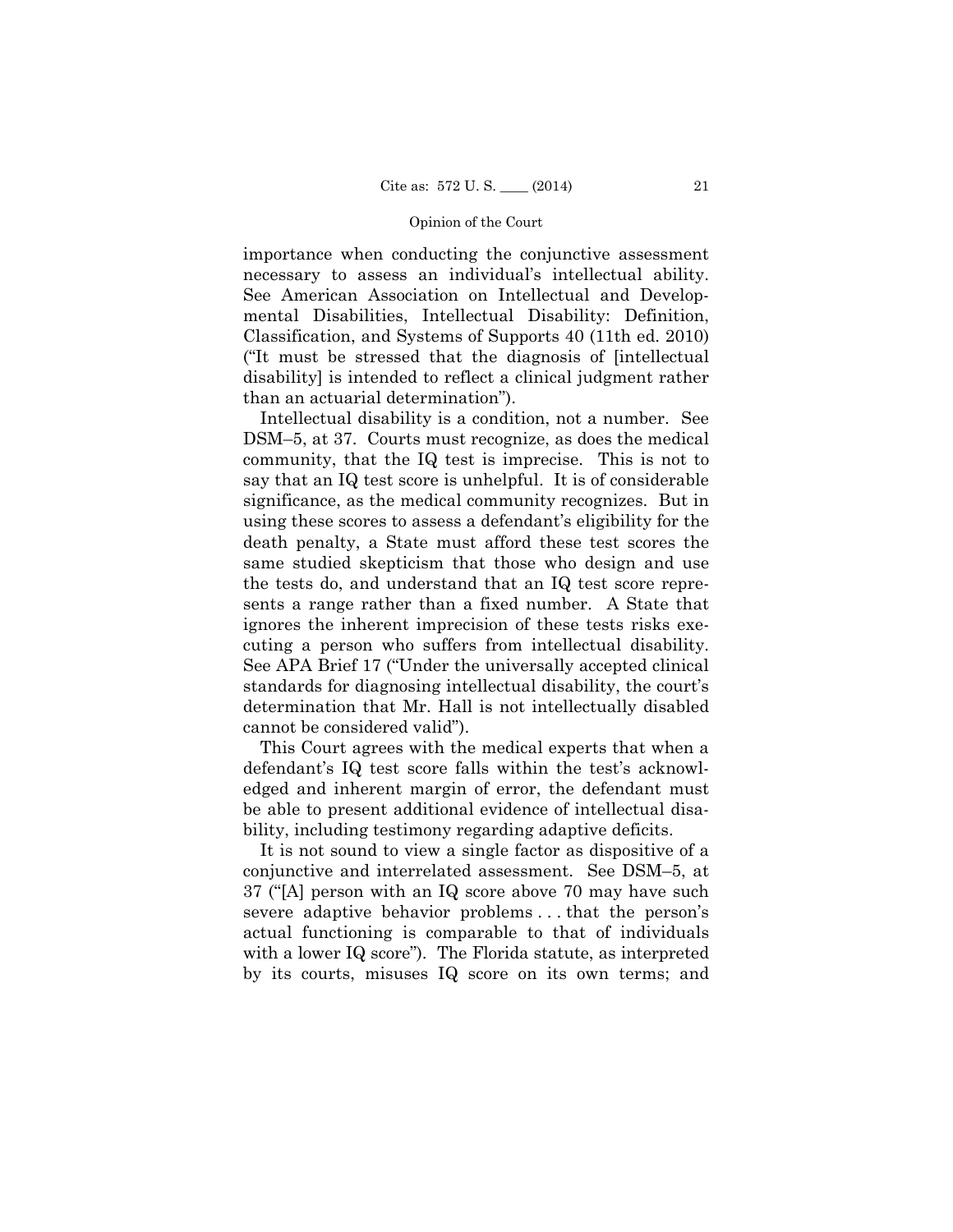## 22 HALL *v.* FLORIDA

#### Opinion of the Court

this, in turn, bars consideration of evidence that must be considered in determining whether a defendant in a capital case has intellectual disability. Florida's rule is invalid under the Constitution's Cruel and Unusual Punishments Clause.

E

Florida seeks to execute a man because he scored a 71 instead of 70 on an IQ test. Florida is one of just a few States to have this rigid rule. Florida's rule misconstrues the Court's statements in *Atkins* that intellectually disability is characterized by an IQ of "approximately 70." 536 U. S., at 308, n. 3. Florida's rule is in direct opposition to the views of those who design, administer, and interpret the IQ test. By failing to take into account the standard error of measurement, Florida's law not only contradicts the test's own design but also bars an essential part of a sentencing court's inquiry into adaptive functioning. Freddie Lee Hall may or may not be intellectually disabled, but the law requires that he have the opportunity to present evidence of his intellectual disability, including deficits in adaptive functioning over his lifetime.

The death penalty is the gravest sentence our society may impose. Persons facing that most severe sanction must have a fair opportunity to show that the Constitution prohibits their execution. Florida's law contravenes our Nation's commitment to dignity and its duty to teach human decency as the mark of a civilized world. The States are laboratories for experimentation, but those experiments may not deny the basic dignity the Constitution protects.

The judgment of the Florida Supreme Court is reversed, and the case is remanded for further proceedings not inconsistent with this opinion.

*So ordered.*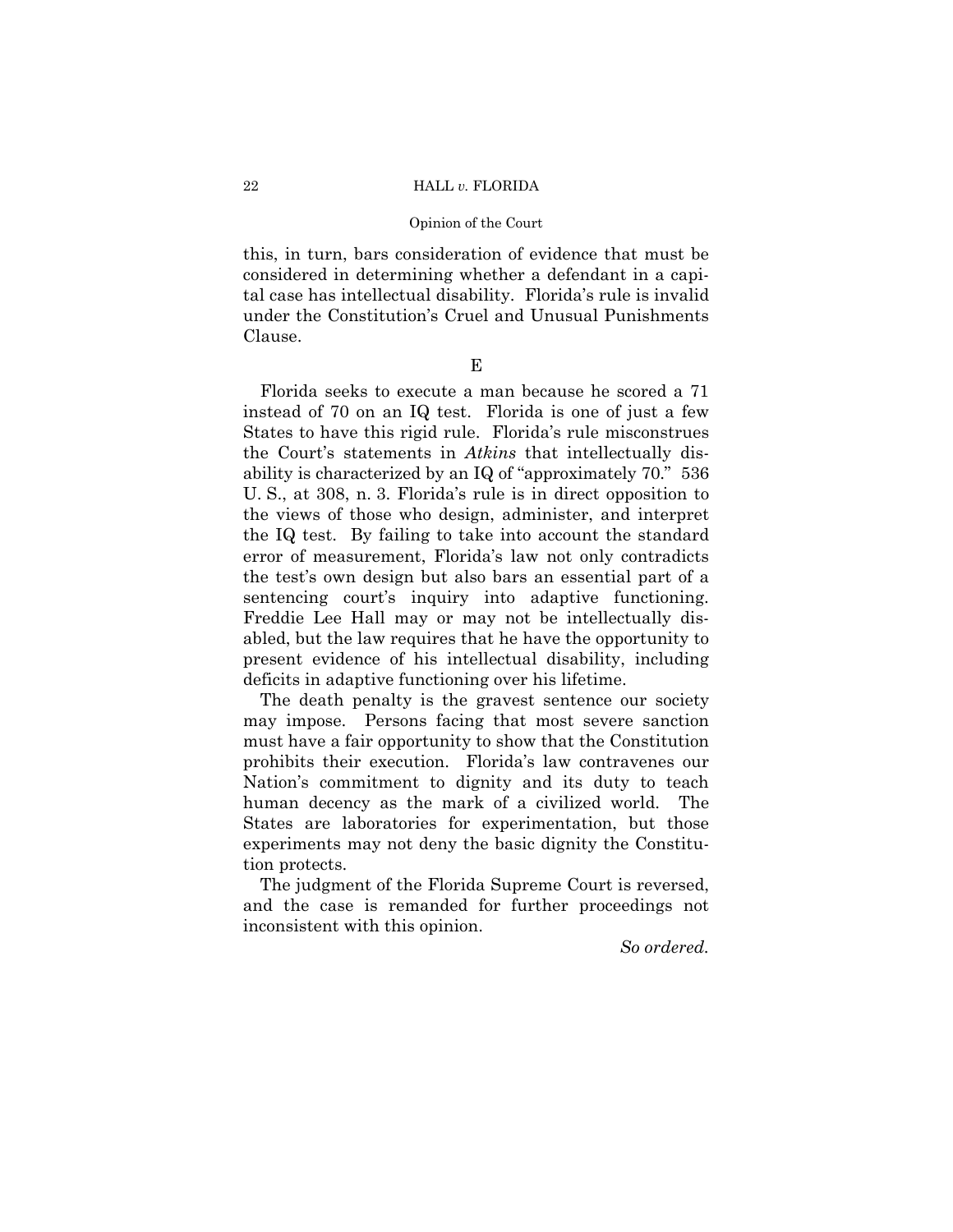## $\frac{1}{2}$  ,  $\frac{1}{2}$  ,  $\frac{1}{2}$  ,  $\frac{1}{2}$  ,  $\frac{1}{2}$  ,  $\frac{1}{2}$  ,  $\frac{1}{2}$ **SUPREME COURT OF THE UNITED STATES**

#### $\frac{1}{2}$  ,  $\frac{1}{2}$  ,  $\frac{1}{2}$  ,  $\frac{1}{2}$  ,  $\frac{1}{2}$  ,  $\frac{1}{2}$ No. 12–10882

## FREDDIE LEE HALL, PETITIONER *v.* FLORIDA

## ON WRIT OF CERTIORARI TO THE SUPREME COURT OF FLORIDA

## [May 27, 2014]

JUSTICE ALITO, with whom THE CHIEF JUSTICE, JUSTICE SCALIA, and JUSTICE THOMAS join, dissenting.

In *Atkins* v. *Virginia*, 536 U. S. 304 (2002), the Court held that the Eighth Amendment prohibits a death sentence for defendants who are intellectually disabled but does not mandate the use of a single method for identifying such defendants. Today, the Court overrules the latter holding based largely on the positions adopted by private professional associations. In taking this step, the Court sharply departs from the framework prescribed in prior Eighth Amendment cases and adopts a uniform national rule that is both conceptually unsound and likely to result in confusion. I therefore respectfully dissent.

I

The Court's approach in this case marks a new and most unwise turn in our Eighth Amendment case law. In *Atkins* and other cases, the Court held that the prohibition of cruel and unusual punishment embodies the "evolving standards of decency that mark the progress of a maturing society," and the Court explained that "those evolving" standards should be informed by objective factors to the maximum possible extent." *Id.,* at 312 (internal quotation marks omitted). In addition, the Court "pinpointed that the clearest and most reliable objective evidence of contemporary values is the legislation enacted by the coun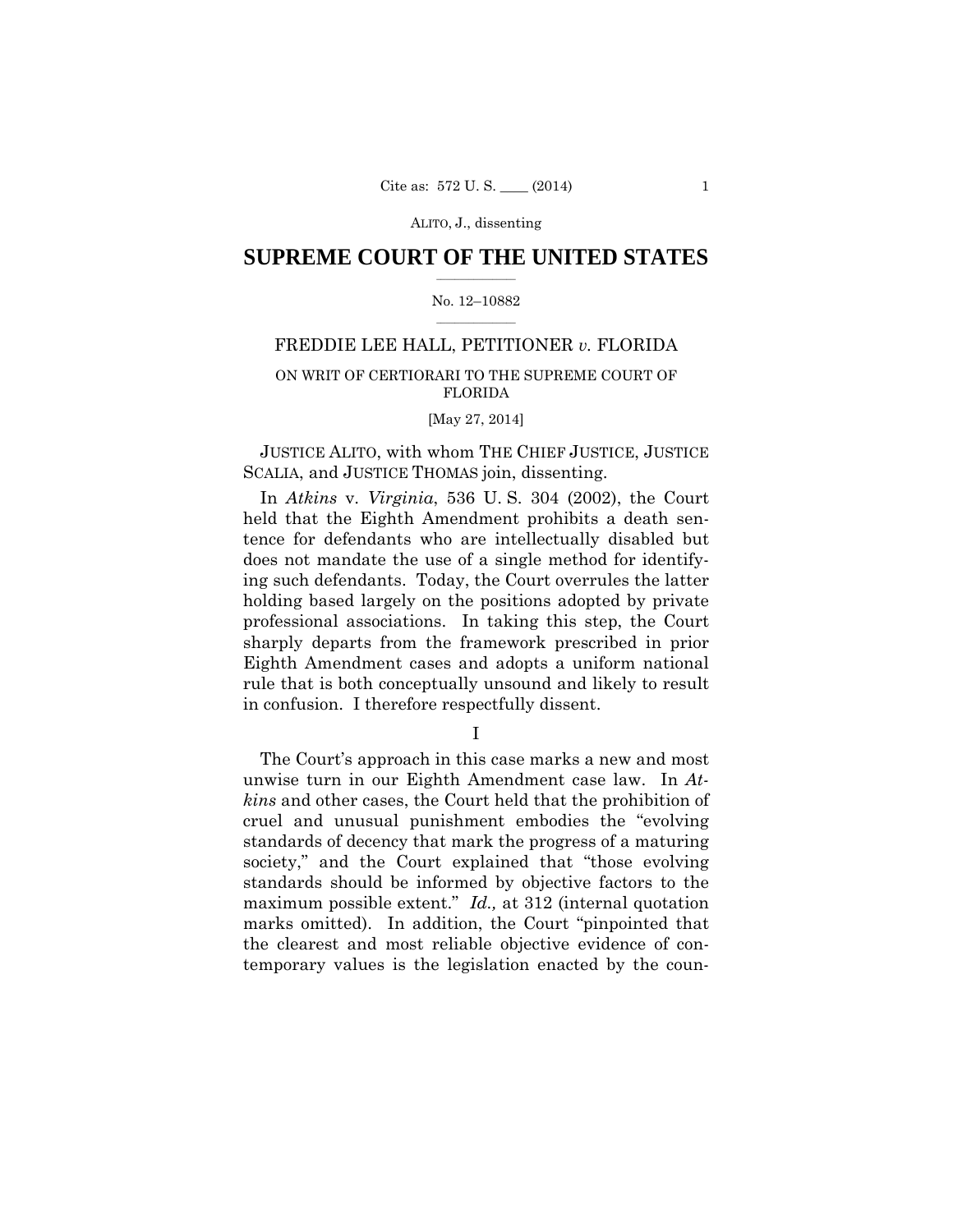try's legislatures." *Ibid*.

In these prior cases, when the Court referred to the evolving standards of a maturing "society," the Court meant the standards of *American society as a whole*. Now, however, the Court strikes down a state law based on the evolving standards of *professional societies*, most notably the American Psychiatric Association (APA). The Court begins its analysis with the views of those associations, see *ante*, at 7–12, and then, after briefly discussing the enactments of state legislatures, see *ante*, at 12–16, returns to the associations' views in interpreting *Atkins* and in exercising the Court's "independent judgment" on the constitutionality of Florida's law, see *ante*, at 16–22. This approach cannot be reconciled with the framework prescribed by our Eighth Amendment cases.

## A

Under this Court's modern Eighth Amendment precedents, whether a punishment is "cruel and unusual" depends on currently prevailing societal norms, and the Court has long held that laws enacted by state legislatures provide the "clearest and most reliable objective evidence of contemporary values," *Penry* v. *Lynaugh*, 492 U. S. 302, 331 (1989). This is so because "in a democratic society[,] legislatures, not courts, are constituted to respond to the will and consequently the moral values of the people," *Gregg* v. *Georgia*, 428 U. S. 153, 175–176 (1976) (joint opinion of Stewart, Powell, and Stevens, JJ.) (internal quotation marks omitted). Under this approach, as originally conceived, the Court first asked whether a challenged practice contravened a clear national consensus evidenced by state legislation, and only if such a consensus was found would the Court go on and ask "whether there is reason to disagree with [the States'] judgment." *Atkins*, 536 U. S., at 313.

Invoking this two-step procedure, *Atkins* held that the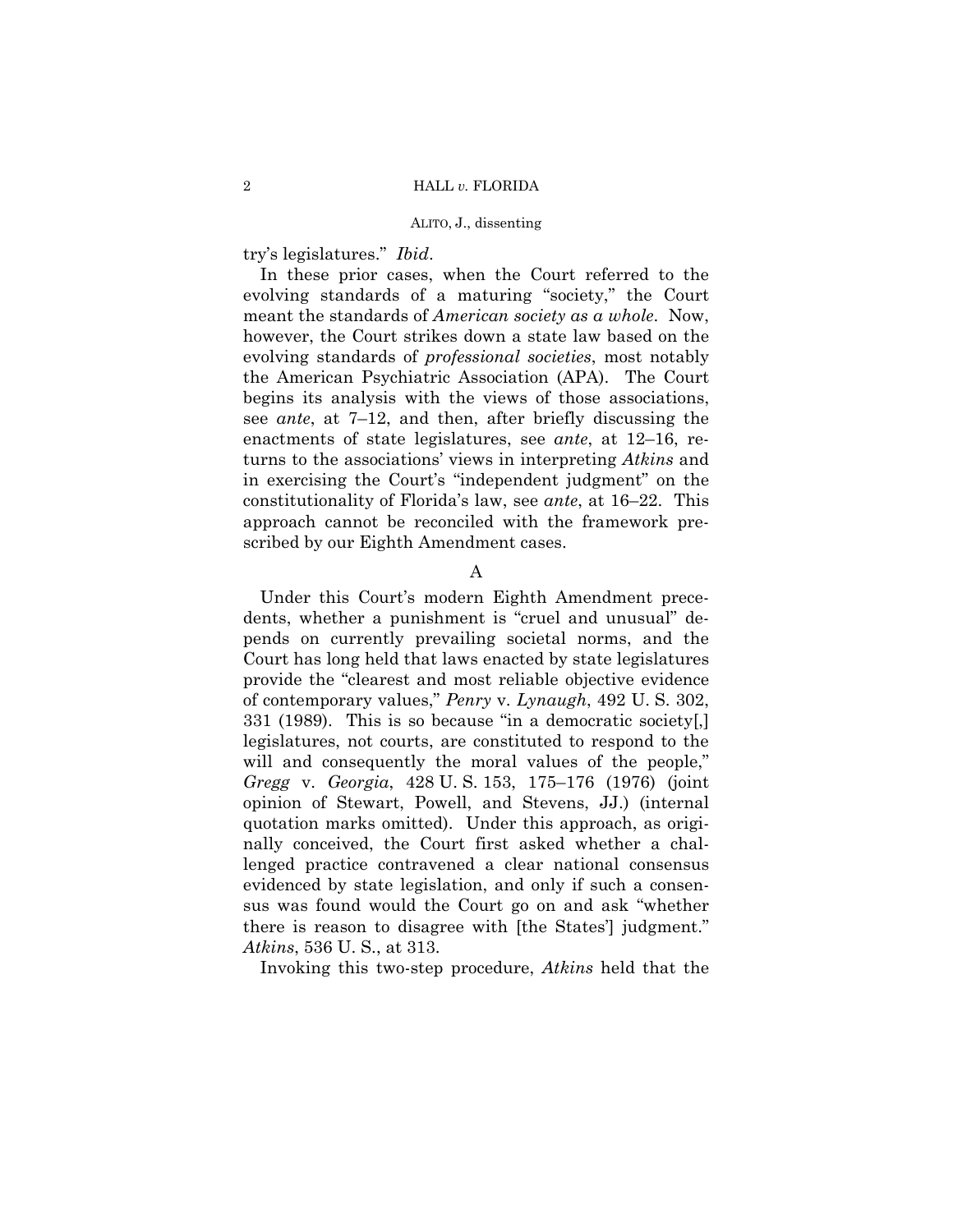Eighth Amendment forbids the execution of defendants who are intellectually disabled. See *id.*, at 315–316. Critical to the Court's analysis was the conclusion that "today our society views mentally retarded offenders as categorically less culpable than the average criminal." *Id.*, at 316. "This consensus," the Court continued, "unquestionably reflects widespread judgment about . . . the relationship between mental retardation and the penological purposes served by the death penalty." *Id.*, at 317.

While *Atkins* identified a consensus against the execution of the intellectually disabled, the Court observed that there was "serious disagreement" among the States with respect to the best method for "determining which offenders are in fact retarded." *Ibid*. The Court therefore "le[ft] to the States the task of developing appropriate ways" to identify these defendants. *Ibid.* (internal quotation marks and alteration omitted). As we noted just five years ago, *Atkins* "did not provide definitive procedural or substantive guides for determining when a person" is intellectually disabled. *Bobby* v. *Bies*, 556 U. S. 825, 831 (2009).

Consistent with the role that *Atkins* left for the States, Florida follows the procedure now at issue. As we explained in *Atkins*, in order for a defendant to qualify as intellectually disabled, three separate requirements must be met: It must be shown that a defendant has both (1) significantly subaverage intellectual functioning and (2) deficits in adaptive behavior, and that (3) the onset of both factors occurred before the age of 18. See 536 U. S., at 318; *ante*, at 8. In implementing this framework, Florida has determined that the first requirement cannot be satisfied if the defendant scores higher than 70 on IQ tests, the long-accepted method of measuring intellectual

B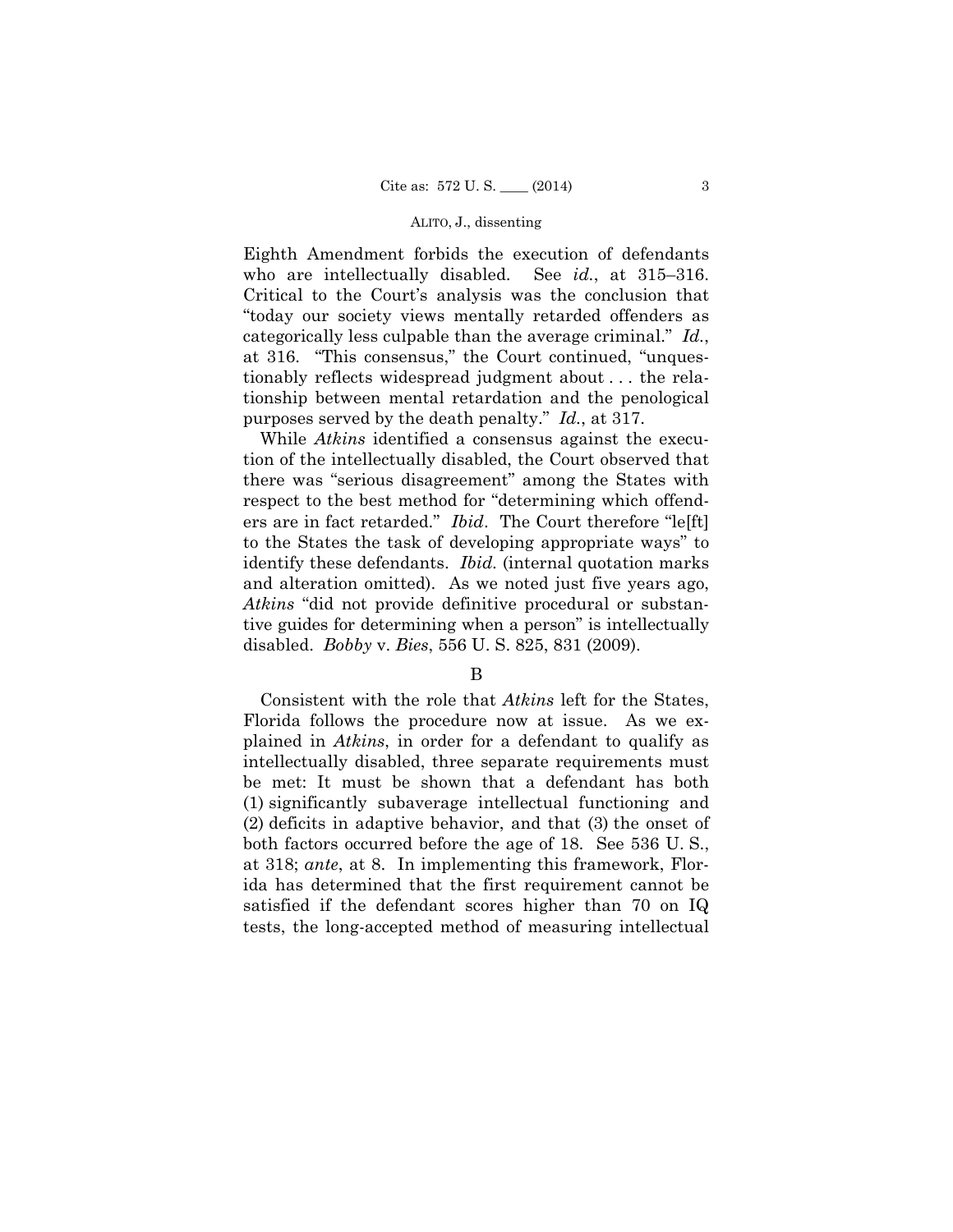functioning.1 The Court today holds that this scheme offends the Eighth Amendment. The Court objects that Florida's approach treats IQ test scores as conclusive and ignores the fact that an IQ score might not reflect "true" IQ because of errors in measurement. The Court then concludes that a State must view a defendant's IQ as a range of potential scores calculated using a statistical concept known as the "standard error of measurement" or SEM. See Part II–B–1, *infra*. The Court holds that if this range includes an IQ of 70 or below (the accepted level for intellectual disability), the defendant must be permitted to produce other evidence of intellectual disability in addition to IQ scores.

I see no support for this holding in our traditional approach for identifying our society's evolving standards of decency. Under any fair analysis of current state laws, the same absence of a consensus that this Court found in *Atkins* persists today. It is telling that Hall himself does not rely on a consensus among States. He candidly argues instead that "the precise number of States that share Florida's approach is immaterial." Reply Brief 2.

The Court's analysis is more aggressive. According to the Court, a "significant majority of States" reject Florida's "strict 70 cutoff" and instead take "the SEM into account" when deciding whether a defendant meets the first requirement of the intellectual-disability test. *Ante*, at 12, 16. On the Court's count, "at most nine States mandate a strict IQ score cutoff at 70"; 22 States allow defendants to present "additional evidence" when an individual's test

<sup>&</sup>lt;sup>1</sup>See, *e.g.*, American Association of Intellectual and Developmental Disabilities (AAIDD), Intellectual Disability 10–11 (11th ed. 2010) (hereinafter AAIDD 11th ed.) (cataloguing history of IQ "cutoff criteria" since 1959). Earlier publications of the AAIDD were published under its former name, the American Association on Mental Retardation (hereinafter AAMR).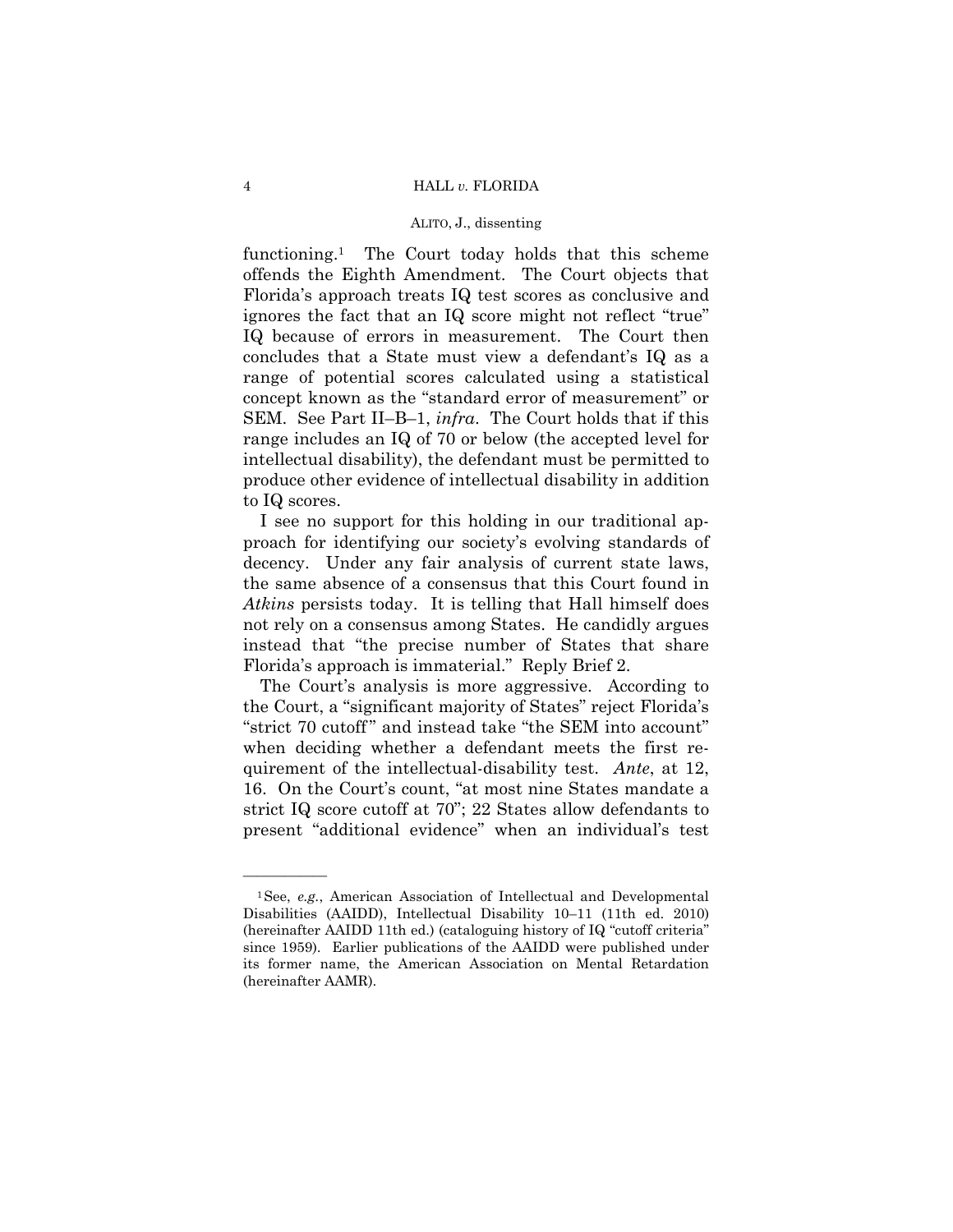for the death penalty." *Ibid*.3 This analysis is deeply score is between 70 and 75, *ante*, at 20;2 and 19 States have abolished the death penalty or have long suspended its operation. *Ante*, at 14. From these numbers, the Court concludes that "in 41 States" a defendant "with an IQ score of 71" would "not be deemed automatically eligible flawed.

 into account in rejecting a claim of intellectual disability.4 To begin, in addition to the 8 other States that the Court recognizes as having rules similar to Florida's, 1 more, Idaho, does not appear to require courts to take the SEM And of the remaining 21 States with the death penalty, 9 have either said nothing about the SEM or have not clarified whether they require its use.5 Accordingly, of the

<sup>2</sup> I assume that by "additional evidence" the Court means evidence other than further IQ testing because Florida's rule already "allows for multiple evaluations, and . . . [petitioner] could have sought still more testing." Brief for Respondent 44. See also Brief for Petitioner 50; App.

 $107-108.$  3 As I discuss below, the Florida Supreme Court did not base its decision on a finding that Hall's IQ was 71. The Florida courts considered several IQ scores, all above 70. See App. 107–108; Brief for Petitioner 50. 4See Idaho Code §19–2515A(1)(b) (Lexis Cum. Supp. 2013); *Pizzuto* v.

*State*, 146 Idaho 720, 729, 202 P. 3d 642, 651 (2008) (stating that "the legislature did not require that the IQ score be within five points of 70 or below" and giving the District Court discretion to interpret the defendant's IQ).<br><sup>5</sup>Montana, New Hampshire, and Wyoming have not ruled on the

subject. Two States have not defined "significantly subaverage" intellectual functioning. See Colo. Rev. Stat. Ann. §18–1.3–1101(2) (2013); S. C. Code Ann. §16–3–20 (2003 and 2013 Cum. Supp.); *Franklin* v. *Maynard*, 356 S. C. 276, 278–279, 588 S. E. 2d 604, 605 (2003) (*per curiam)*. Two States have statutes that impose rebuttable presumptions of intellectual disability if a defendant's IQ is below 65 or 70 but have not said whether a defendant would be allowed to provide further evidence if his IQ were over 70. See Ark. Code Ann. §5–4–618 (2013); Neb. Rev. Stat. §28–105.01 (2013 Supp.). One State's Supreme Court mentioned measurement errors but only to explain why a defendant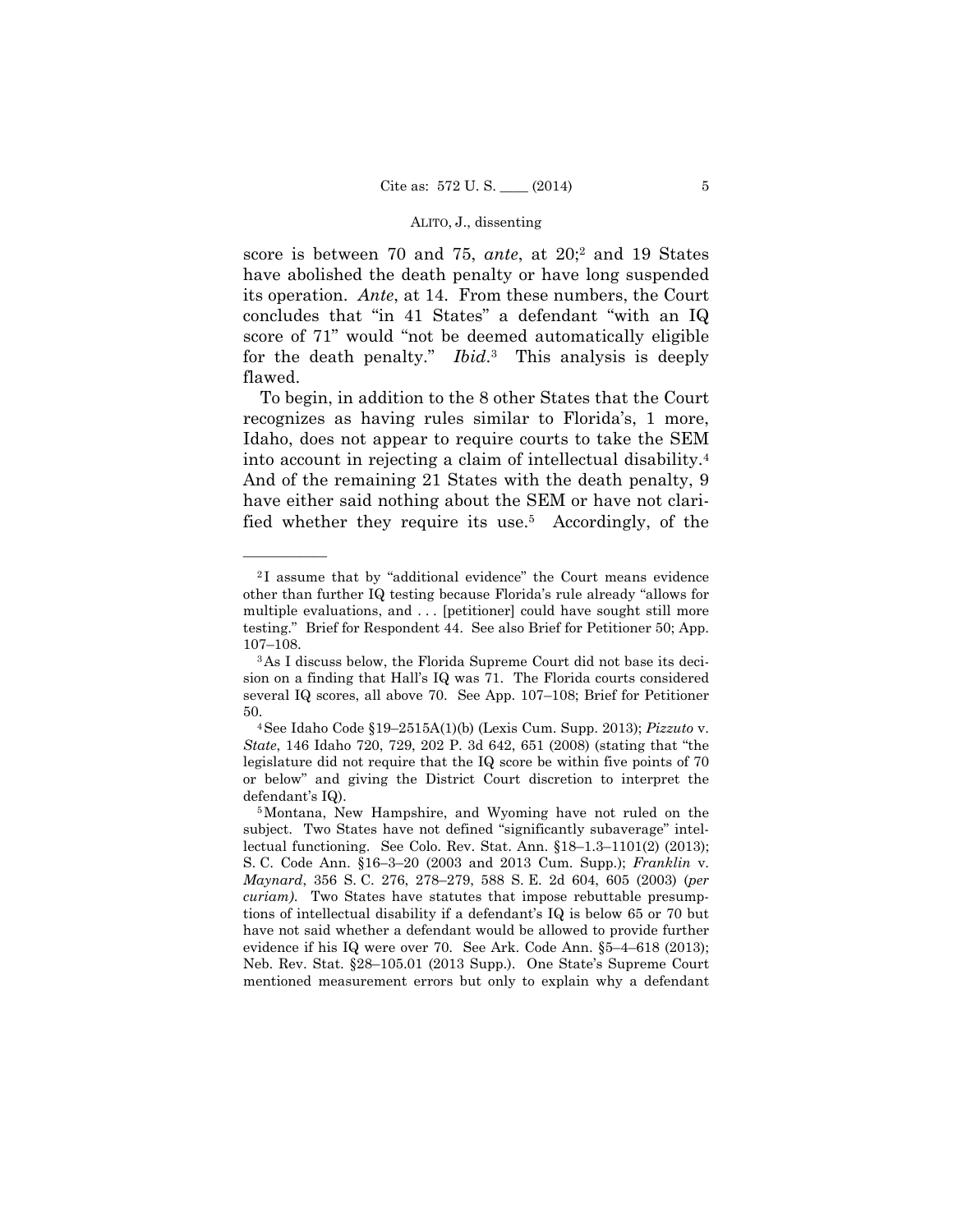death-penalty states, 10 (including Florida) do not require that the SEM be taken into account, 12 consider the SEM, and 9 have not taken a definitive position on this question. These statistics cannot be regarded as establishing a national consensus against Florida's approach.

 sentence for a crime committed by a minor. *Id.,* at 574. The Court reasoned that a State's decision to abolish the Attempting to circumvent these statistics, the Court includes in its count the 19 States that never impose the death penalty, but this maneuver cannot be justified. It is true that the Court has counted non-death-penalty States in some prior Eighth Amendment cases, but those cases concerned the substantive question whether a class of individuals should be categorically ineligible for the death penalty. In *Roper* v. *Simmons*, 543 U. S. 551 (2005), for example, the Court counted non-death-penalty States as part of the consensus against the imposition of a capital death penalty necessarily "demonstrates a judgment that the death penalty is inappropriate for all offenders, including juveniles." *Ibid.* 

No similar reasoning is possible here. The fact that a State has abolished the death penalty says nothing about how that State would resolve the evidentiary problem of identifying defendants who are intellectually disabled. As I explain below, a State may reasonably conclude that Florida's approach is fairer than and just as accurate as the approach that the Court now requires, and therefore it cannot be inferred that a non-death-penalty State, if forced to choose between the two approaches, would necessarily select the Court's. For all these reasons, it is quite

 must prove deficits in adaptive behavior despite having an IQ below 70. See *Stripling* v. *State*, 261 Ga. 1, 3, 401 S. E. 2d 500, 504 (1991). Another State's Supreme Court mentioned the SEM in responding to an argument by the defendant, but it did not suggest that the SEM was legally relevant. See *Goodwin* v. *State*, 191 S. W. 3d 20, 30–31, and n. 7 (Mo. 2006).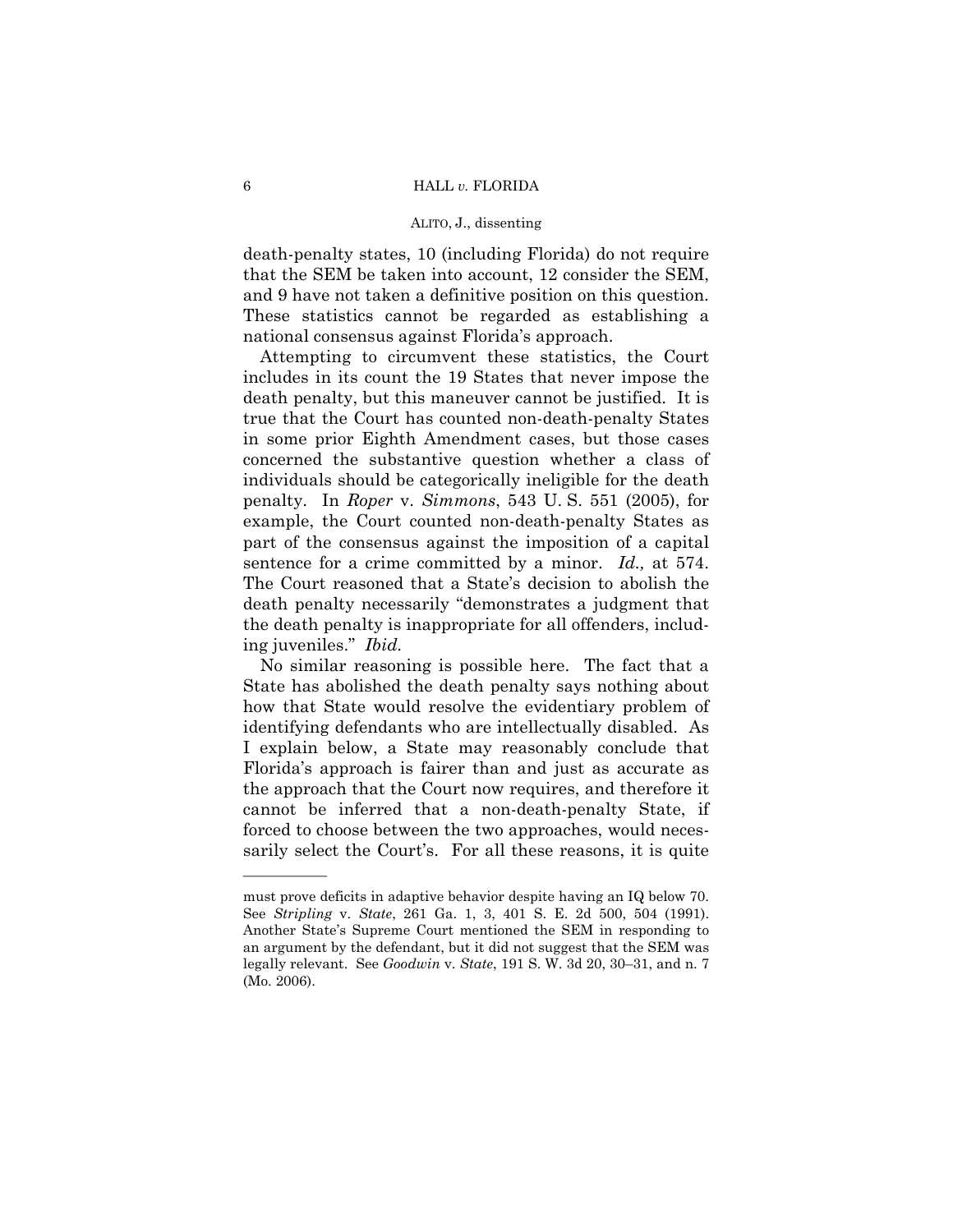wrong for the Court to proclaim that "the vast majority of States" have rejected Florida's approach. *Ante*, at 16.

 test and submit evidence of deficits in *adaptive* behavior.6 Not only are the States divided on the question whether the SEM should play a role in determining whether a capital defendant is intellectually disabled, but the States that require consideration of the SEM do not agree on the role that the SEM should play. Those States differ, for example, on the sort of evidence that can be introduced when IQ testing reveals an IQ over 70. Some require further evidence of *intellectual* deficits, while others permit the defendant to move on to the second prong of the The fairest assessment of the current situation is that the States have adopted a multitude of approaches to a very difficult question.

In light of all this, the resolution of this case should be straightforward: Just as there was no methodological consensus among the States at the time of *Atkins*, there is no such consensus today. And in the absence of such a consensus, we have no basis for holding that Florida's method contravenes our society's standards of decency.

## $\mathcal{C}$

Perhaps because it recognizes the weakness of its arguments about a true national consensus, the Court places heavy reliance on the views (some only recently announced) of professional organizations, but the Court attempts to downplay the degree to which its decision is dependent upon the views of these private groups. In a game attempt to shoehorn the views of these associations into the national-consensus calculus, the Court reasons as follows. The views of these associations, the Court states, help in determining "how [IQ] scores relate to the holding

 (2011), with *State* v. *Dunn*, 2001–1635, pp. 25–26 (La. 5/11/10), 41 So. 6Compare *Ybarra* v. *State*, 127 Nev. \_\_\_, \_\_\_, 247 P. 3d 269, 274 3d 454, 470.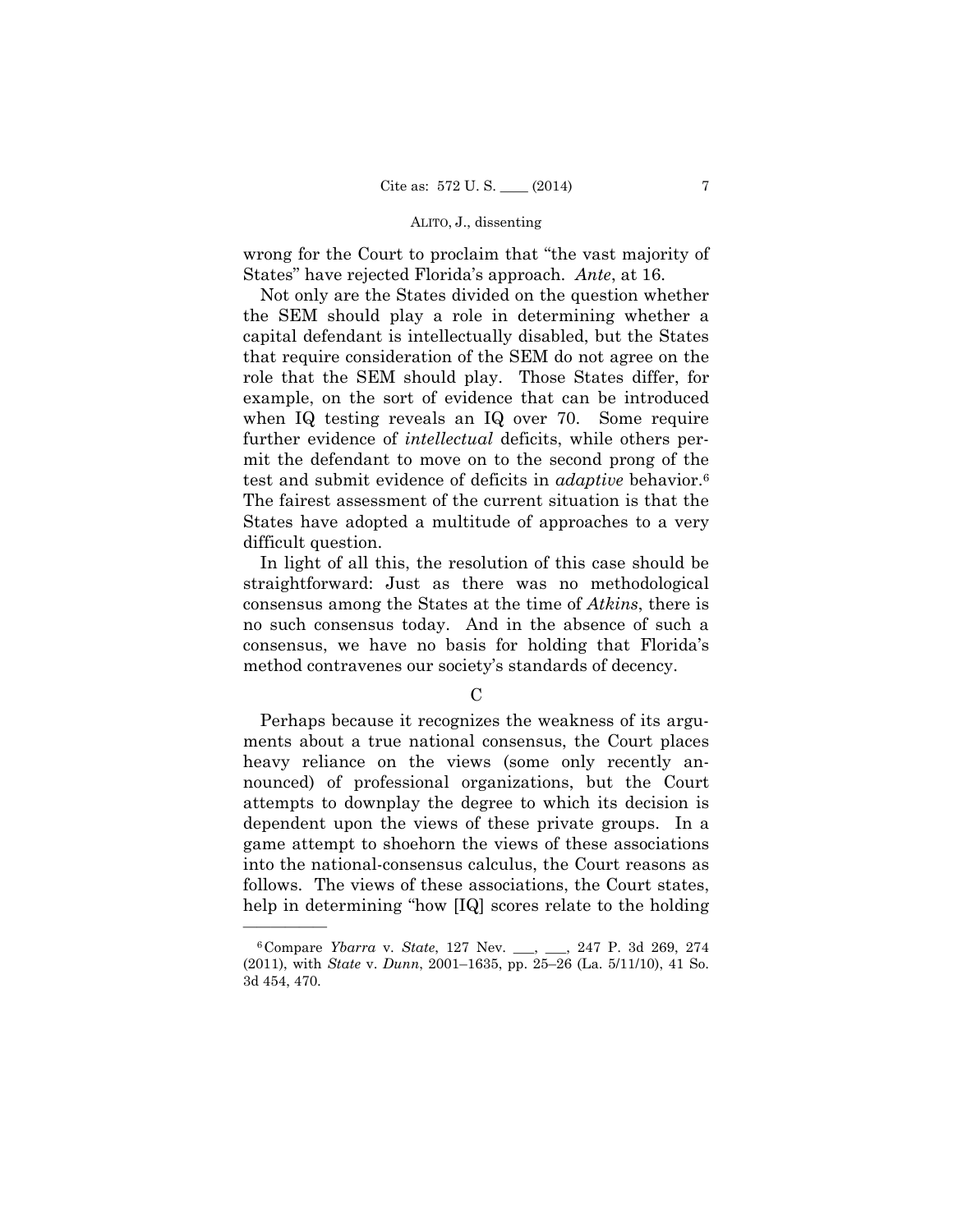in *Atkins"*; "[t]his in turn leads to a better understanding of how the legislative policies of various States, and the holdings of state courts, implement the *Atkins* rule"; and "[t]hat understanding informs our determination whether there is a consensus that instructs how to decide the specific issue presented here." *Ante*, at 7.

I cannot follow the Court's logic. Under our modern Eighth Amendment cases, what counts are our society's standards—which is to say, the standards of the American people—not the standards of professional associations, which at best represent the views of a small professional elite.

The Court also mistakenly suggests that its methodology is dictated by *Atkins*. See *ante*, at 16–19. On the contrary, *Atkins* expressly left "to the States" the task of defining intellectual disability. And although the *Atkins*  Court perceived a "professional consensus" about the best procedure to be used in identifying the intellectually disabled, the *Atkins* Court declined to import that view into the law. 536 U. S., at 316, n. 21. Instead, the Court made clear that this professional consensus was "by no means dispositive." *Id.,* at 317, n. 21; see *id.*, at 317, and n. 22.

D

The Court's reliance on the views of professional associations will also lead to serious practical problems. I will briefly note a few.

First, because the views of professional associations often change,7 tying Eighth Amendment law to these views will lead to instability and continue to fuel protracted litigation. This danger is dramatically illustrated by the most recent publication of the APA, on which the Court relies. This publication fundamentally alters the

<sup>7</sup>See Forensic Psychology and Neuropsychology for Criminal and Civil Cases 57 (H. Hall ed. 2008) (hereinafter Forensic Psychology).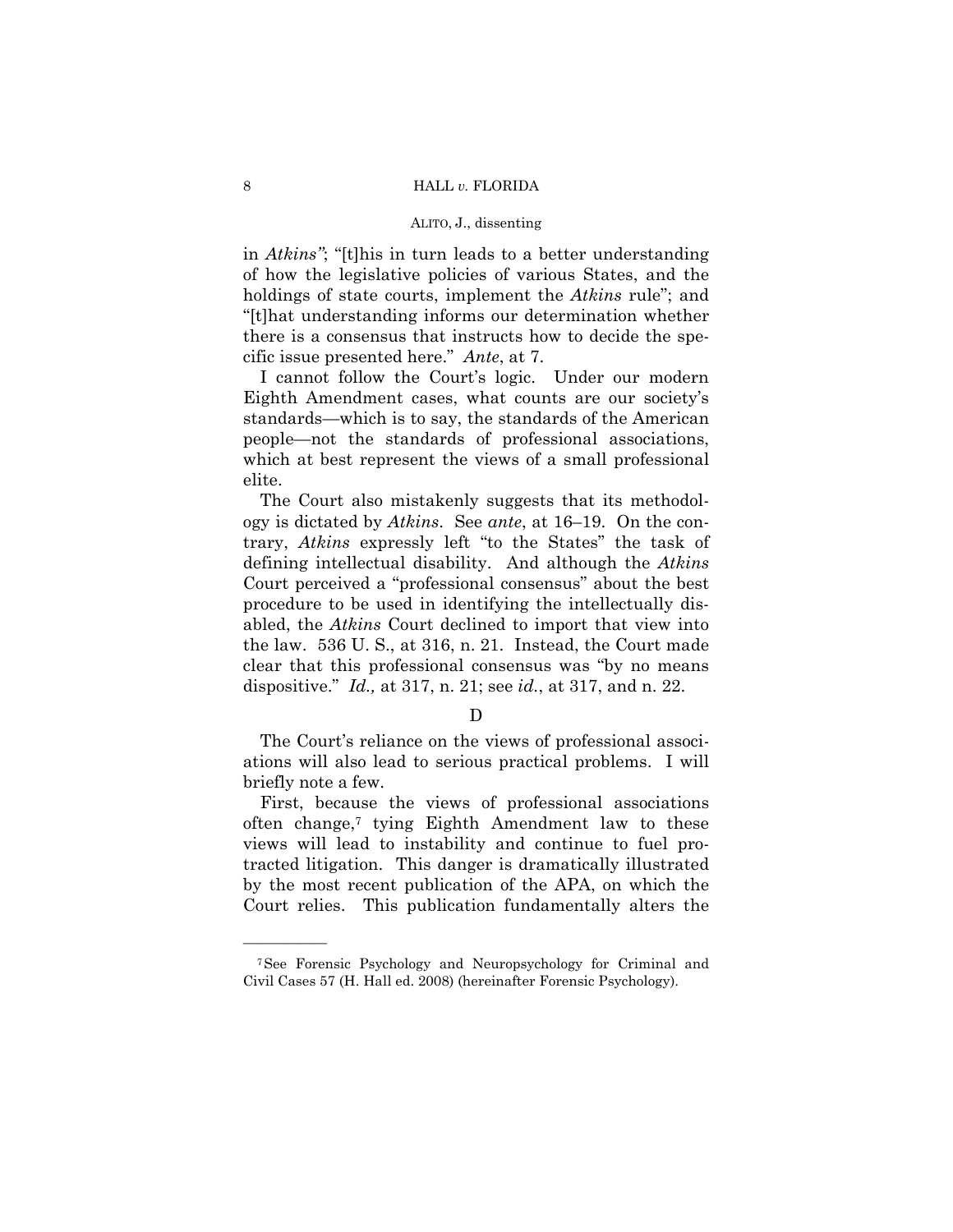first prong of the longstanding, two-pronged definition of intellectual disability that was embraced by *Atkins* and has been adopted by most States. In this new publication, the APA discards "significantly subaverage intellectual functioning" as an element of the intellectual-disability test.8 Elevating the APA's current views to constitutional significance therefore throws into question the basic approach that *Atkins* approved and that most of the States have followed.

It is also noteworthy that changes adopted by professional associations are sometimes rescinded. For example, in 1992 the AAIDD extended the baseline "intellectual functioning cutoff" from an "IQ of 70 or below" to a "score of approximately 70 to 75 or below." AAIDD 11th ed. 10 (Table 1.3) (boldface deleted); see 2 Kaplan & Sadock's Comprehensive Textbook of Psychiatry 3449 (B. Sadock, V. Sadock, & P. Ruiz eds., 9th ed. 2009) (hereinafter Kaplan & Sadock's). That change "generated much controversy"; by 2000, "only 4 states used the 1992 AAIDD definition, with 44 states continuing to use the 1983 definition." *Ibid.* And in the 2002 AAIDD, the baseline "IQ cut-off was changed" back to approximately "70 or less." *Ibid.* 

Second, the Court's approach implicitly calls upon the Judiciary either to follow every new change in the thinking of these professional organizations or to judge the validity of each new change. Here, for example, the Court tacitly makes the judgment that the diagnostic criteria for intellectual disability that prevailed at the time when *Atkins* was decided are no longer legitimate. The publications that *Atkins* cited differ markedly from more recent

<sup>8</sup>Compare APA, Diagnostic and Statistical Manual of Mental Disorders 39, 41, 42 (rev. 4th ed. 2000) (hereinafter DSM–IV–TR), with APA, Diagnostic and Statistical Manual of Mental Disorders 33, 809 (5th ed. 2013) (hereinafter DSM–5).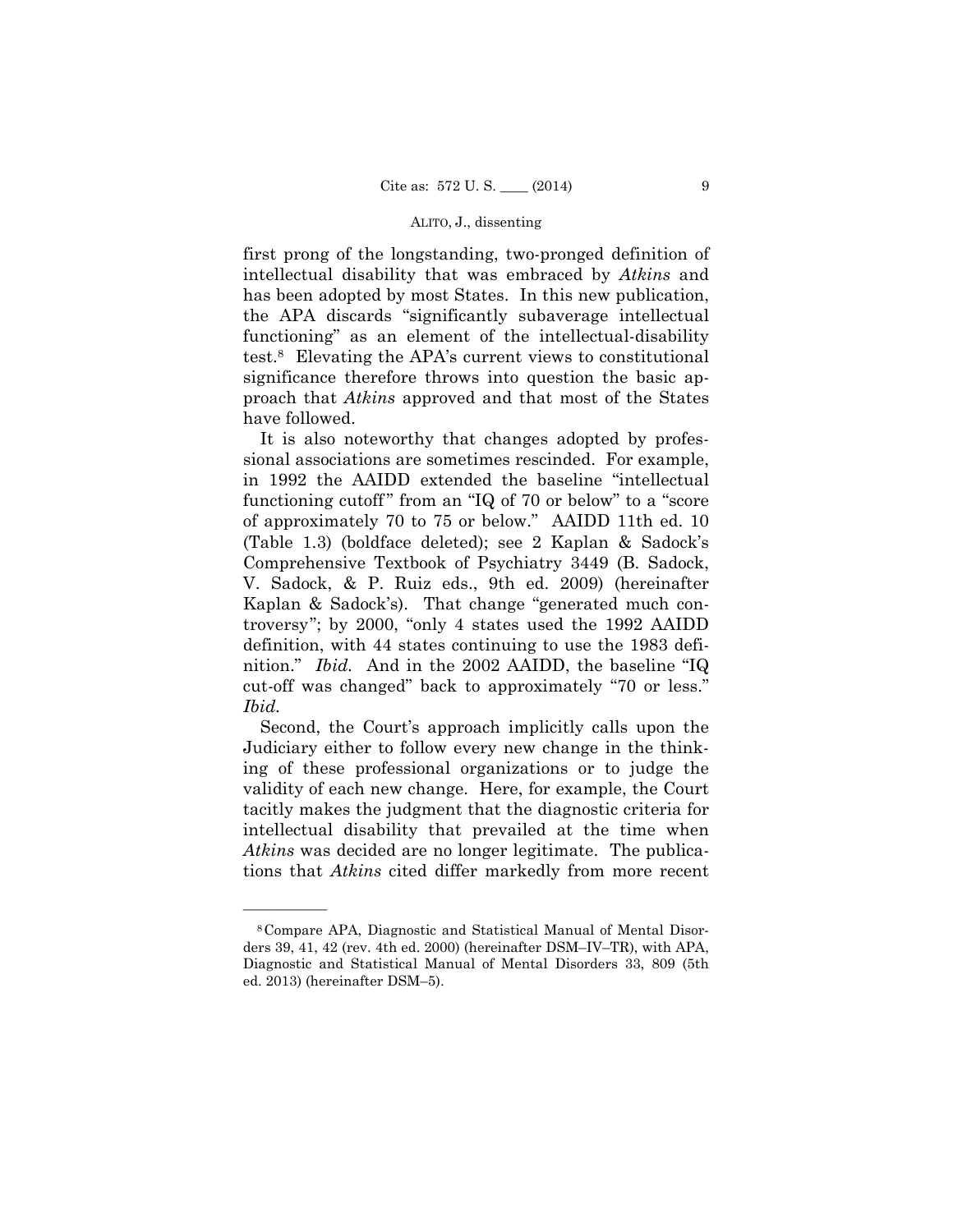editions now endorsed by the Court. See 536 U. S., at 308, n. 3.

Third, the Court's approach requires the Judiciary to determine which professional organizations are entitled to special deference. And what if professional organizations disagree? The Court provides no guidance for deciding which organizations' views should govern.

Fourth, the Court binds Eighth Amendment law to definitions of intellectual disability that are promulgated for use in making a variety of decisions that are quite different from the decision whether the imposition of a death sentence in a particular case would serve a valid penological end. In a death-penalty case, intellectual functioning is important because of its correlation with the ability to understand the gravity of the crime and the purpose of the penalty, as well as the ability to resist a momentary impulse or the influence of others. See *id.*, at 318, 320. By contrast, in determining eligibility for social services, adaptive functioning may be much more important. Cf. DSM–IV–TR, at xxxvii (clinical "considerations" may not be "relevant to legal judgments" that turn on "individual responsibility"); DSM–5, at 20 (similar). Practical problems like these call for legislative judgments, not judicial resolution.

II

Because I find no consensus among the States, I would not independently assess the method that Florida has adopted for determining intellectual disability. But even if it were appropriate for us to look beyond the evidence of societal standards, I could not conclude that Florida's method is unconstitutional. The Court faults Florida for "tak[ing] an IQ score as final and conclusive evidence of a defendant's intellectual capacity" and for failing to recognize that an IQ score may be imprecise. *Ante*, at 10. In my view, however, Florida has adopted a sensible stand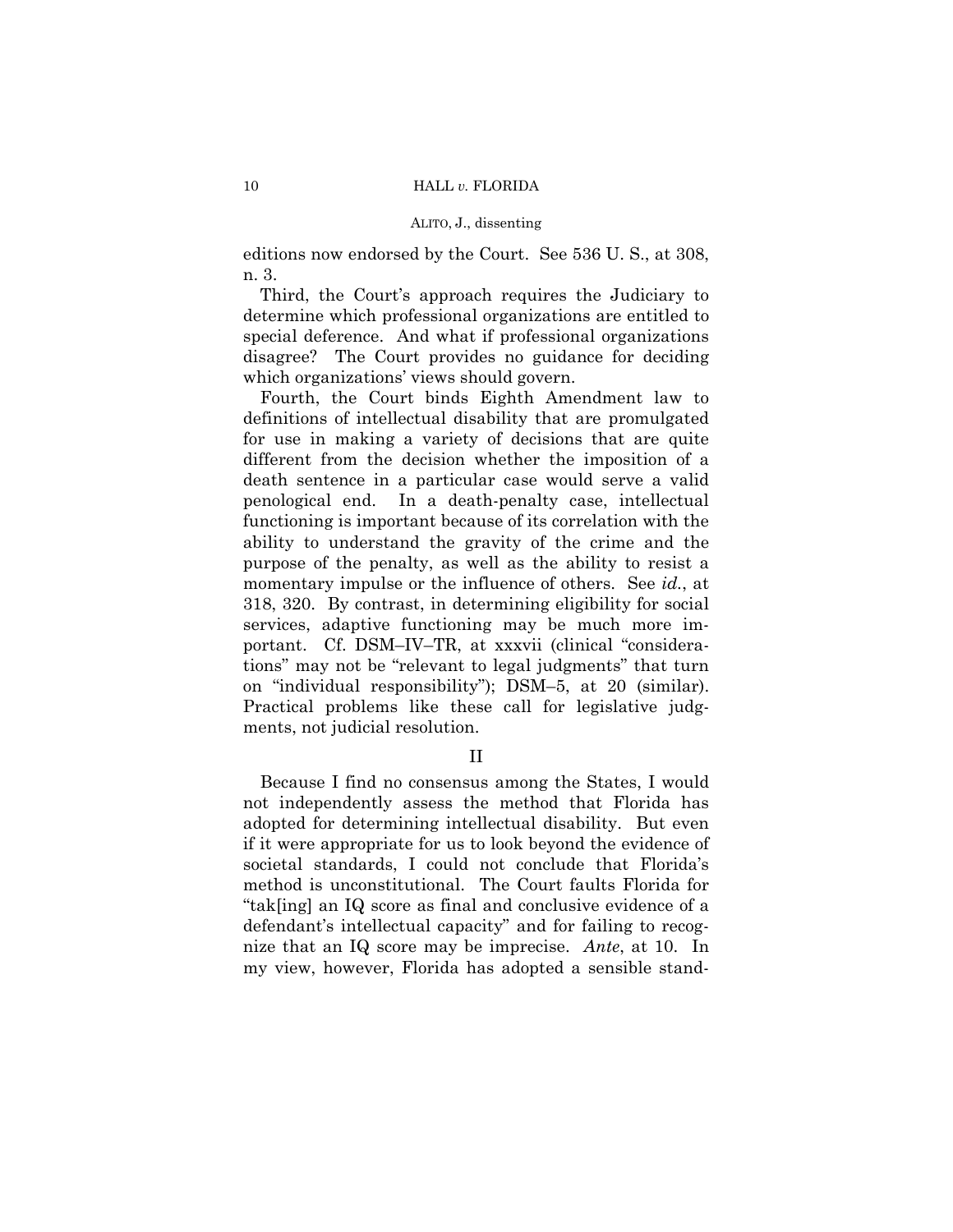ard that comports with the longstanding belief that IQ tests are the best measure of intellectual functioning. And although the Court entirely ignores this part of the Florida scheme, the State takes into account the inevitable risk of testing error by permitting defendants to introduce multiple scores.

In contrast, the Court establishes a standard that conflates what have long been understood to be two *independent* requirements for proving intellectual disability: (1) significantly subaverage intellectual functioning and (2) deficits in adaptive behavior. The Court also mandates use of an alternative method of dealing with the risk of testing error without any hint that it is more accurate than Florida's approach.

# A

1

The first supposed error that the Court identifies is that Florida "takes an IQ score" as "conclusive evidence" of intellectual functioning. *Ante*, at 10. As an initial matter, one would get the impression from reading the Court's opinion that Hall introduced only one test score (of 71). See *ante*, at 14. In truth, the Florida courts considered multiple scores, all above 70, on the particular IQ test that Hall has dubbed the "gold standard." See Brief for Petitioner 50; App. 107–108.9 Florida's statute imposes no limit on the number of IQ scores that a defendant may introduce, so the Court is simply wrong to analyze the Florida system as one that views a *single* IQ score above 70 as "final and conclusive evidence" that a defendant does not suffer from subaverage intellectual functioning. See

 validity. App. 107. Hall does not allege that any potential "practice 9See Brief for Petitioner 50 (listing his valid IQ scores of 71, 72, 73, and 80). Hall alleges that he also scored a 69 on a Wechsler test, but that score was not admitted into evidence because of doubts about its effect" skewed his scores.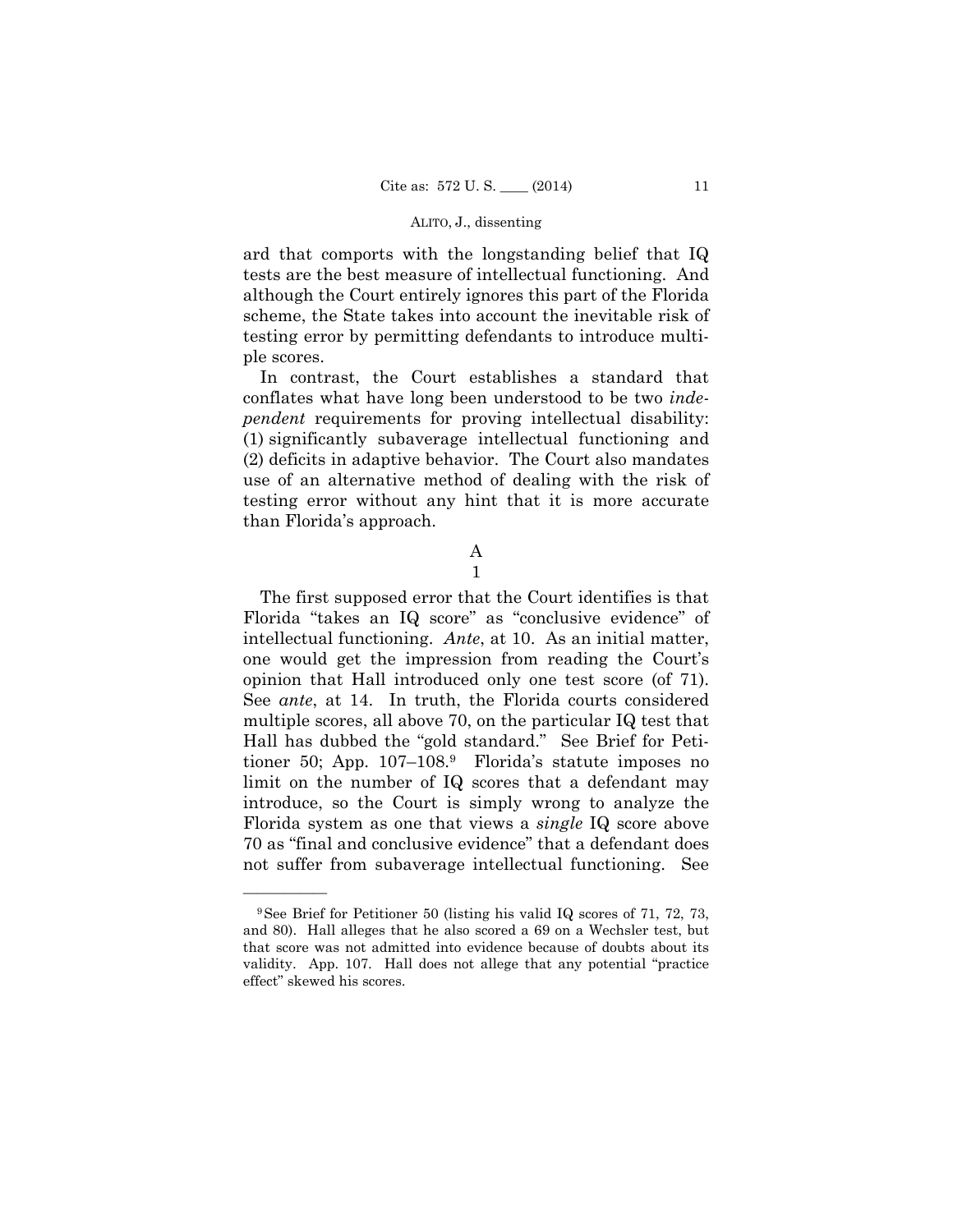Brief for Respondent 44 ("Florida's Rule allows for multiple evaluations, and if Hall believed a statistical error rate prevented any of his tests from reflecting his true score, he could have sought still more testing").

The proper question to ask, therefore, is whether Florida's actual approach falls outside the range of discretion allowed by *Atkins*. The Court offers no persuasive reason for concluding that it does. Indeed, the Court's opinion never identifies what other evidence of intellectual functioning it would require Florida to admit. As we recognized in *Atkins*, the longstanding practices of the States, and at least the previous views of professional organizations, seem to reflect the understanding that IQ scores are the best way to measure intellectual functioning. See 536 U. S., at 316.10 Until its most recent publication, the APA, for example, ranked the severity of intellectual disability exclusively by IQ scores, necessarily pinpointing the onset of the disability according to IQ. See DSM–IV–TR, at 42.

We have been presented with no solid evidence that the longstanding reliance on multiple IQ test scores as a measure of intellectual functioning is so unreasonable or outside the ordinary as to be unconstitutional. The Court has certainly not supplied any such information.

## 2

If the Court had merely held that Florida must permit defendants to introduce additional evidence (whatever that might be) of significantly subaverage intellectual

<sup>10</sup>See AAIDD 11th ed. 10 (cataloguing history of IQ "cutoff criteria" since 1959); DSM–IV–TR, at 39 ("Mental Retardation" is "characterized by significantly subaverage intellectual functioning (an IQ of approximately 70 or below) . . ." (boldface deleted)); *id.,* at 41 ("General intellectual functioning is defined by the intelligence quotient . . ." (italics deleted)); AAMR, Mental Retardation 14 (10th ed. 2002) (hereinafter AAMR 10th ed.) ("[I]ntellectual functioning is still best represented by IQ scores  $\ldots$ ").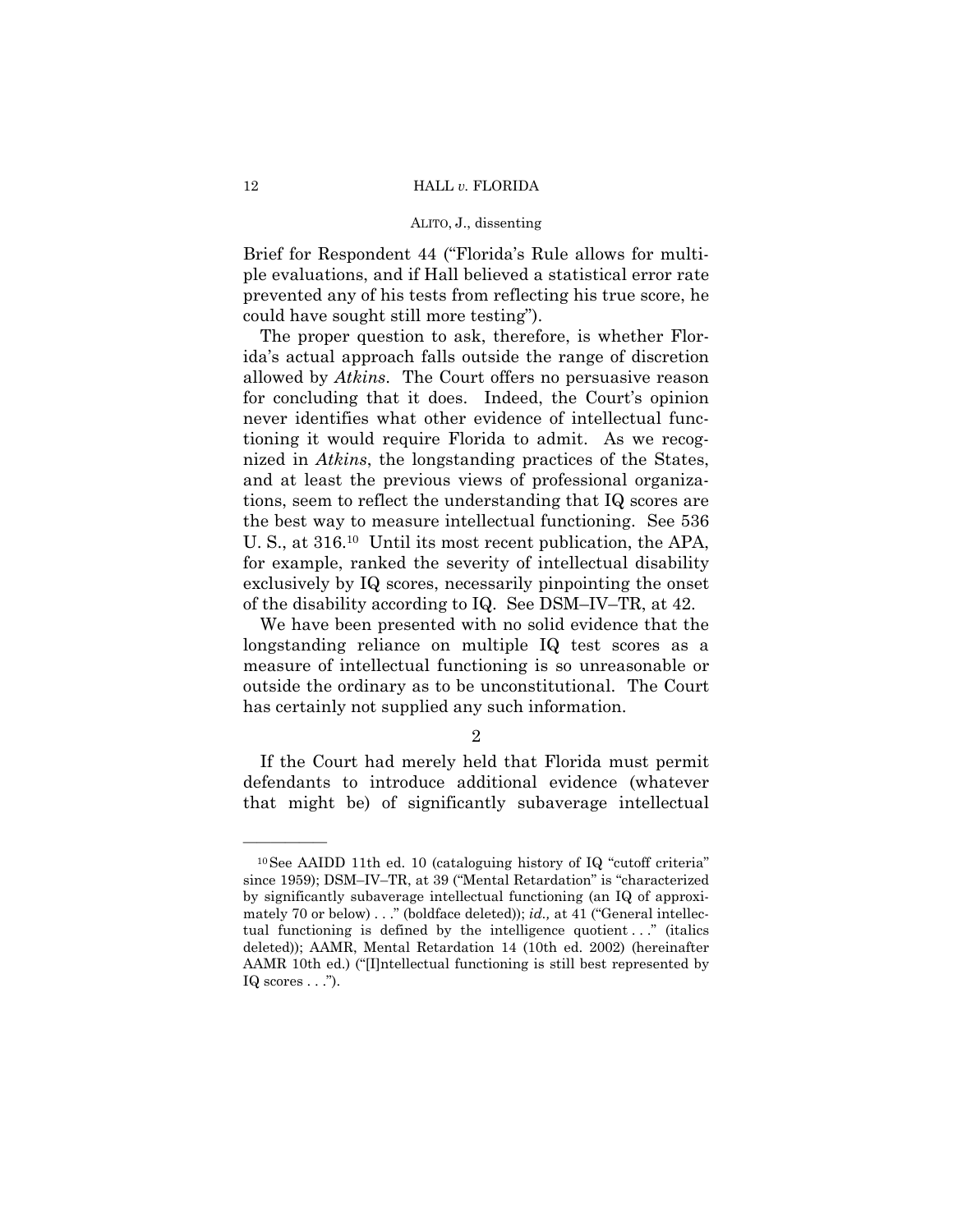disability test. See *ante*, at 9–10, 12, 20. That is a refunctioning, its decision would be more limited in scope. But as I understand the Court's opinion, it also holds that when IQ tests reveal an IQ between 71 and 75, defendants must be allowed to present evidence of deficits in *adaptive behavior*—that is, the *second* prong of the intellectualmarkable change in what we took to be a universal understanding of intellectual disability just 12 years ago.

In *Atkins*, we instructed that "clinical definitions of mental retardation require *not only* [(1)] subaverage intellectual functioning, *but also* [(2)] significant limitations in adaptive skills." 536 U. S., at 318 (emphasis and alterations added). That is the approach taken by the vast majority of States.<sup>11</sup> As the Court correctly recognizes, most States require "*concurrent* deficits" in intellectual functioning and adaptive behavior, requiring defendants to prove *both. Ante*, at 8 (emphasis added).<sup>12</sup>

cating whether the person has deficits in adaptive func Yet the Court now holds that when a defendant's IQ score is as high as 75, a court must "consider factors inditioning." *Ante*, at 12; see *ante*, at 9–10, 20. In other words, even when a defendant has failed to show that he meets the first prong of the well-accepted standard for intellectual disability (significantly subaverage intellectual functioning), evidence of the second prong (deficits in adaptive behavior) can establish intellectual disability.

The Court offers little explanation for this sea change.

<sup>11</sup>See, *e.g.*, Del. Code Ann., Tit. 11, §4209 (2007); Idaho Code §19– 2515A; Nev. Rev. Stat. §174.098 (2013); Va. Code Ann. §19.2–264.3:1.1 (Lexis Cum. Supp. 2013).  $12$ The longstanding views of professional organizations have also

been that intellectual functioning and adaptive behavior are independent factors. See, *e.g*., DSM–IV–TR, at 39. These organizations might recommend examining evidence of adaptive behavior even when an IQ is above 70, but that sheds no light on what the *legal* rule should be given that most States appear to require defendants to prove each prong separately by a preponderance of the evidence.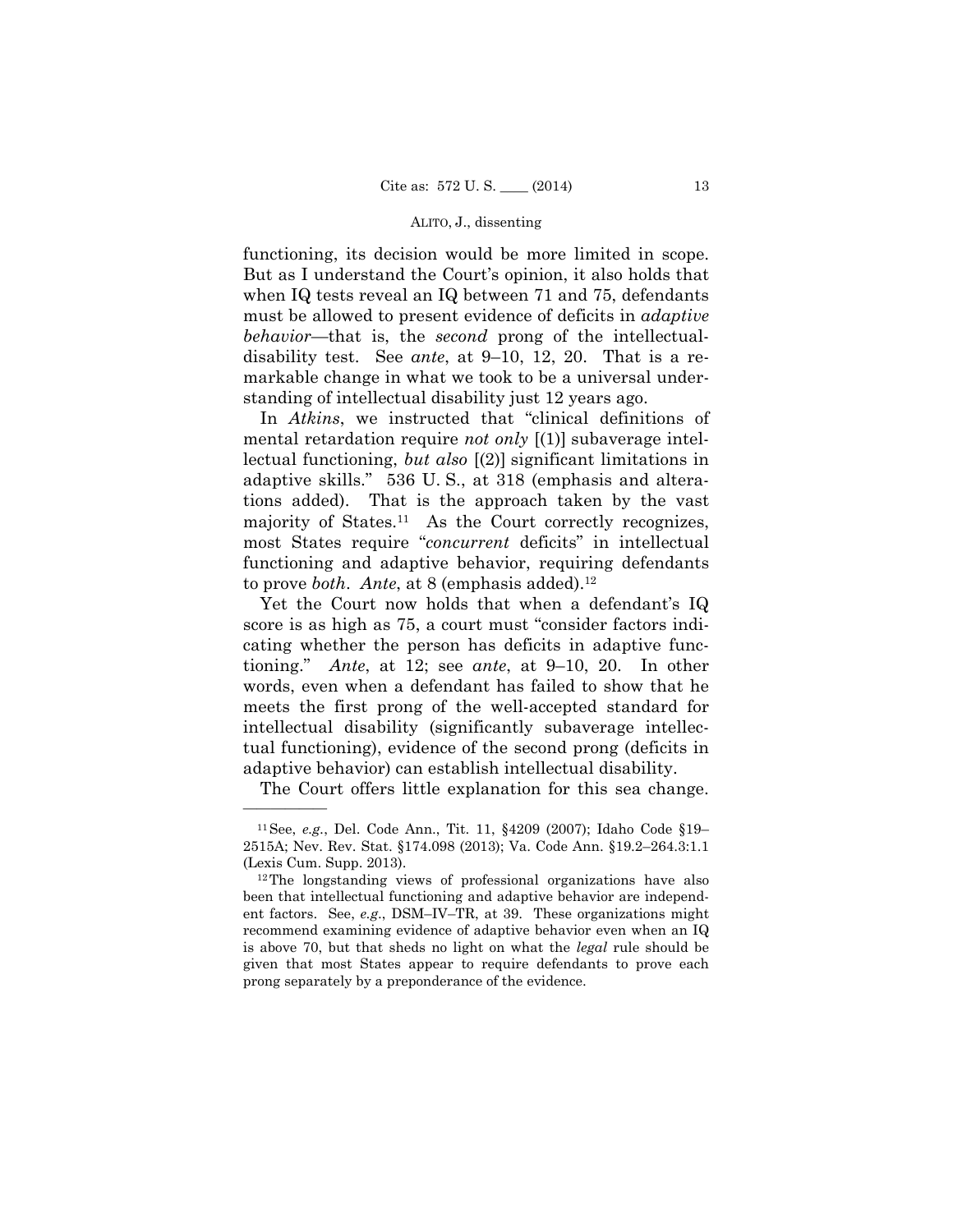assessment." *Ante*, at 21. But the Court ignores the fact It asserts vaguely that "[i]t is not sound to view a single factor as dispositive of a conjunctive and interrelated that deficits in adaptive behavior cannot be used to establish deficits in mental functioning because the two prongs are meant to show distinct components of intellectual disability. "[I]ntellectual functions" include "reasoning, problem solving, planning, abstract thinking, judgment, academic learning, and learning from experience," while adaptive functioning refers to the ability "to meet developmental and sociocultural standards for personal independence and social responsibility." DSM–5, at 33. Strong evidence of a deficit in adaptive behavior does not necessarily demonstrate a deficit in intellectual functioning. And without the latter, a person simply cannot be classified as intellectually disabled.

It is particularly troubling to relax the proof requirements for the intellectual-functioning prong because that is the prong that most directly relates to the concerns that led to our primary holding in *Atkins*. There, we explained that "the diminished ability to understand and process information, to learn from experience, to engage in logical reasoning, or to control impulses"—*i.e*., diminished *intellectual* functioning—"make it less likely that [a defendant] can process the information of the possibility of execution as a penalty" and therefore be deterred from committing murders. 536 U. S., at 320; see also *id.*, at 318 ("[T]hey often act on impulse rather than pursuant to a premeditated plan . . ."); see also *ante,* at 6. A defendant who does not display significantly subaverage intellectual functioning is therefore not among the class of defendants we identified in *Atkins.* 

Finally, relying primarily on proof of adaptive deficits will produce inequities in the administration of capital punishment. As far as I can tell, adaptive behavior is a malleable factor without "firm theoretical and empirical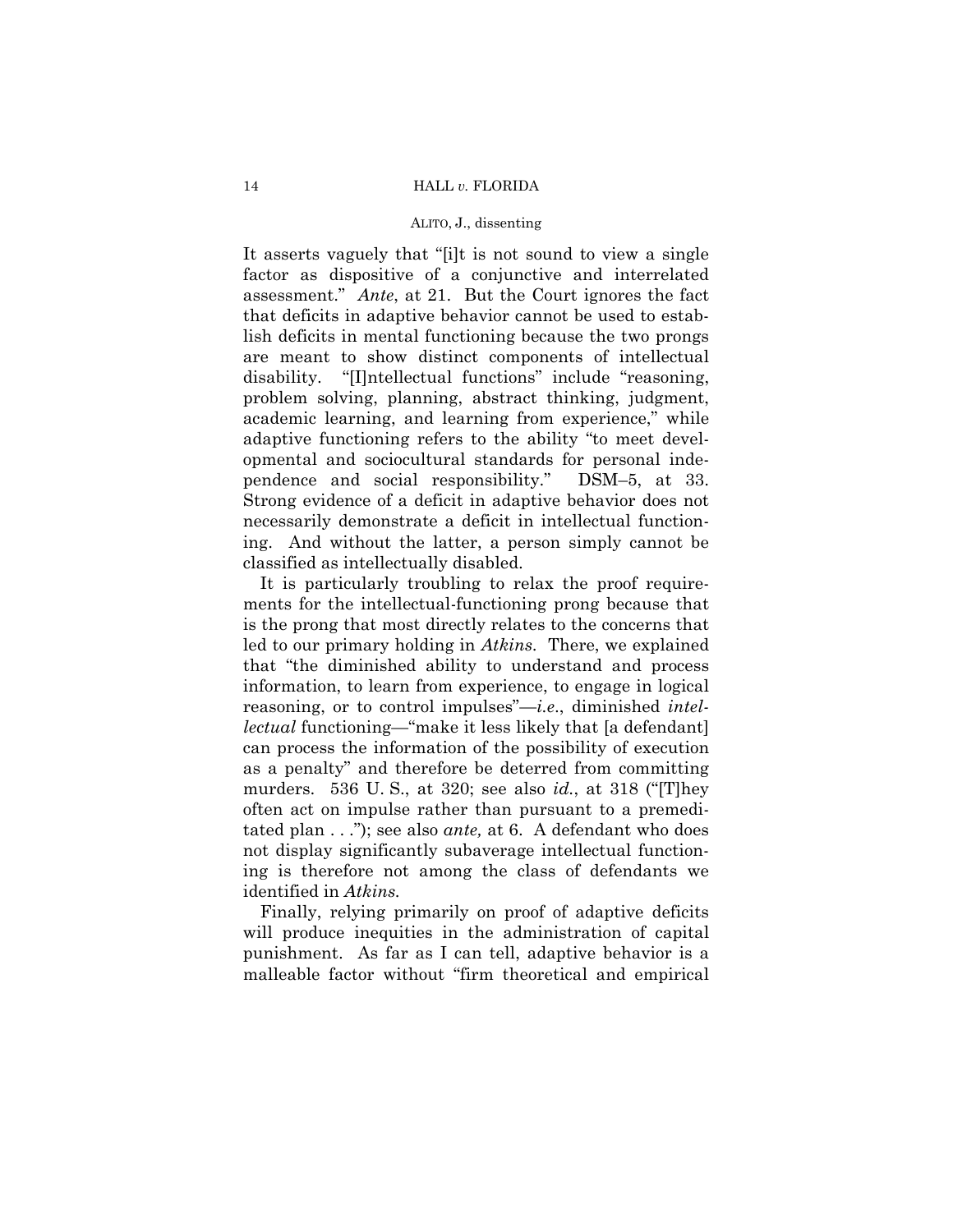roots." See 2 Kaplan & Sadock's 3448. No consensus exists among States or medical practitioners about what facts are most critical in analyzing that factor, and its measurement relies largely on subjective judgments. Florida's approach avoids the disparities that reliance on such a factor tends to produce. It thus promotes consistency in the application of the death penalty and confidence that it is not being administered haphazardly.

B

 rejected on the basis of test scores alone. *Ante,* at 20. The The Court's second "interrelated" objection to Florida's rule is that it fails to account for the risk of error inherent in IQ testing. In order to diminish this risk, the Court establishes a rule that if IQ testing reveals an IQ between 71 and 75, a claim of intellectual disability cannot be Court both misunderstands how the SEM works and fails to explain why Florida's method of accounting for the risk of error (allowing a defendant to take and rely on multiple tests) is not as effective as the approach that the Court compels.

1

The Court begins with the simple and uncontroversial proposition that every testing situation is susceptible to error and thus may result in an imperfect measurement of "true" IQ. The Court then wades into technical matters that must be understood in order to see where the Court goes wrong.

There are various ways to account for error in IQ testing. One way is Florida's approach (evaluate multiple test results). Another is to use a mathematical measurement called the "standard error of measurement" or SEM. See AAMR 10th ed. 67–71 (App. 4.1). Of critical importance, there is not a single, uniform SEM across IQ tests or even across test-takers. Rather, "the [SEM] varies by test,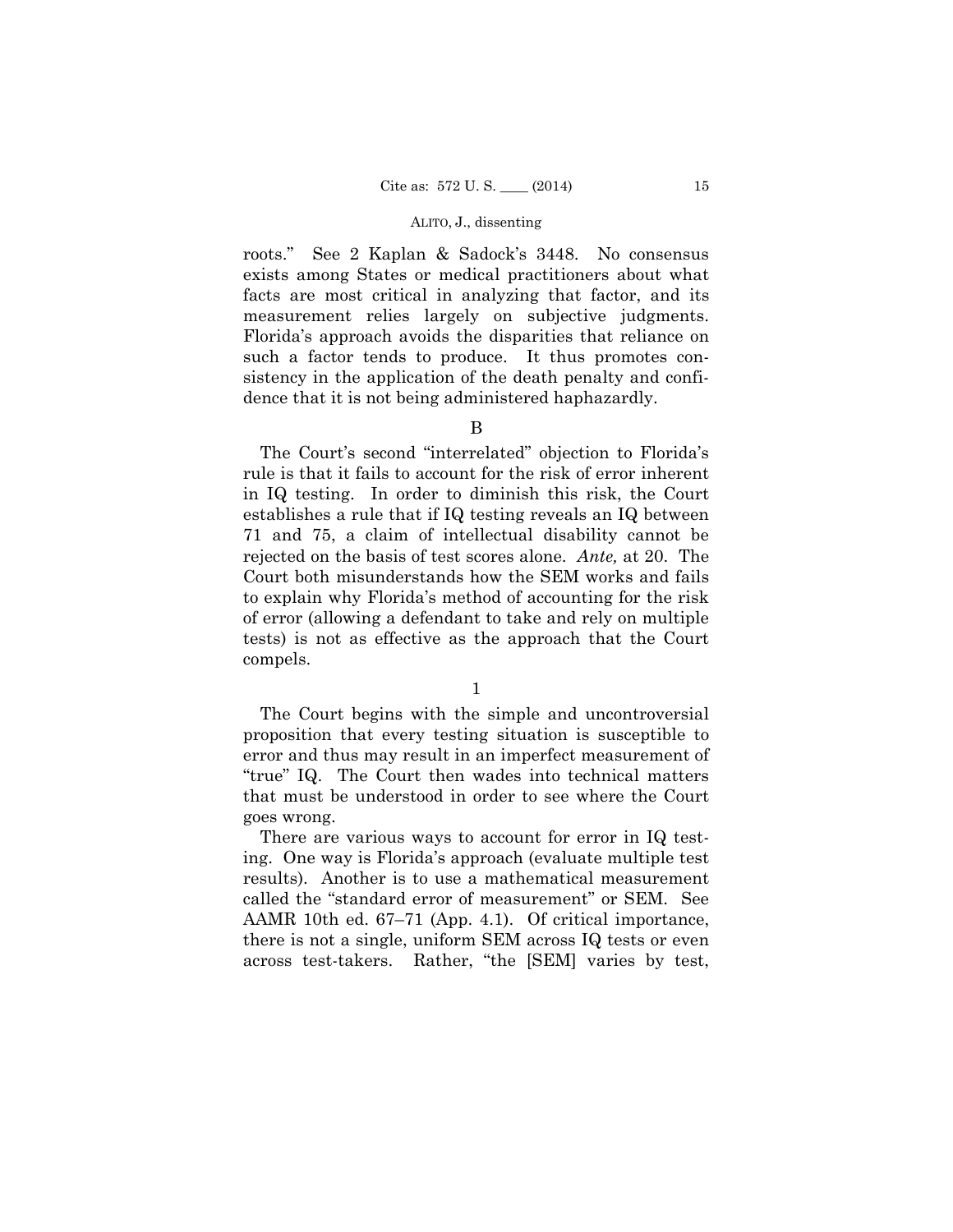subgroup, and age group." User's Guide To Accompany AAIDD 11th ed.: Definition, Classification, and Systems of Supports 22 (2012).

 291 (D. Saklofske, C. Reynolds, & V. Schwean eds. 2013). amount of the SEM. Since there is about a 66% chance Once we know the SEM for a particular test and a particular test-taker, adding *one* SEM to and subtracting *one*  SEM from the obtained score establishes an interval of scores known as the 66% confidence interval. See AAMR 10th ed. 57. That interval represents the range of scores within which "we are [66%] sure" that the "true" IQ falls. See Oxford Handbook of Child Psychological Assessment The interval is centered on the obtained score, and it includes scores that are above and below that score by the that the test-taker's "true" IQ falls within this range, there is about a 34% chance that the "true" IQ falls outside the interval, with approximately equal odds that it falls above the interval (17%) or below the interval (17%).

An example: If a test-taker scores a 72 on an IQ test with a SEM of 2, the 66% confidence interval is the range of 70 to 74 (72  $\pm$  2). In this situation, there is approximately a 66% chance that the test-taker's "true" IQ is between 70 and 74; roughly a 17% chance that it is above 74; and roughly a 17% chance that it is 70 or below. Thus, there is about an 83% chance that the score is above 70.

 Similarly, using *two* SEMs, we can build a 95% confidence interval. The process is the same except that we add two SEMs to and subtract two SEMS from the obtained score. To illustrate the use of two SEMs, let us hypothesize a case in which the defendant's obtained score is 74. With the same SEM of 2 as in the prior example, there would be a 95% chance that the true score is between 70 and 78 (74  $\pm$  4); roughly a 2.5% chance that the score is above 78; and about a 2.5% chance that the score is 70 or below. The probability of a true score above 70 would be roughly 97.5%. As these two examples show, the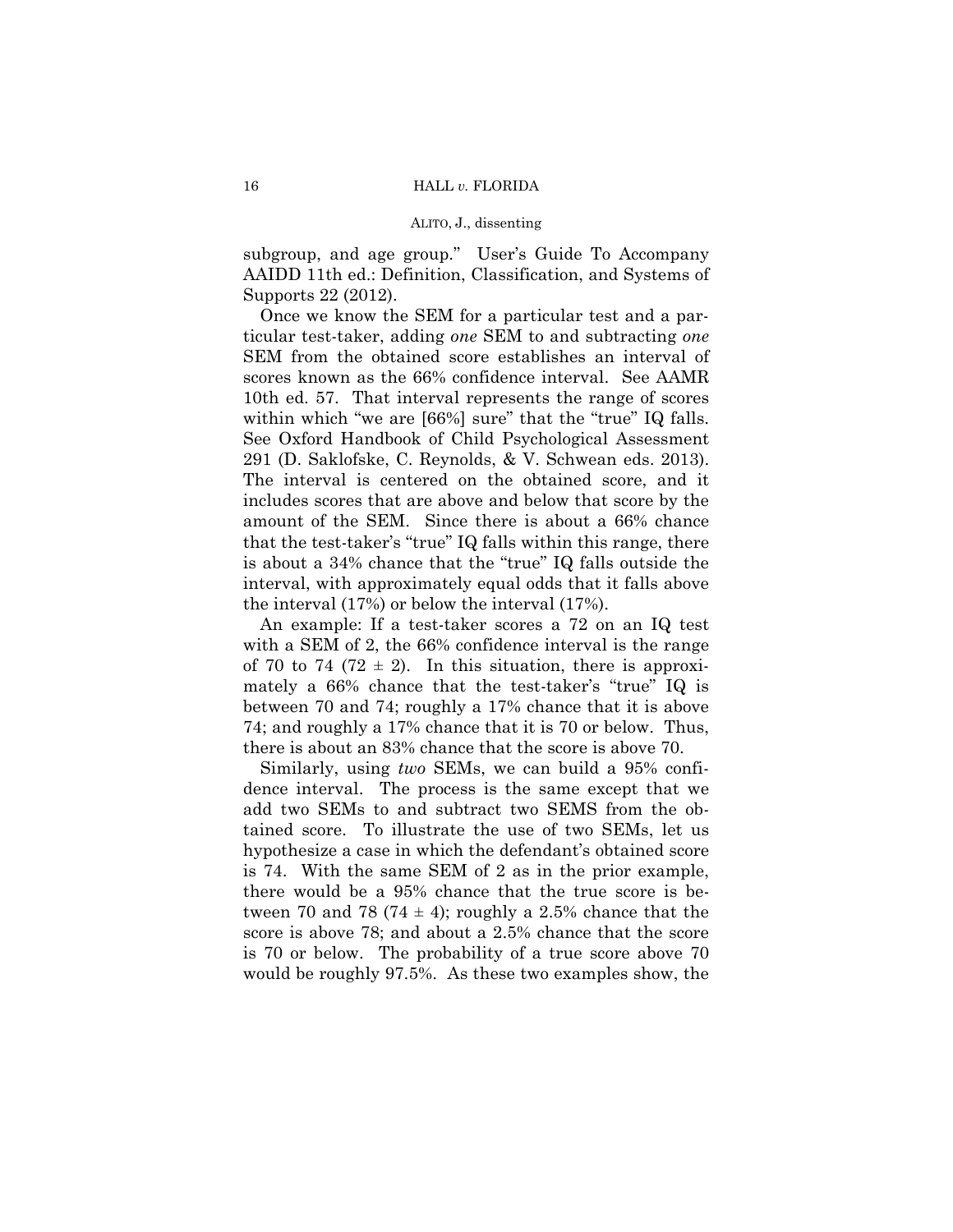greater the degree of confidence demanded, the greater the range of scores that will fall within the confidence interval and, therefore, the further away from 70 an obtained score could be and yet still have 70 fall within its confidence interval.

The Court misunderstands these principles and makes factual mistakes that will surely confuse States attempting to comply with its opinion.

 test was 2.16—less than half of the Court's estimate of 5. First, the Court unjustifiably assumes a blanket (or very common) error measurement of 5. See *ante*, at 20. That assumption gives rise to the Court's holding that a defendant must be permitted to introduce additional evidence when IQ tests reveal an IQ as high as 75. See *ibid.* SEMs, however, vary by IQ test and test-taker, and there is no reason to assume a SEM of 5 points; indeed, it appears that the SEM is generally "estimated to be three to five points" for well-standardized IQ tests. AAMR 10th ed. 57. And we know that the SEM for Hall's most recent IQ Brief for Petitioner 40, n. 17.

Relatedly, the Court misreads the authorities on which it relies to establish this cutoff IQ score of 75. It is true that certain professional organizations have advocated a cutoff of 75 and that *Atkins* cited those organizations' cutoff. See *ante,* at 12, 20. But the Court overlooks a critical fact: Those organizations endorsed a 75 IQ cutoff based on their express understanding that "*one* standard error of measurement [SEM]" is "three to five points for well-standardized" IQ tests. AAMR, Mental Retardation 37 (9th ed. 1992) (hereinafter AAMR 9th ed.); *Atkins*, 536 U. S., 309, n. 5 (citing AAMR 9th ed.; 2 Kaplan & Sadock's 2592 (B. Sadock & V. Sadock eds., 7th ed. 2000)); see also AAMR 10th ed. 57; AAIDD 11th ed. 36. In other words, the number 75 was relevant only to the extent that a

<sup>2</sup>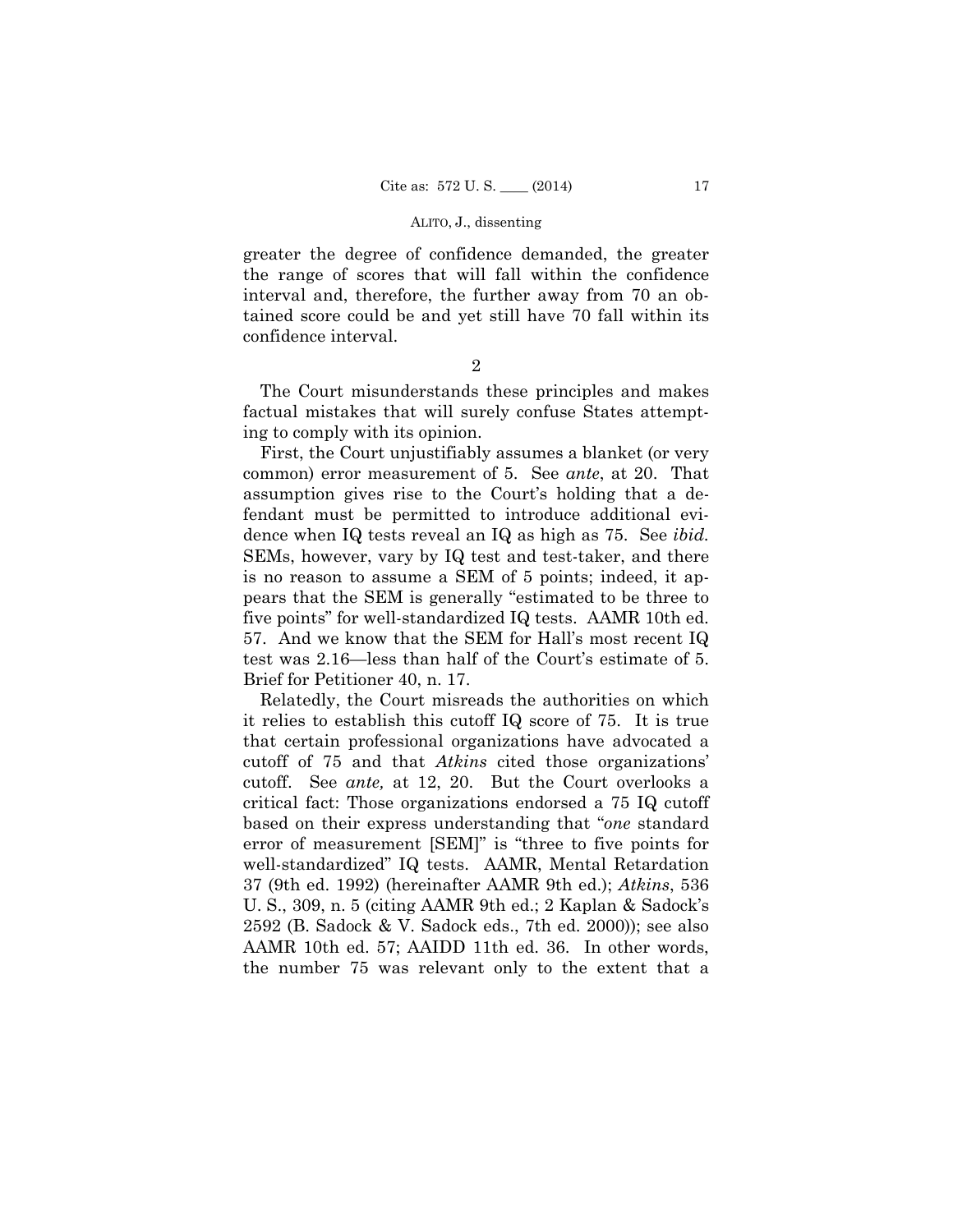*single* SEM was "estimated" to be as high as 5 points. AAMR 9th ed. 37. Here, by contrast, we know that the SEM for Hall's latest IQ test was less than half of that estimate; there is no relevance to the number 75 in this case. To blindly import a five-point margin of error when we know as a matter of fact that the relevant SEM is 2.16 amounts to requiring consideration of more than *two*  SEMs—an approach that finds no support in *Atkins* or anywhere else.

Because of these factual errors and ambiguities, it is unclear to me whether the Court concludes that a defendant is constitutionally entitled to introduce non-test evidence of intellectual disability (1) whenever his score is 75 or lower, on the mistaken understanding that the SEM for most tests is 5; (2) when the 66% confidence interval (using one SEM) includes a score of 70; or (3) when the 95% confidence interval (using two SEMs) includes a score of 70. In my view, none of these approaches is defensible.

An approach tied to a fixed score of 75 can be dismissed out of hand because, as discussed, every test has a different SEM.

The other two approaches would require that a defendant be permitted to submit additional evidence when his IQ is above 70 so long as the 66% or 95% confidence interval (using one SEM or two SEMs, respectively) includes a score of 70, but there is no foundation for this in our Eighth Amendment case law. As Hall concedes, the Eighth Amendment permits States to assign to a defendant the burden of establishing intellectual disability by at least a preponderance of the evidence. See Tr. of Oral Arg. 12. In other words, a defendant can be required to prove that the probability of a 70 or sub-70 IQ is greater than 50%. Under the Court's approach, by contrast, a defendant could prove significantly subaverage intellectual functioning by showing simply that the probability of a "true" IQ of 70 or below is as little as 17% (under a one-SEM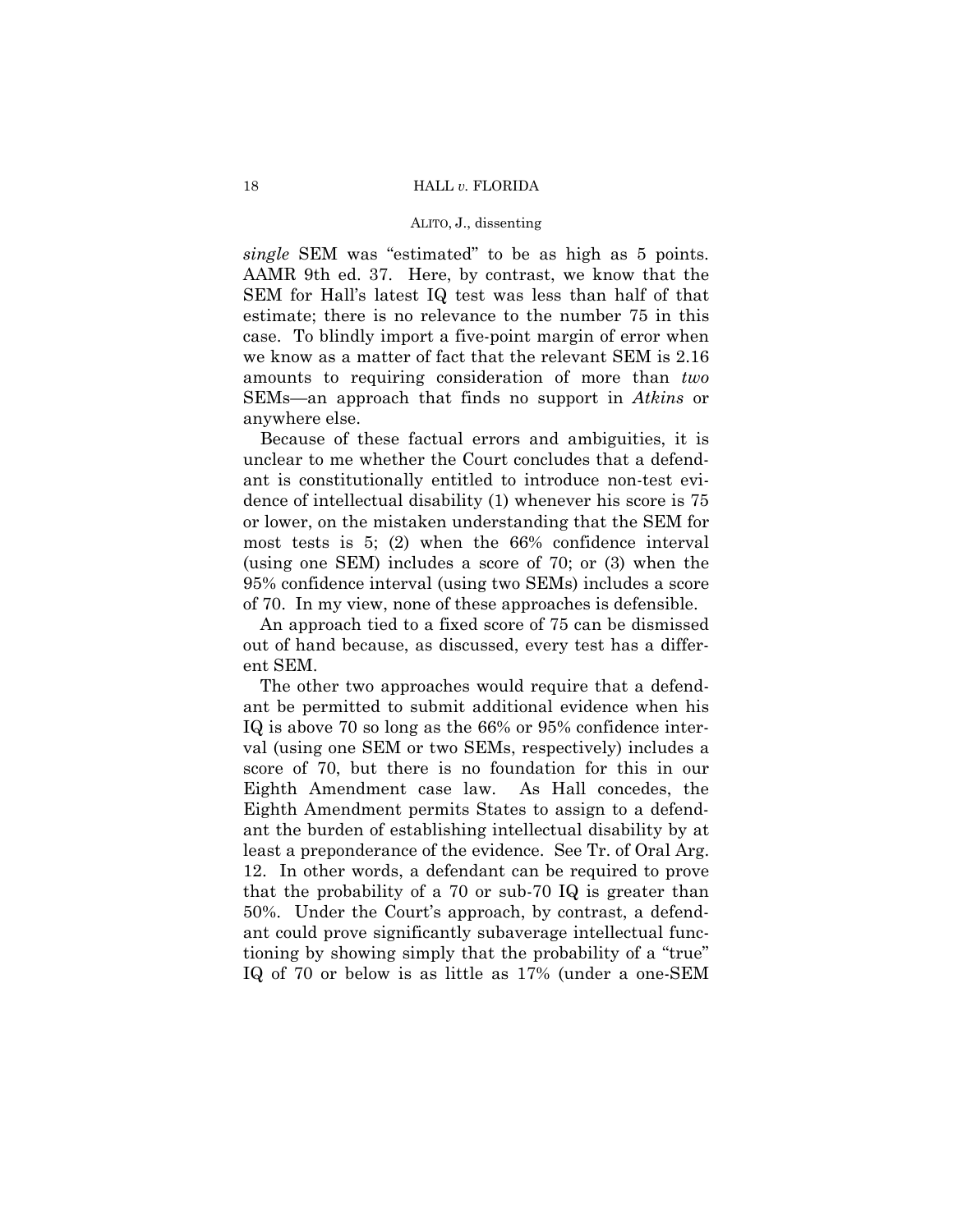rule) or 2.5% (under a two-SEM rule). This totally transforms the allocation and nature of the burden of proof.

I have referred to the 66% and 95% confidence intervals only because they result from the most straightforward application of the SEM in this context: One SEM establishes the 66% confidence interval; two SEMs establish the 95% confidence interval. See AAIDD 11th ed. 36. But it would be simple enough to devise a 51% confidence interval—or a 99% confidence interval for that matter. There is therefore no excuse for mechanically imposing standards that are unhinged from legal logic and that override valid state laws establishing burdens of proof. The appropriate confidence level is ultimately a judgment best left to legislatures, and their judgment has been that a defendant must establish that it is more likely than not that he is intellectually disabled. I would defer to that determination.

3

 consistently scores above 70 on *multiple* tests. Contrary to The Court also fails to grasp that Florida's system already accounts for the risk of testing error by allowing the introduction of multiple test scores. The Court never explains why its criticisms of the uncertainty resulting from the use of a *single* IQ score apply when a defendant the Court's evident assumption, the well-accepted view is that multiple consistent scores establish a much higher degree of confidence.13

<sup>13</sup>See Oxford Handbook of Child Psychological Assessment 291 (D. Saklofske, C. Reynolds, & V. Schwean eds. 2013) (multiple scores provide "greater precision"); A. Frances, Essentials of Psychiatric Diagnosis: Responding to the Challenge of DSM–5, p. 31 (rev. ed. 2013) ("The pattern of test scores is more important than the score on any given test"). When there are multiple scores, moreover, there is good reason to treat low scores differently from high scores: "Although one cannot do better on an IQ test than one is capable of doing, one can certainly do worse." Forensic Psychology 56. ("[A] sharp, unexplained